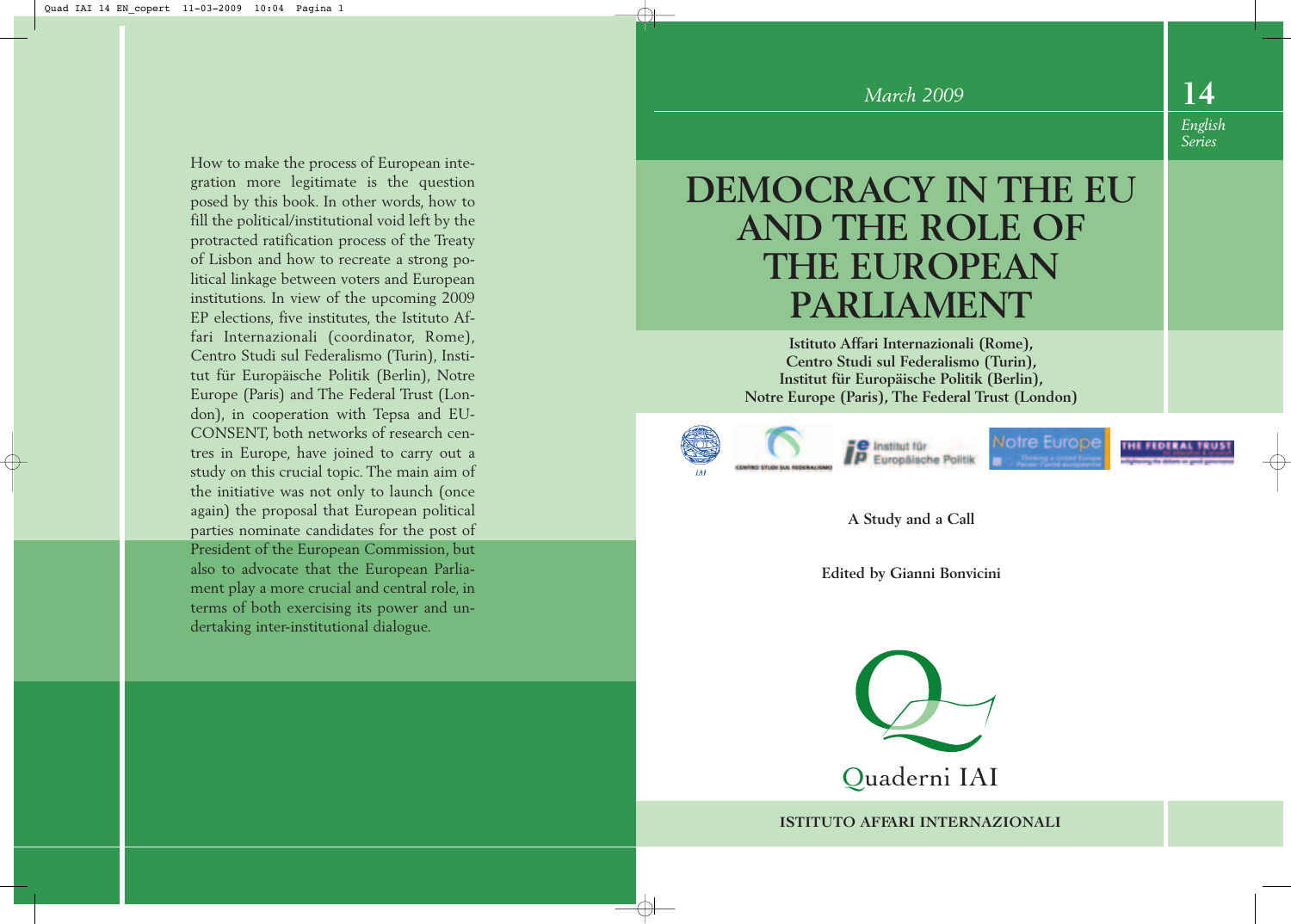

# **DEMOCRACY IN THE EU AND THE ROLE OF THE EUROPEAN PARLIAMENT**

**A Study and a Call**

**Istituto Affari Internazionali (Rome), Centro Studi sul Federalismo (Turin), Institut für Europäische Politik (Berlin), Notre Europe (Paris), The Federal Trust (London)**

**Edited by Gianni Bonvicini**



ISTITUTO AFFARI INTERNAZIONALI Quaderni IAI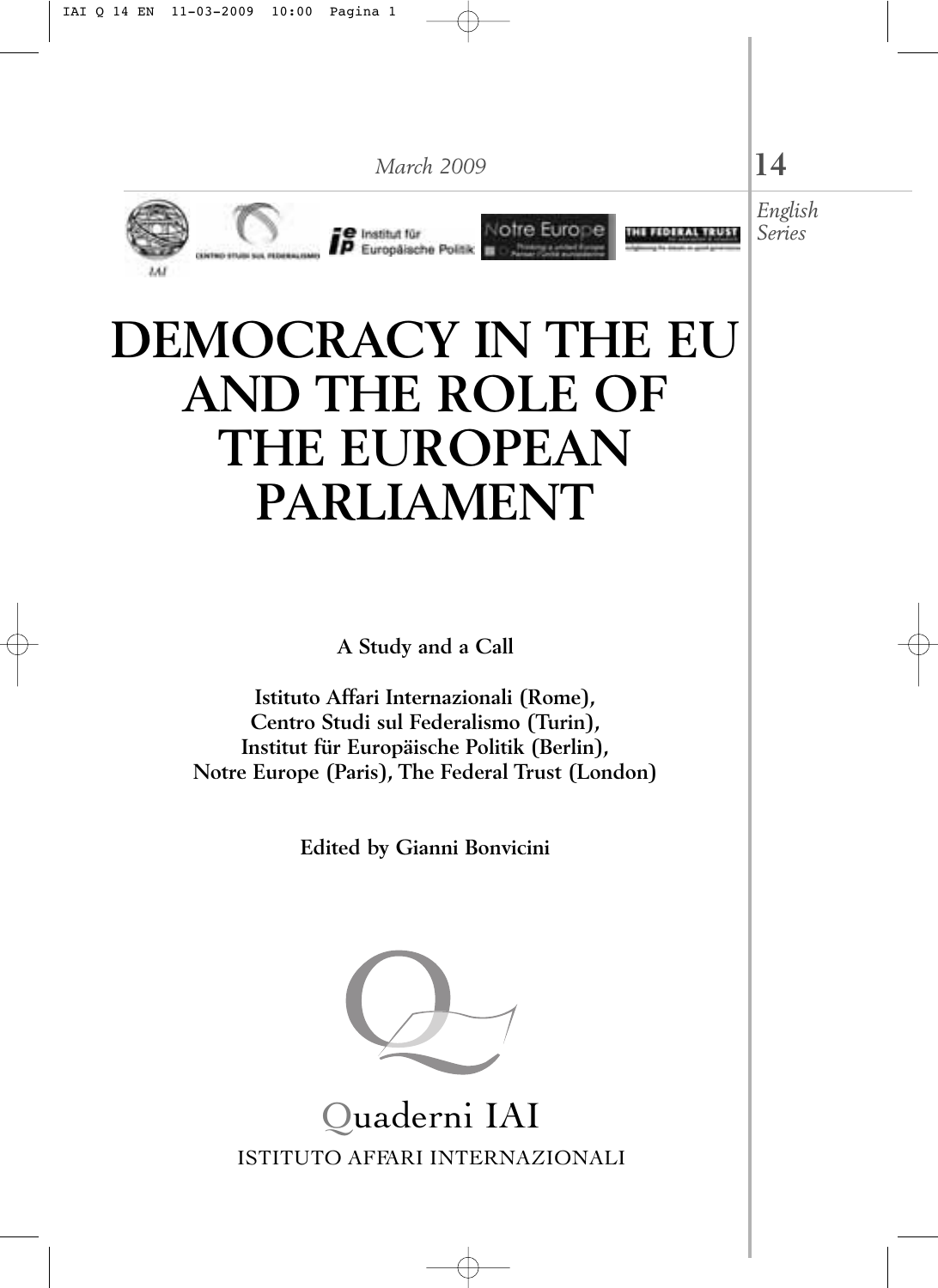This publication and the entire initiative, generously supported by the Institute of European Democrats (Brussels), is part of a multi-annual strategic partnership between the IAI and the Compagnia di San Paolo (Turin).

Authors

Francisco Roa Bastos, *University of Versailles-Saint Quentin en Yvelines* Gianni Bonvicini, *Istituto Affari Internazionali (IAI), Rome* Brendan Donnelly, *The Federal Trust, London* Mathias Jopp, *Institut für Europäische Politik (IEP), Berlin* Raffaello Matarazzo, *Istituto Affari Internazionali (IAI), Rome* Franco Mosconi, *University of Pavia* Antonio Padoa-Schioppa, *Centro Studi sul Federalismo and University of Milan* Tommaso Padoa-Schioppa, *Notre Europe, Paris* Gian Luigi Tosato, *University of Rome "La Sapienza"*



*Quaderni IAI*

Editor: Natalino Ronzitti Managing Editor: Sandra Passariello

Istituto Affari Internazionali 00186 Roma – Via Angelo Brunetti, 9 Tel. 39-6-3224360 Fax 39-6-3224363 <http://www.iai.it> – e-mail: iai@iai.it Send orders to: iai\_library@iai.it

© Istituto Affari Internazionali

Printed in March 2009 by Tipografia Città Nuova, P.A.M.O.M. - via San Romano in Garfagnana, 23 - 00148 Rome Tel. & fax 06.65.30.467 e-mail: segr.tipografia@cittanuova.it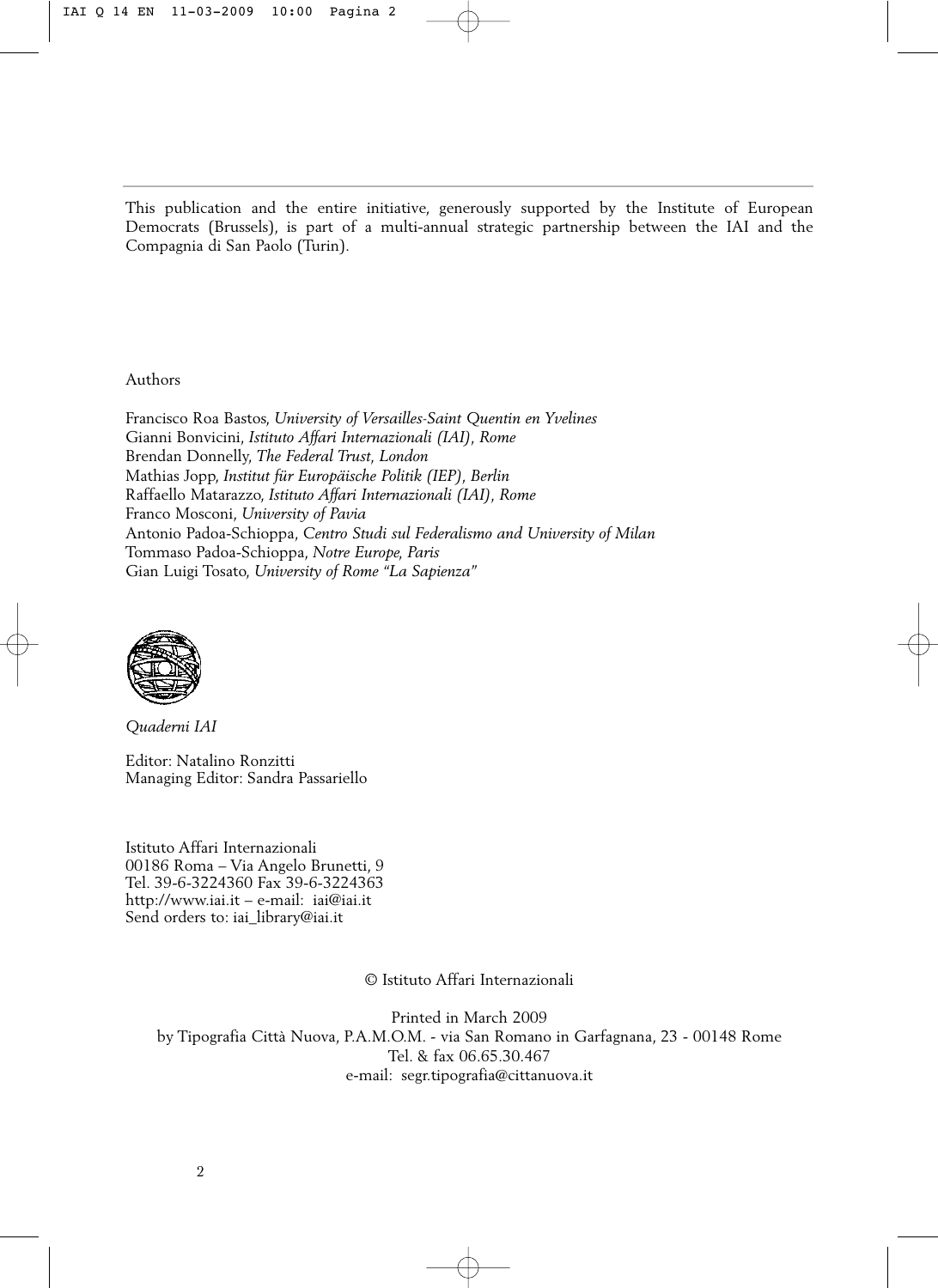# TABLE OF CONTENTS

| Preface                                                                                                                         | 5        |
|---------------------------------------------------------------------------------------------------------------------------------|----------|
| Give European Citizens a Voice, Tommaso Padoa-Schioppa                                                                          | 7        |
| 1. Making Better Use of the European Parliament's Powers, Franco Mosconi,<br>Antonio Padoa-Schioppa                             |          |
| 1. The EP's Evolution (1957-2000)                                                                                               | 13       |
| 2. More Powers with the Lisbon Treaty                                                                                           | 16       |
| 3. Towards a Better Use of Powers inside the Treaties                                                                           | 17       |
| 4. Future Reform                                                                                                                | 18       |
| Bibliography                                                                                                                    | 21       |
| 2. European Political Parties and Democracy in the EU, Brendan Donnelly,<br>Mathias Jopp                                        | 23       |
| 1. The Nature and Role of European Political Parties                                                                            | 24       |
| 2. The Successive Strengthening of the European Political Parties<br>through Primary and Secondary Law before the Lisbon Treaty | 26       |
| 3. Political Parties and the Lisbon and Constitutional Treaties                                                                 | 29       |
| 4. The Central Role of European Political Parties                                                                               | 35       |
| Bibliography                                                                                                                    | 38       |
|                                                                                                                                 |          |
| 3. The Role of European Electoral Programmes, Francisco Roa Bastos                                                              | 43<br>44 |
| 1. What is a Euromanifesto And Why Does it Matter?<br>2. The Insufficient Definition of Euromanifestos                          | 45       |
| 3. National Parties and Euromanifestos during the 2004 European                                                                 | 47       |
| Electoral Campaign                                                                                                              |          |
| 4. Parliamentary Coordination and Legislative Work as a Manner to<br>Define Concrete Policy Programmes                          | 49       |
| 5. Towards More Effective Euromanifestos                                                                                        | 51       |
| Bibliography                                                                                                                    | 53       |
| Appendix                                                                                                                        | 55       |
|                                                                                                                                 |          |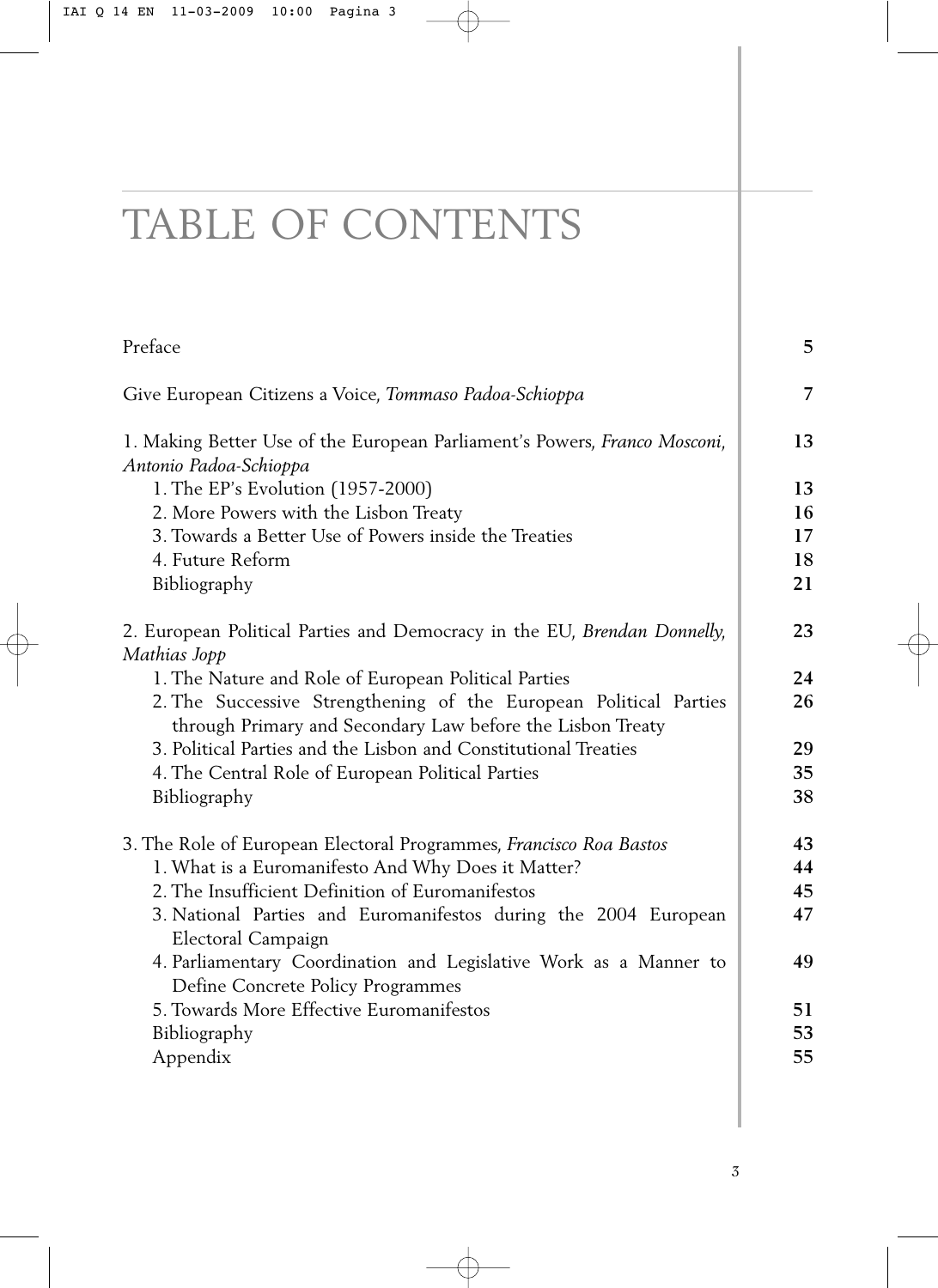| 59  | 4. Should European Parties Propose a Candidate for European Commission |
|-----|------------------------------------------------------------------------|
|     | President? Gianni Bonvicini, Gian Luigi Tosato, Raffaello Matarazzo    |
| -59 | 1. The Crisis of the Institutional Reform Process                      |
| -61 | 2. Reasons for the Crisis                                              |
| 63  | 3. An Increase of 'Political Responsibility' for the President of the  |
|     | Commission                                                             |
| -64 | 4. The Aim of the Proposal                                             |
| 66  | 5. The Centrality of the European Citizen                              |
| 68  | 6. Difficulties to Overcome                                            |
| 69  | 7. The Need for a Greater Democratic Legitimation of the EU            |
| 71  | Bibliography                                                           |
|     |                                                                        |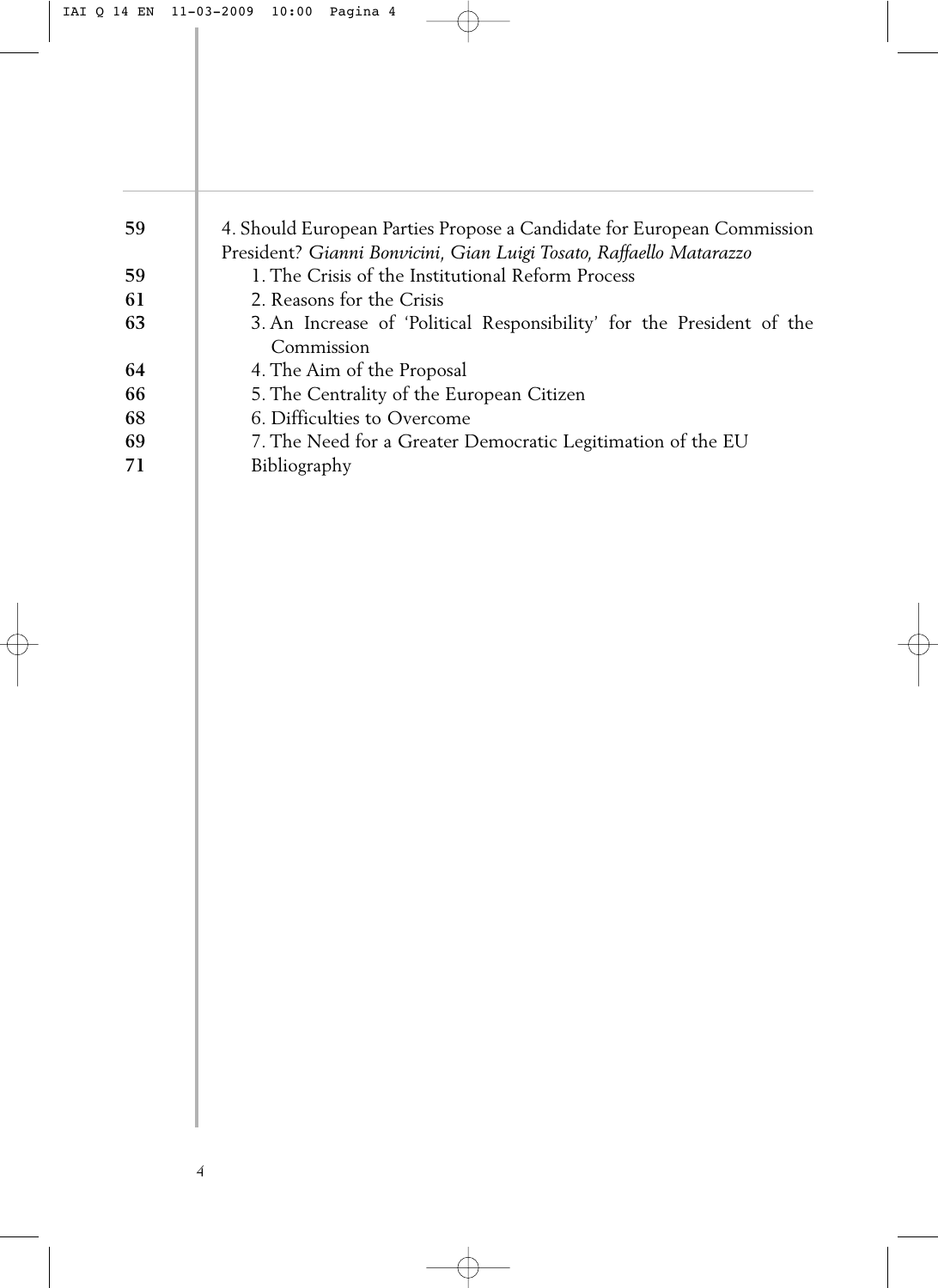# PREFACE

In view of the upcoming 2009 EP elections, five Institutes, the Istituto Affari Internazionali (coordinator, Rome), Centro Studi sul Federalismo (Turin), Institut für Europäische Politik (Berlin), Notre Europe (Paris), The Federal Trust (London) in cooperation with Tepsa and EU-CONSENT, both networks of research centres in Europe, have joined to carry out a study on a crucial topic: how to make the process of European integration more legitimate. In other words, how to fill the political/institutional void left by the protracted ratification process of the Treaty of Lisbon and how to recreate a strong political linkage between voters and European institutions.

Clearly, due to the imminent elections, particular attention has been devoted to the European Parliament and its transnational political parties. The main issues addressed in the four chapters are:

- how to use the powers of the European Parliament best to widen its role as a guarantor of democratic values in European decision-making processes (Franco Mosconi, Antonio Padoa-Schioppa);
- what role European political parties must play to support democratic processes (Brendan Donnelly, Mathias Jopp);
- what programme priorities should be fixed for the next legislative period, with the aim of mobilising the electorate on actual EU policies (Francisco Roa Bastos);
- how to present the names of the candidates for the Presidency of the Commission during the electoral campaign, partially anticipating what is provided for in the Treaty of Lisbon (Gianni Bonvicini, Gianluigi Tosato, Raffaello Matarazzo).

The main aim of the initiative was not only to launch (once more) the proposal that European political parties nominate candidates for the post of President of the European Commission, but also to advocate that the European Parliament play a more crucial and central role, in terms of both the exercise of power and inter-institutional dialogue. Therefore, starting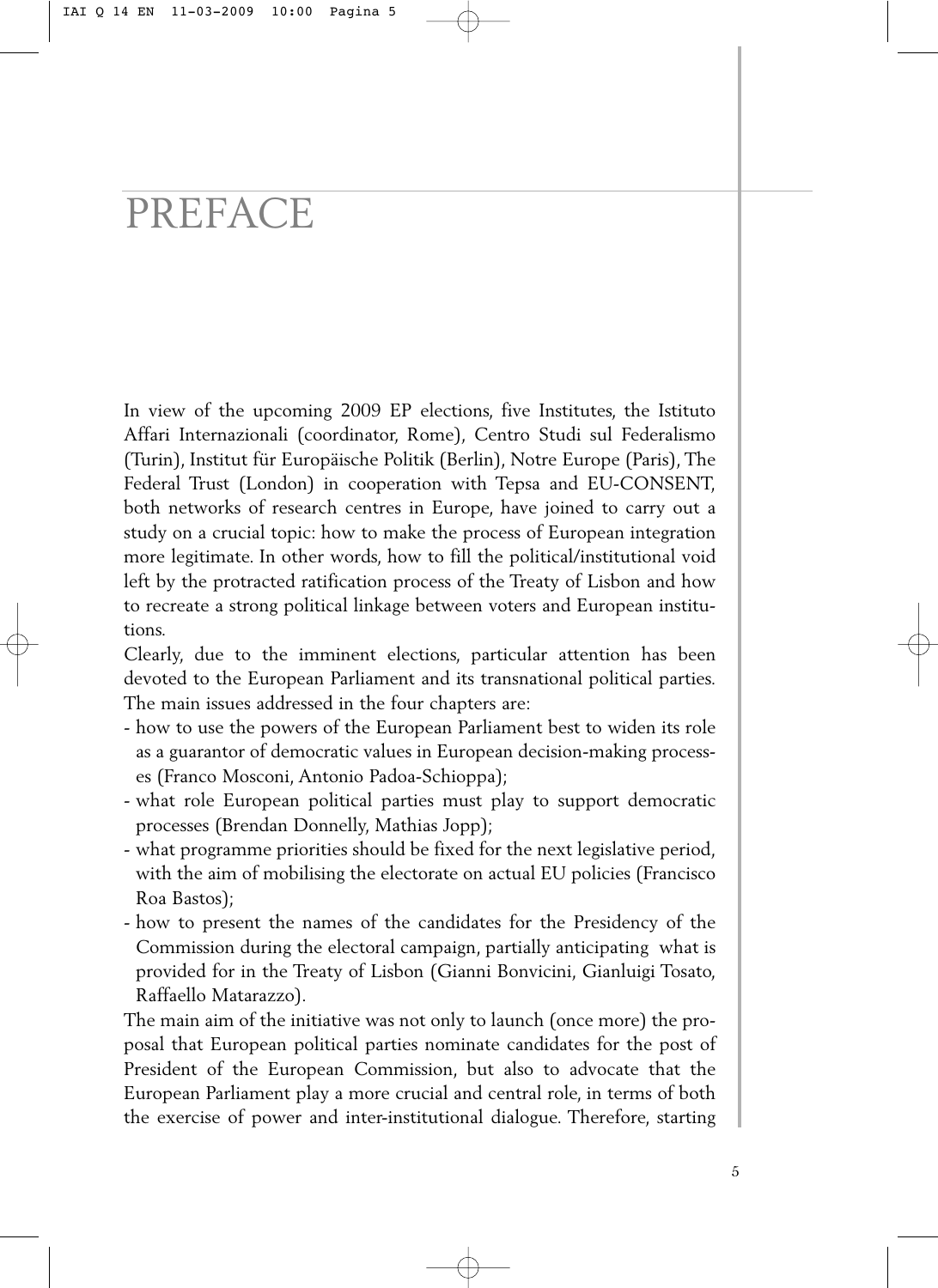out from the fundamental need for the EP to revive its political relations with the European Commission (also by nominating a candidate for the Commission Presidency), we set out to analyse the linkages with the Council system. From a more political perspective, we also wanted to consider the EP's connections with European political parties and internal political groups, their political priorities and platforms. Finally, we felt that present and future political-institutional relations with national parliaments have to form part of the picture. A workshop for the authors, the heads of the institutes involved, and a few other experts was convened in Turin on January 23, on the premises of the Collegio Carlo Alberto.

The four background studies provided the necessary evaluations and input for drafting a "call" directed at all political forces, both national and European, to make the role of the European Parliament and other European institutions more comprehensible and palatable for an increasingly sceptical public opinion.

The task of drafting such a "call" fell to Tommaso Padoa Schioppa, President of Notre Europe. The "call", which opens this book, has been undersigned by the five Institutes, as well as the authors of this publication and other prominent European figures.

The whole initiative is part of a multi-annual strategic partnership between the IAI and the Compagnia di San Paolo (Turin) and it has been generously supported by the Institute of European Democrats (Brussels).

> *GB Rome, March 2009*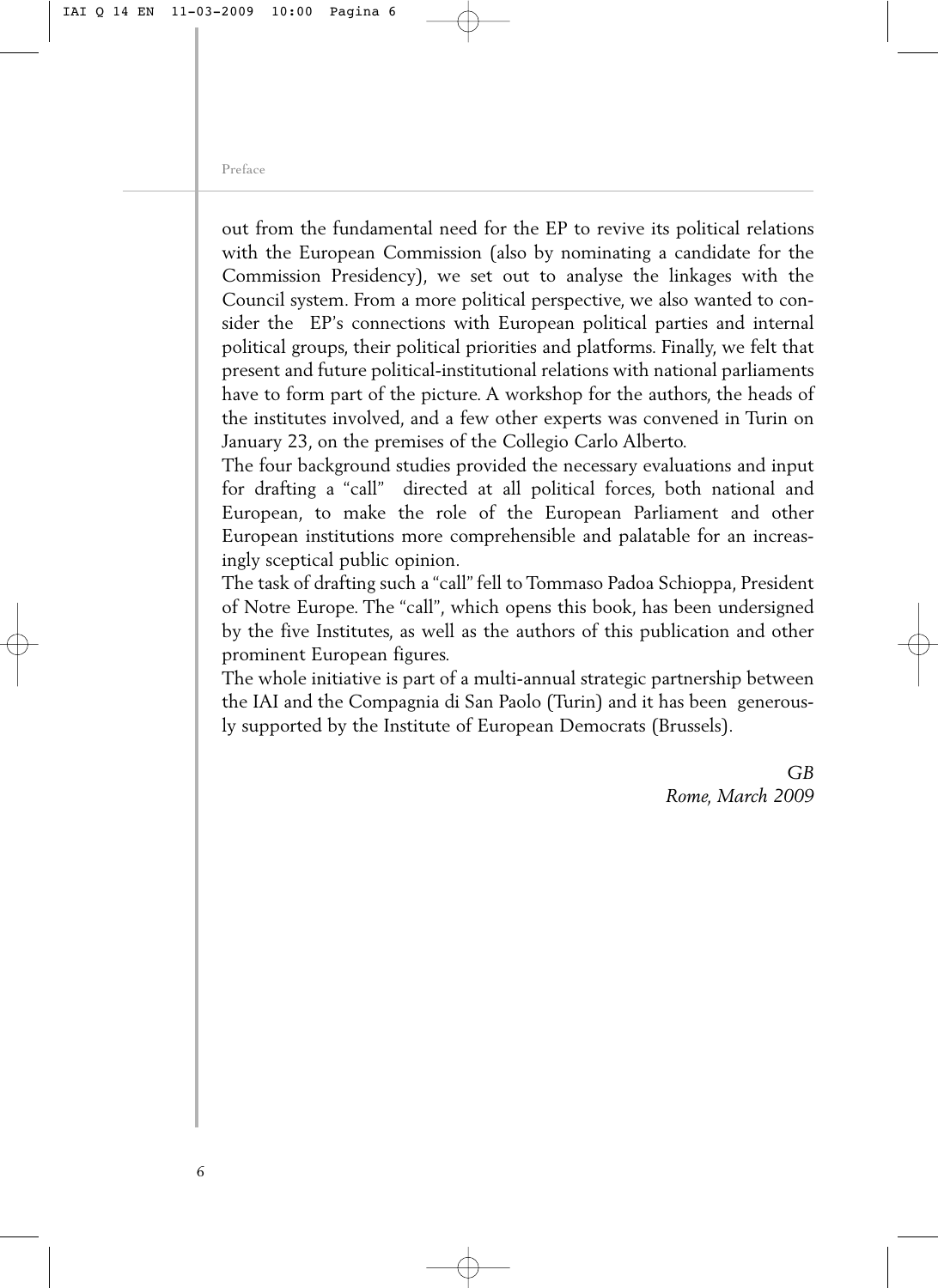### GIVE EUROPEAN CITIZENS A VOICE

#### **A Call on Political Parties, EP Candidates, Future MEPs**

The citizens of Europe are electing their Parliament in a perilous period for both the continent and the world: a collapse of production and trade; rising unemployment and a risk of widespread social unrest; a marked aggravation of energy supplies and climate emergencies. Europe risks a progressive marginalization from the world scene as well as a breakdown of the large domestic market, thanks to which prosperity has grown and spread geographically over six decades. The world risks an abrupt reversal of both the rise of economic well being and the containment of extreme poverty; the social, political and security consequences could be dire.

None of these risks can be averted by national policies alone, however enlightened they may be. The rising global challenges by far exceed the power of even the largest and strongest states.

The **European Union** *can* exert decisive influence to spur international relations out of the destructive logics of 'every man for himself', towards truly cooperative solutions based on strong global institutions. It *can* incite the new US Administration to adopt an open and constructive approach to global issues, be they in the field of security, economic governance or climate change. It can, but it *will* do so only if it proves capable of overcoming its own paralysis. To thwart the threats it is facing inside and outside its borders, Europe needs one thing: to stand out as a single effective policy actor capable of *taking* and *implementing* momentous decisions. This is also the only way to regain the respect and support of its citizens and the public opinion.

The **European Parliament** has unique instruments to break the deadlock and open a new political season in Europe. Unlike the other institutions of the EU, it has direct democratic legitimacy, full independence and institutional access to the public opinion via political parties. With these trump cards and a determined use of all its powers, it is in the position to redirect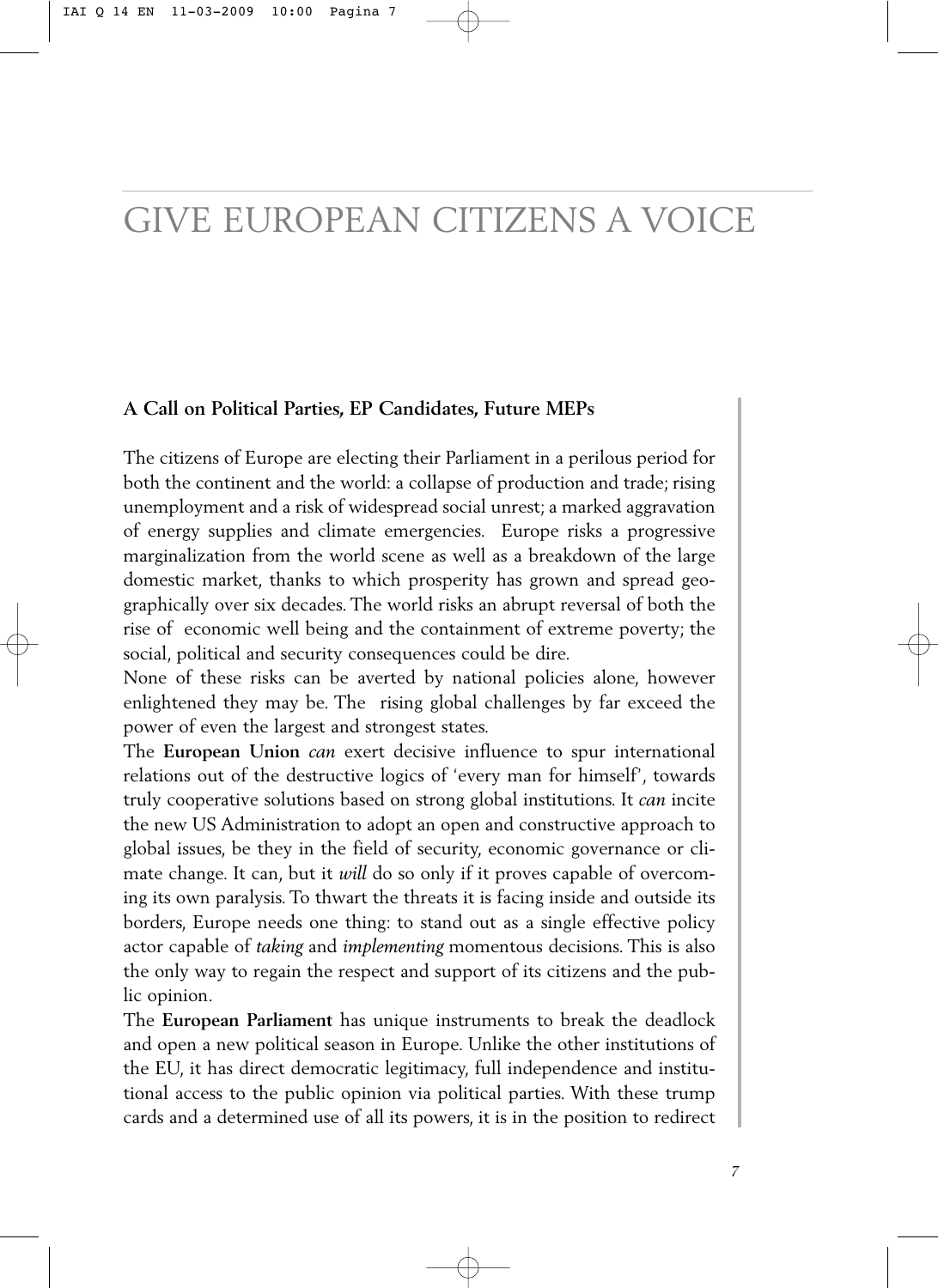the dynamics of EU institutions even before the entry into force of the Lisbon Treaty. This also holds for the definition of a programme guiding the EU institutions in the forthcoming legislative term, for the formation of the new Commission and for the use of the EU budget as an instrument of EU policies. The opportunity to link the coming election to the choice of the next president of the Commission should not be missed, as this is possible even under the existing Treaty.

We call on the political parties and candidates campaigning for the June election and, afterwards, on the newly elected MPs and their groups to commit themselves to:

- *mobilizing public opinion in a truly political debate on the future of Europe;*
- *selecting candidates fully qualified for, and committed to, building a strong EU;*
- *elaborating EU-wide policy programs instead of fragmented national platforms;*
- *rejecting any downgrading of the election to a national contest;*
- *making full use of the powers of the European Parliament;*
- *taking the lead in the formation of the new Commission, its President, its programmes;*
- *overhauling the EU budget to make it an effective instrument of policy.*

In hard times, Europe may rise or fall. European citizens must not be neglected. Give them a voice through a strong European Parliament.

> *Tommaso Padoa-Schioppa March 2009*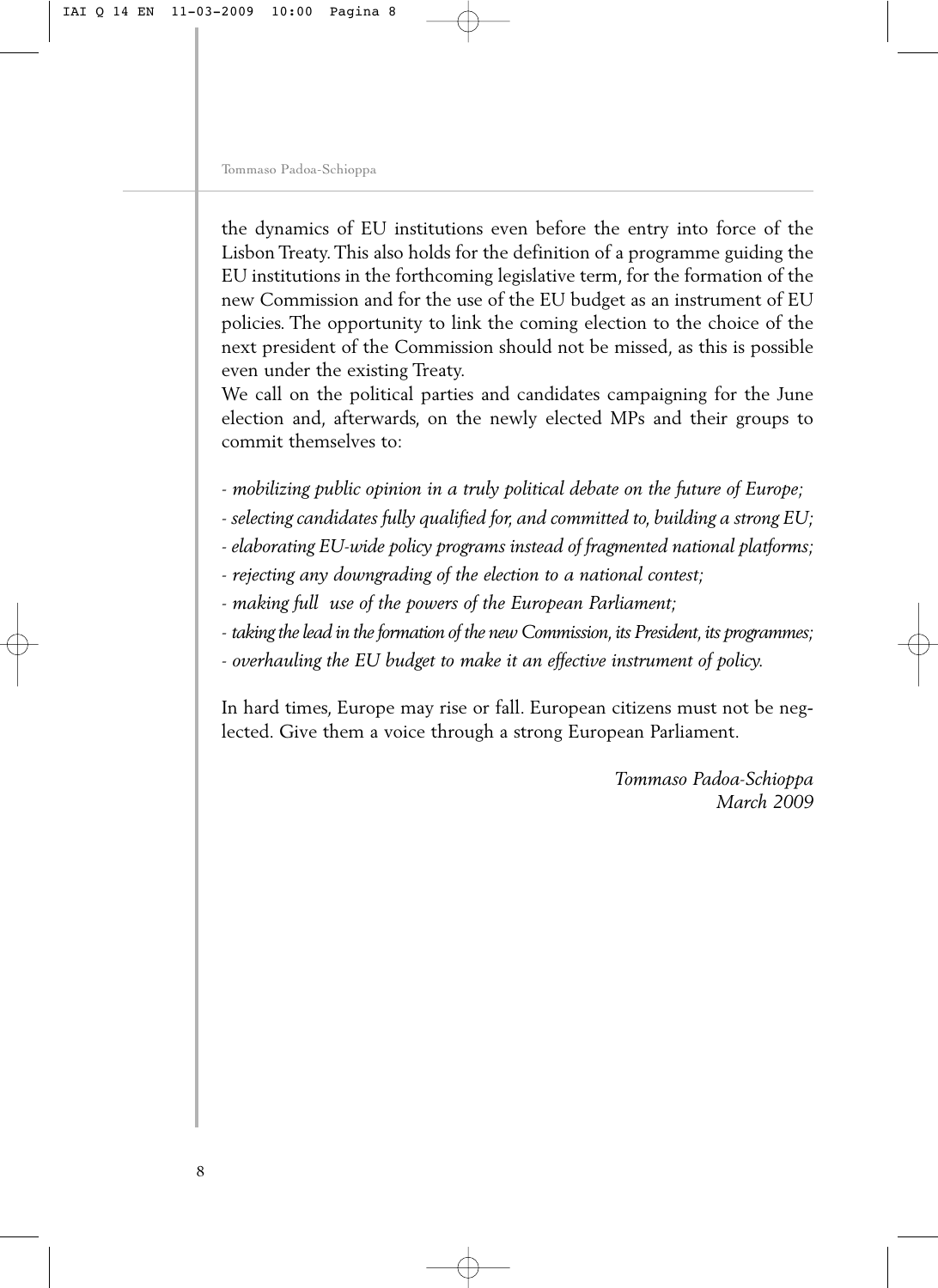#### **Seminar on**

*"How to better involve citizens in the European Integration Process. Evaluations and proposals in view of the upcoming European Parliament elections"*

#### **January 23, 2009**

#### *CENTRO STUDI SUL FEDERALISMO*  Collegio Carlo Alberto, Moncalieri, Turin

#### **DRAFTING GROUP**

BADER Luca, CEO, Institute of European Democrats (IED), Brussels

BONVICINI Gianni, Executive Vice President, Istituto Affari Internazionali (IAI), Rome

BRUGNOLI Flavio, Head, Education Research & Health and Institutional Activities, Compagnia di San Paolo, Turin

COMELLI Michele, Senior Fellow, Istituto Affari Internazionali (IAI), Rome

DEHOUSSE Renaud, Jean Monnet Professor, Sciences Po; Research Fellow, Notre Europe*,* Paris

DONNELLY Brendan, Director, The Federal Trust for Education and Research, London

FREUDENSTEIN Roland, Head of Research, Centre for European Studies of the European People's Party, Brussels

GIOANNINI Mario, Head, Economic and Juridical Research, Compagnia di San Paolo, Turin

GRECO Ettore, Director, Istituto Affari Internazionali (IAI), Rome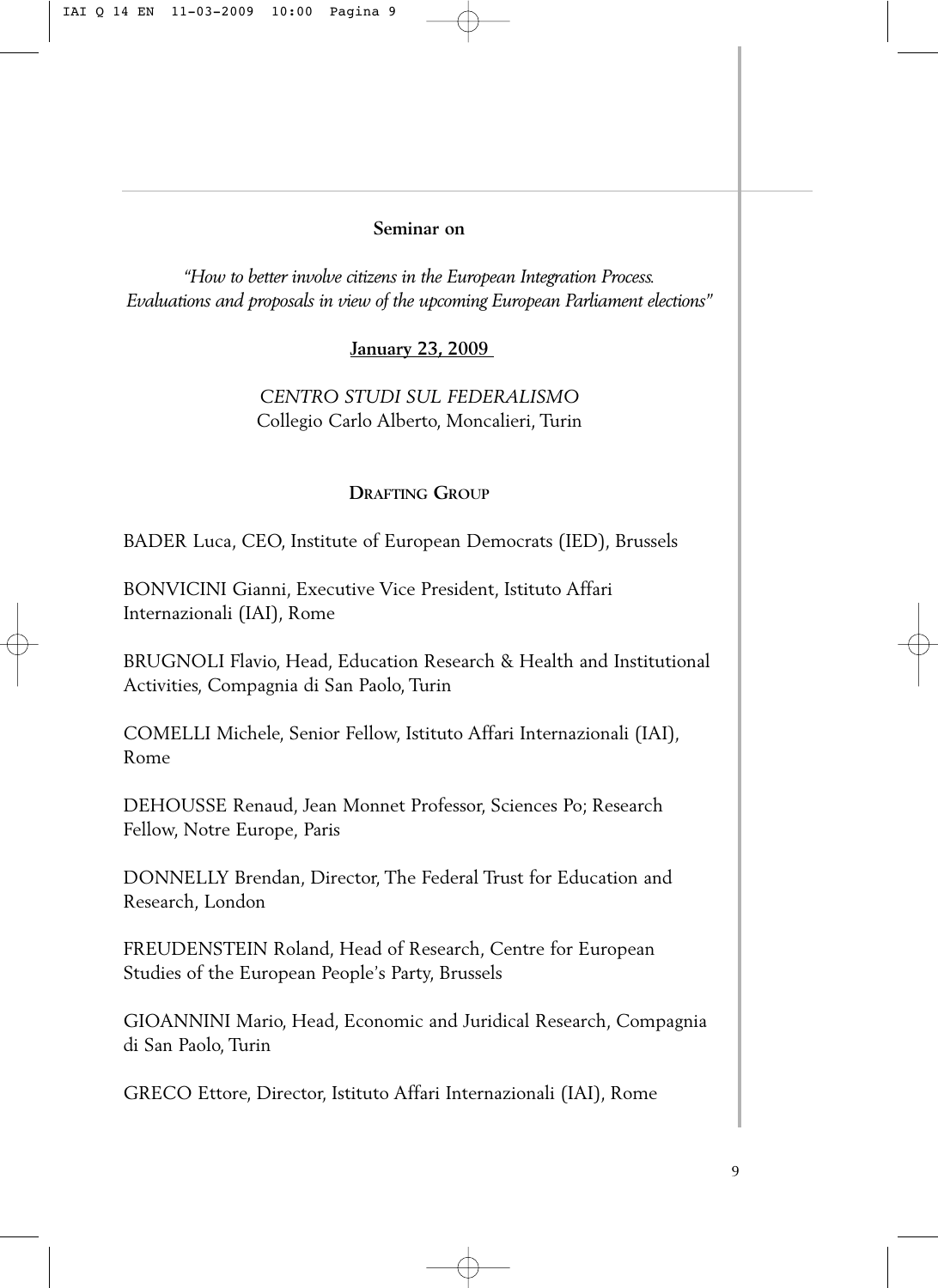JOPP Mathias, Director, Institut für Europäische Politik (IEP), Berlin

LOUIS Jean-Victor, Honorary Professor at the University of Brussels, member of the TEPSA board, Brussels

MATARAZZO Raffaello, Research Fellow, Istituto Affari Internazionali (IAI), Rome

MORELLI Umberto, Director, Centro Studi sul Federalismo (CSF), Turin; Professor, University of Turin

NASSHOVEN Yvonne, Executive Director, TEPSA, Brussels

PADOA-SCHIOPPA Antonio, President, Centro Studi sul Federalismo (CSF), Turin; Professor, University of Milan

PADOA-SCHIOPPA Tommaso, President, Notre Europe, Paris

PALLARES Maria, Chargée de mission, Notre Europe, Paris

PISTONE Sergio, Memberof the Board of Directors, Centro Studi sul Federalismo (CSF), Turin; Professor; University of Turin

ROA BASTOS Francisco, Professor, University of Versailles-Saint Quentin en Yvelines.

THIEL Elke, Honorary Professor for European Politics, University of Bamberg

TOSATO Gian Luigi, Professor of EU Law, University of Rome "La Sapienza"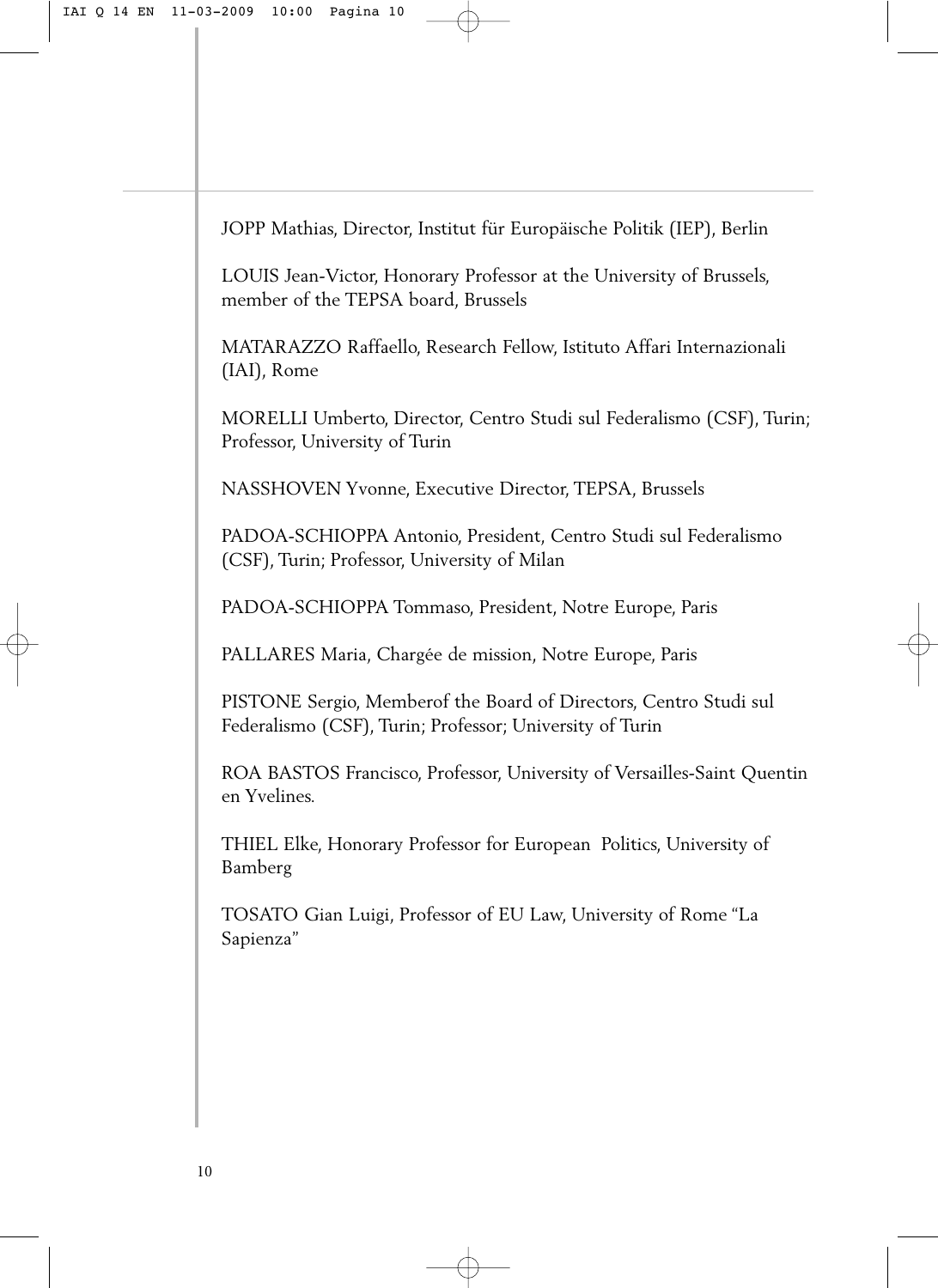### LIST OF ACRONYMS

| <b>AEN</b>     | Alliance for Europe of Nations                                       |
|----------------|----------------------------------------------------------------------|
| <b>AIDE</b>    | Alliance of Independent Democrats in Europe                          |
| ALDE           | Alliance of Liberals and Democrats for Europe                        |
| <b>CFSP</b>    | Common Foreign and Security Policy                                   |
| <b>DGA</b>     | Déi<br>Alternativ (The Green<br>Gréng<br>Alternative,<br>Luxembourg) |
| EC             | European Commission                                                  |
| <b>ECSC</b>    | European Coal and Steel Community                                    |
| EDP            | European Democratic Party                                            |
| EFA.           | European Free Alliance                                               |
| EGP            | European Green Party                                                 |
| <b>EL</b>      | Party of the European Left                                           |
| <b>ELDR</b>    | European Liberal Democrat and Reform Party                           |
| EP             | European Parliament                                                  |
| EPP            | European People's Party                                              |
| EPP-ED         | European People's Party-European Democrats                           |
| <b>ESDP</b>    | European Security and Defence Policy                                 |
| EU             | European Union                                                       |
| <b>EUD</b>     | EUDemocrats                                                          |
| FI.            | Forza Italia (Forward Italy)                                         |
| <b>GUE-NGL</b> | European United Left-Nordic Green Left                               |
| <b>IGC</b>     | Intergovernmental Conference                                         |
| <b>LIIA</b>    | Latvian Institute of International Affairs                           |
| <b>MEP</b>     | Member of the European Parliament                                    |
| <b>MLP</b>     | Partit Laburista (Malta Labour Party)                                |
| MpF            | Mouvement pour la France                                             |
| <b>MZES</b>    | Mannheimer Zentrum für Europäische Sozialforschung                   |
| <b>NATO</b>    | North Atlantic Treaty Organization                                   |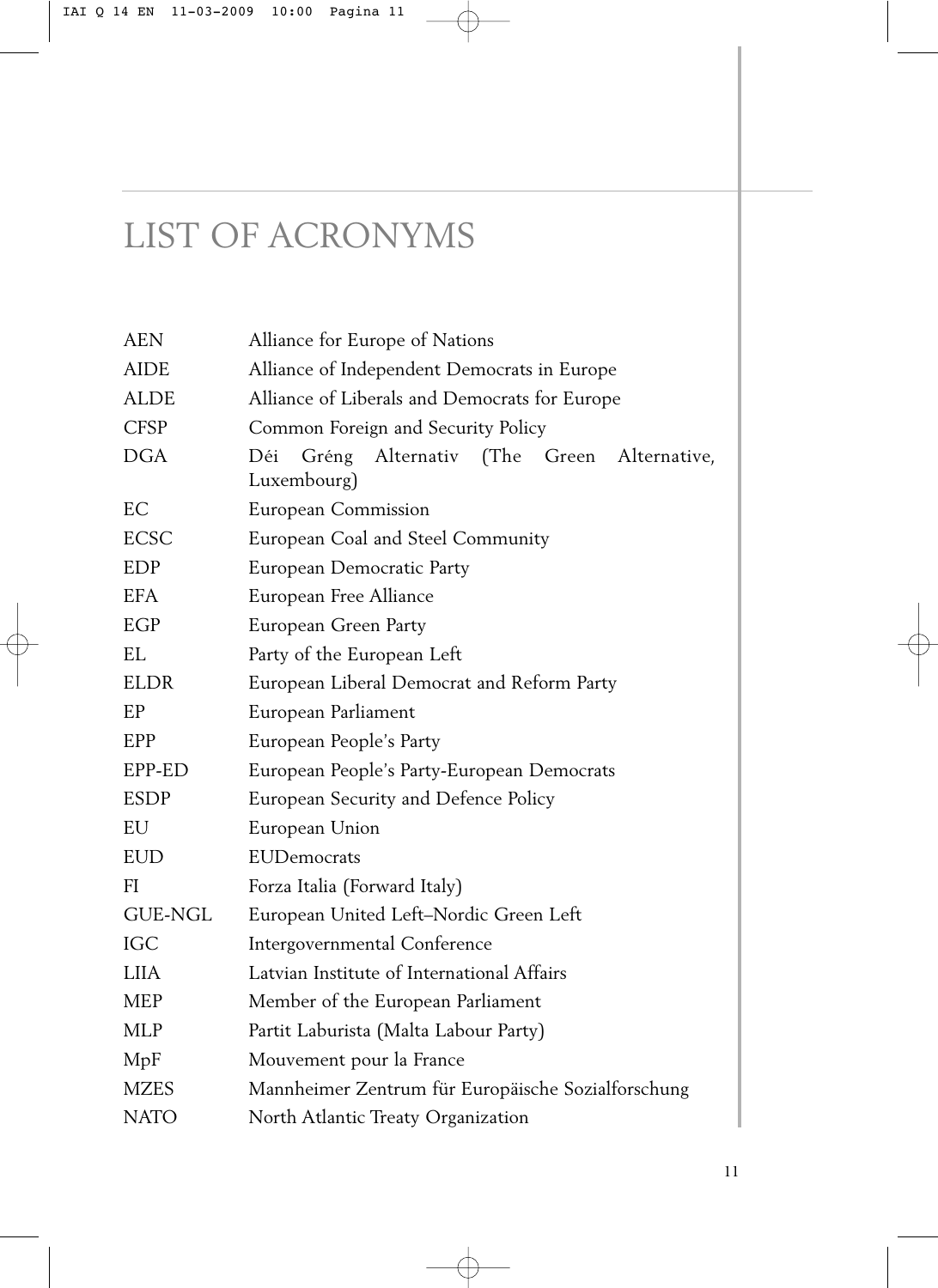List of Acronyms

| <b>PES</b>   | Party of European Socialists                                                                       |
|--------------|----------------------------------------------------------------------------------------------------|
| <b>SZDSZ</b> | Szabad Demokraták Szövetsége (Alliance of Free<br>Democrats, Hungary)                              |
|              |                                                                                                    |
| <b>TEC</b>   | Treaty establishing the European Community                                                         |
| <b>TEU</b>   | Treaty on European Union                                                                           |
| <b>UEN</b>   | Union for Europe of the Nations                                                                    |
| <b>UMP</b>   | Union pour un Mouvement Populaire (Union for a Popular<br>Movement, France)                        |
| VVD          | Volkspartij voor Vrijheid en Democratie (People's Party for<br>Freedom and Democracy, Netherlands) |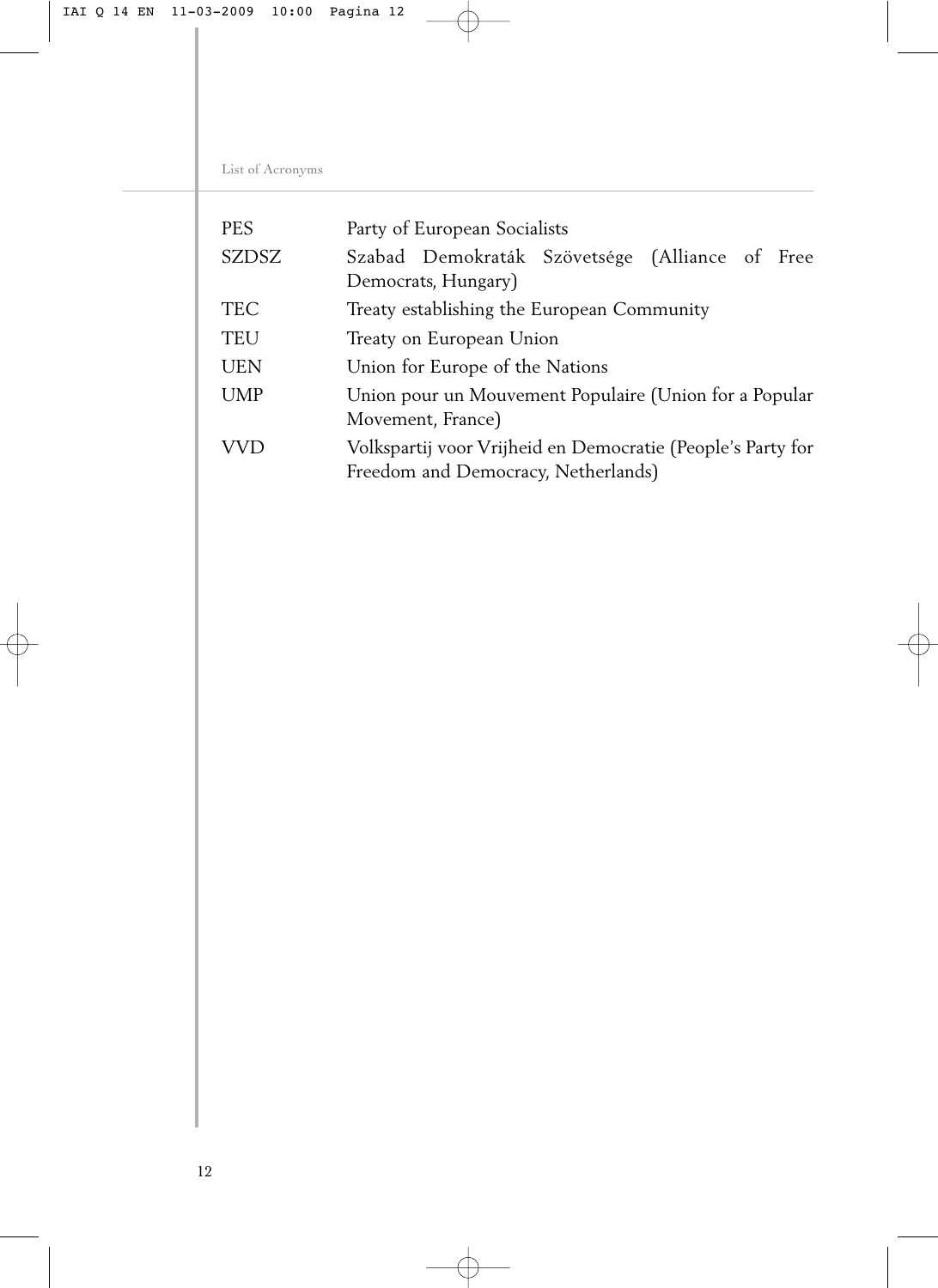## 1. MAKING BETTER USE OF THE EUROPEAN PARLIAMENT'S POWERS

*Franco Mosconi and Antonio Padoa-Schioppa\** 

#### **1. The EP's Evolution (1957-2000)**

The European Parliament, an institution composed of "representatives of the peoples of the States gathered in the Community" and elected by direct universal suffrage by the citizens of the member States, constitutes one of the most significant features of the Community's institutional structure. It has had a great influence on the development itself of the European integration process.

As to its normative function, in relation to both the adoption of internal acts and the conclusion of international agreements (assent procedure), the EP's role has progressively grown, from that of a mere consultant, to one similar, at least in some aspects, to a national legislator. In fact, on internal acts, the assent procedure, the cooperation procedure and the co-decision procedure have been added to the consultation procedure. The assent procedure gives the Parliament a power of veto. More constructively, the cooperation and co-decision procedures call for the two institutions, EP and Council to collaborate. For cooperation, that implies that the EP can propose amendments without blocking the adoption of an act; and for co-decision it means that no act can be adopted if there is no agreement between the Parliament and the Council. The co-decision procedure, which accor-

*<sup>\*</sup> Franco Mosconi is Professor, University of Pavia; Antonio Padoa-Schioppa is President, Centro Studi sul Federalismo (CSF), Turin; Professor, University of Milan.*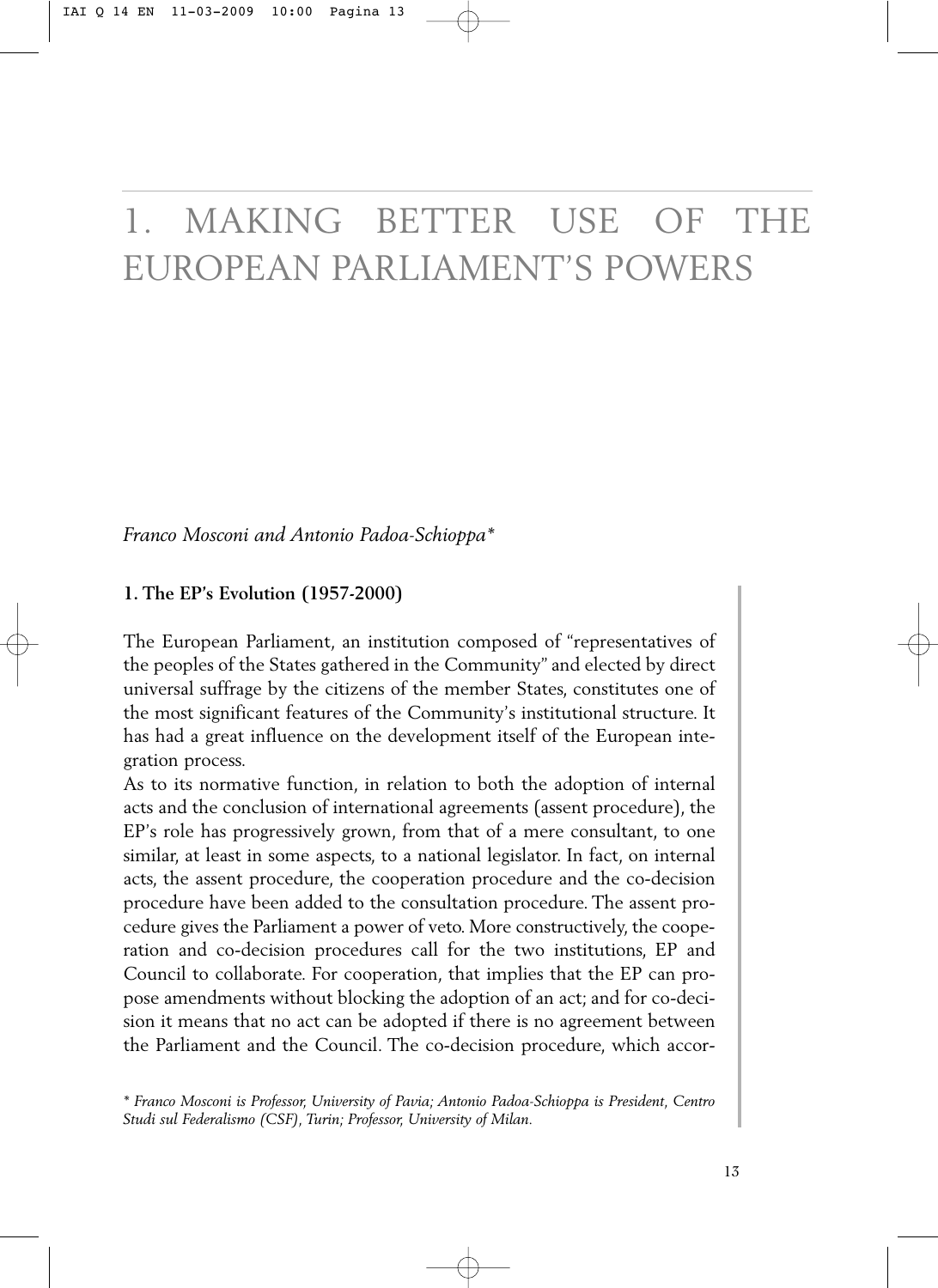ding to the Lisbon Treaty should become the ordinary procedure for adopting acts and has progressively been extended to an ever greater number of fields (although it is criticized for the length of time it requires and its complexity), turns the EP into a body that participates fully in the production of Community legal norms. A progressive strengthening of the Parliament's power of legislative initiative has also taken place. In fact, although the EP continues to lack one of the endowments of most parliamentary institutions – namely the power to initiate the procedure for adopting an act, which remains the almost exclusive competence of the Commission – the Maastricht Treaty gave it the power to ask the Commission "to submit any appropriate proposal on matters on which it considers that a Community act is required", set down in Art. 192.2 TEC, and already put into practice by the European Parliament when it solicitses the Commission with "resolutions for initiative".

The EP's greater powers in the adoption of Community acts (granted, in particular, by the Single European Act and the Maastricht Treaty) have been coupled with the Parliament's effort to exploit at least some of the opportunities offered by the Treaties to increase its own role over the years, therefore, through inter-institutional agreements, its own internal rules and joint declarations, the inter-institutional procedures have undergone some changes that have allowed the institution representing European citizens to exercise its influence more effectively.

With respect to the assent procedure, for example, in order to allow the EP to be in a position to have a say on the content of an act, thus exerting an influence on the Council, the Parliament's internal Rules of Procedures (Art.75), state that "Where Parliament's assent is required for a legislative proposal, the committee responsible may decide, in order to facilitate a positive outcome of the procedure, to present an interim report on the Commission proposal to Parliament with a motion for a resolution containing recommendations for modification or implementation of the proposal. If Parliament approves at least one recommendation the President shall request further discussion with the Council". With regard to the co-decision procedure, the same Rules of Procedure ensure that should a proposal on which the Parliament has been consulted be modified, the Parliament has to be consulted again; and in order to strengthen its control over the Council, they require that after the Council has approved the amendments proposed by the EP, its President has to verify that any technical adaptations of the proposal made by the Council do not affect the proposal's substance (Art. 66).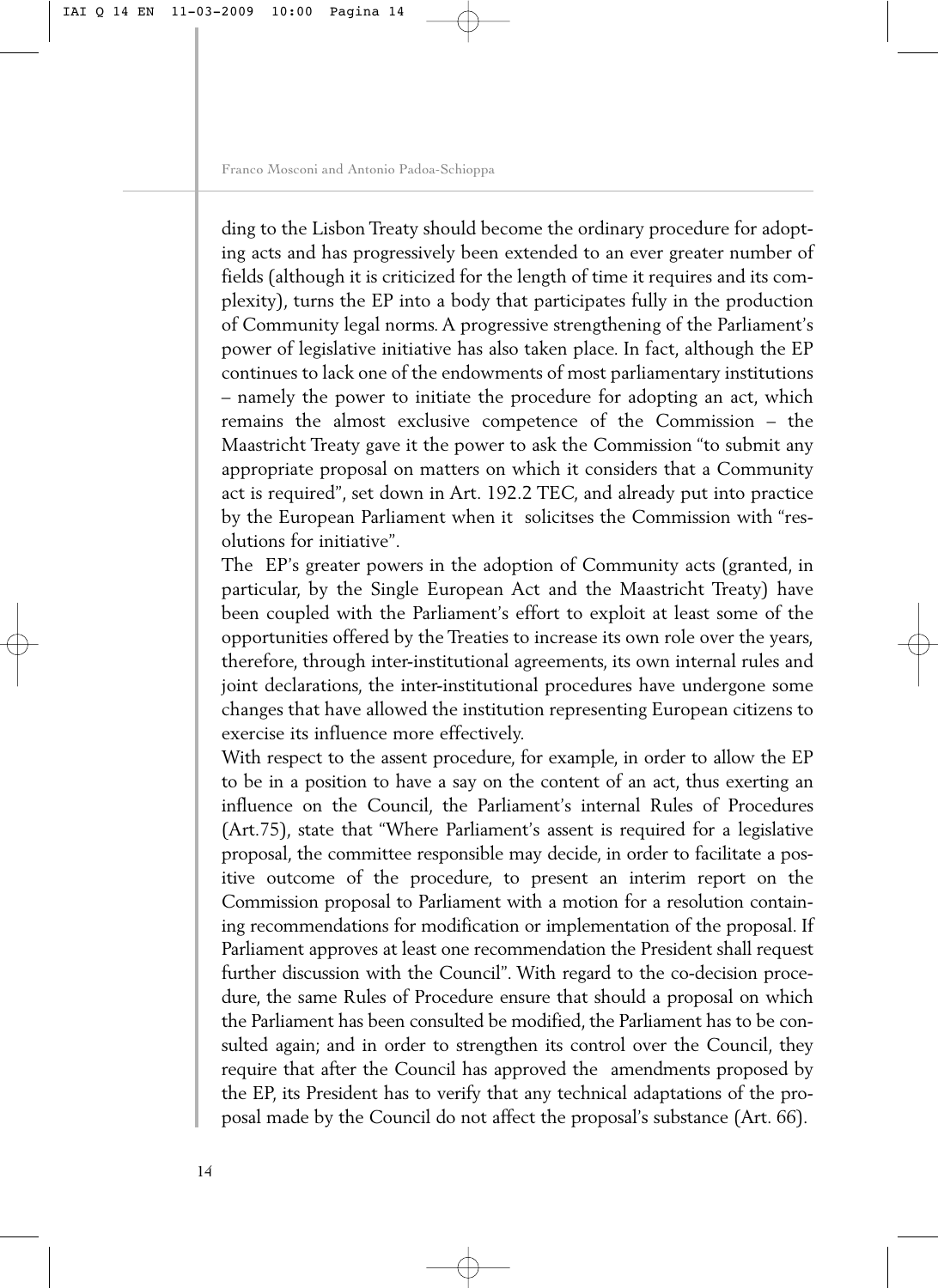It is also worth mentioning the resolutions and recommendations addressed to other Community institutions and/or member states that the EP adopts rather frequently.

In many cases, convergences on specific issues inside the Parliament, already discernible in the aggregation of the parliamentary groups, have an influence on the shaping of the co-decisions procedure through which the EP in various ways participates in Community acts.

The Parliament has also obtained a strengthening of its position in the conclusion of international agreements. This has allowed it, as common practice, to play a role in those agreements for which the treaty does not provide for it to be consulted, and to be compensated in the case of other agreements where consultation is provided only after the negotiation phase is terminated. So, on the one hand, with the Westerterp procedure (1973), it obtained the right to be informed on matters of tariff-related and trade agreements before negotiations start and after they are concluded; on the other, the EP's Rules of Procedure and some atypical acts (among which the framework agreement between the Commission and the European Parliament of July 5, 2000) provide that it be fully informed of every agreement before negotiations start and during the proceedings. Finally, the vague wording used in Art. 300 TEC to define the cases in which the EP's assent is required and, in particular, the fact that the assent procedure is mandatory for agreements with significant financial impact on the Community, has allowed the Parliament to take advantages of the opportunities offered it to take a role in the procedure.

As for the control function, the EP has the power to obtain information on the activities of Commission to vote and censure the Commission, to check budgetary matters, and to appeal to the Court of Justice in accordance with Articles 230 (appeal to annul) and 232 (appeal to act) TEC.

The instruments by which the Parliament acquires information directly are essentially parliamentary questions, the reports presented to the Parliament by various institutions, and the Committees of Inquiry (Art. 193 TEC). Indirect information is received from the European Ombudsman, a body appointed by the Parliament and tasked with receiving complaints for bad administration from "any citizen of the Union, and any natural or legal person residing or having its registered office in a Member State", or from petitions to the European Parliament by the same subjects (Art. 194 TEC).

The procedure for budget approval, for which the EP initially had no more than a simple consultative function, has been radically transformed. In fact,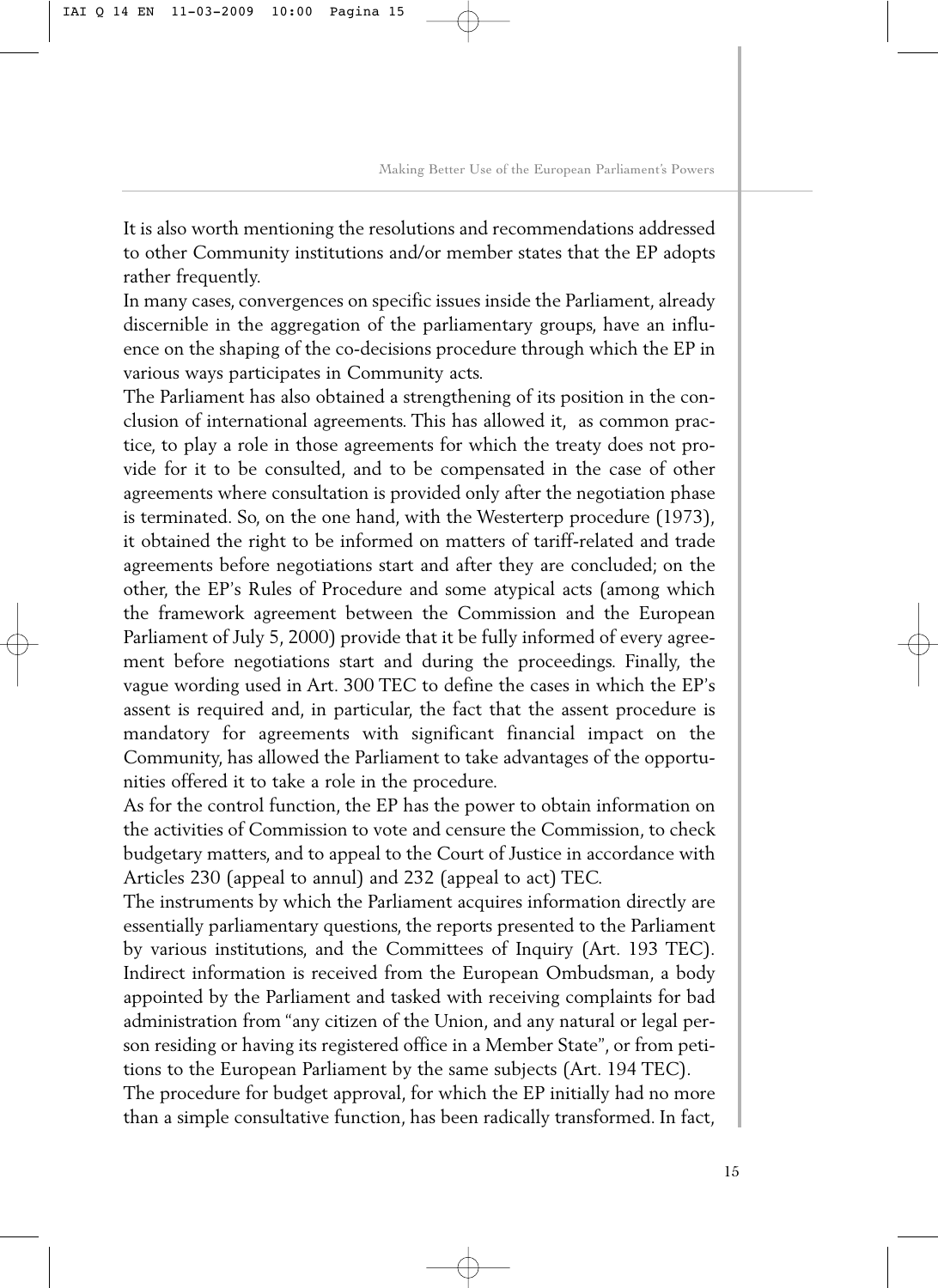the EP now has a say during the entire procedure and has the last word on non-mandatory expenses. It can also, for important reasons, totally reject the draft budget (Art. 272 TEC). However, as far as own resources are concerned, the Lisbon Treaty reiterates (TEU/Lisbon, Art. 311) that for "decisions laying down the provisions relating to the system of own resources of the Union", the EP is simply "consulted" by the Council.

The evolution of the EP's role is even more evident in the procedure for nominating the Commission. Initially based on a common agreement among member states, the nomination procedure now provides for the approval by the Parliament of both the candidate for President and members of the Commission in its entirety. As in the member states themselves, these measures were taken to create a kind of trustful relationship between the EP and the Community's "executive". The EP took advantage of this opportunity to have an influence on the composition of the Commission, establishing the practice of the previous auditing of every single Commissioner and threatening not to approve the entire body if the nomination of even one unacceptable candidate is not reconsidered (as happened with the nomination of the first Barroso Commission).

The European Parliament has always had a "sanctioning" power . The Treaty establishing the European Economic Communites (Art. 144) already was providing for the Parliament to vote a motion of censure to force the Commission to resign as a body, by means of a two-thirds majority of the votes cast representing a majority of its Members. A motion of censure has never been approved, but in 1999 the Parliament's serious threat to proceed in that direction led the Santer Commission to resign.

#### **2. More Powers with the Lisbon Treaty**

If and when the Lisbon Treaty enters into force, the EP's legislative function will increase because co-decision will become the ordinary legislative procedure. And not at all irrelevant are the two norms that grant the EP "political control" over the Commission (TEU/Lisbon, Art. 14) and oblige the European Council "to take into account the outcome of the EP elections" when proposing the name of the candidate for the Presidency of the Commission (TEU/Lisbon, Art. 17.7) to the EP. The political role of the EP and its democratic legitimacy will be substantially strengthened. In addition, the Parliament will acquire the power to propose revisions to the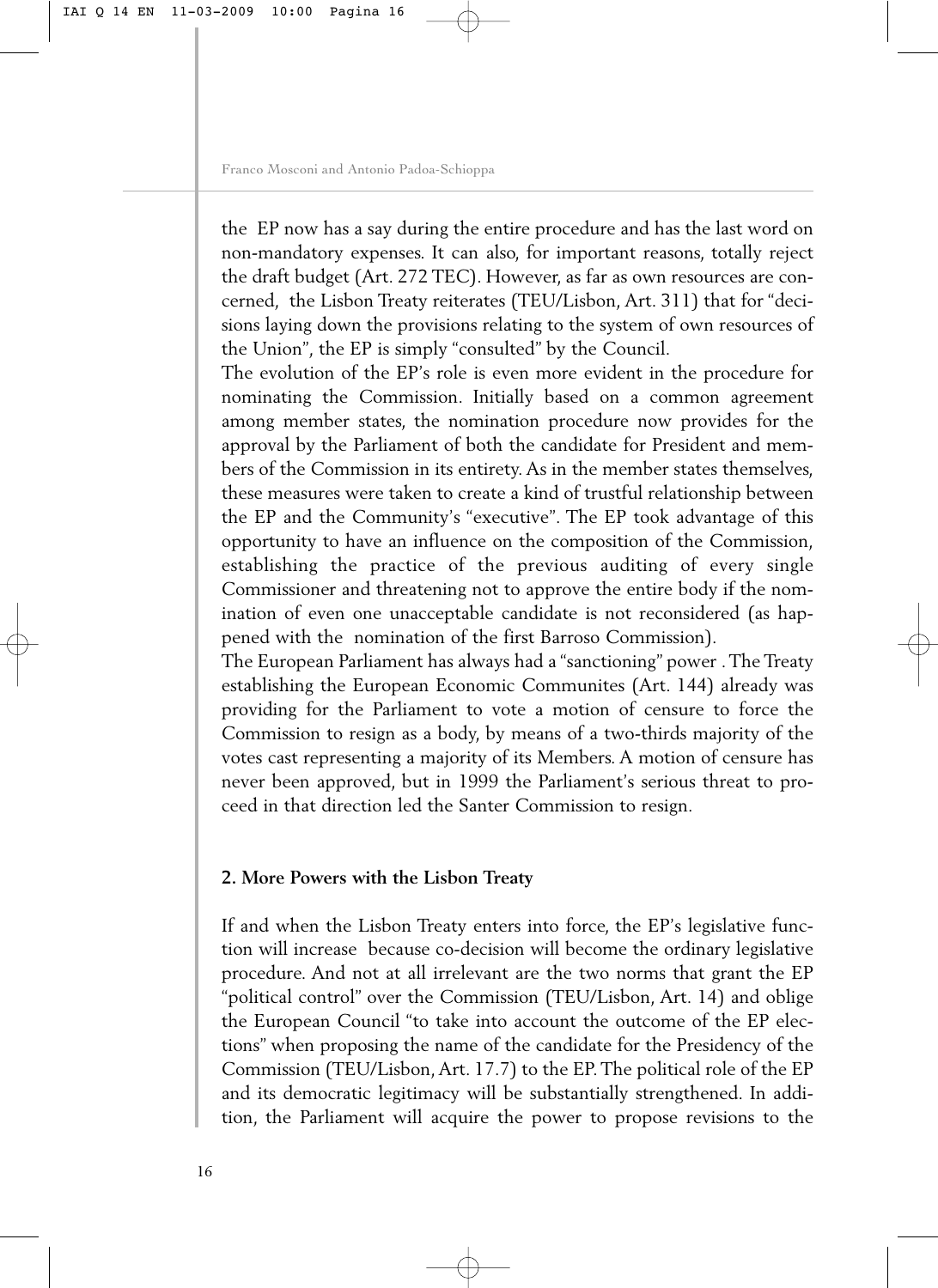Treaties (TEU/Lisbon, Art. 48) without becoming, however, a co-decider with neither the ordinary nor the simplified procedure.

The EP will also have a co-decision role in the "bridging (or *Passerelle*) clause" making it possible to move from unanimity to qualified majority if the Governments so decide unanimously (TEU/Lisbon, Art. 48.7). The end of the distinction between "mandatory" and "non mandatory" expenditures will also strengthen the EP's budgetary powers.

An innovative aspect of the Lisbon Treaty is the much stronger role it assigns national Parliaments in the procedures for activating European policies, and in particular in the Union's legislative system (TEU/Lisbon, Art. 12). Not only does it establish binding procedures for providing national parliaments with timely information on the projects for directives and regulations (Protocol 1), but it lays down a precise procedure by which each national Parliament can oppose European norms that in their opinion are inconsistent with the principles of subsidiarity and proportionality (Protocol 2). In addition, every single national Parliament acquires the power to block, with its vote, the already-mentioned "bridging clause" (TEU/Lisbon, Art. 48.7). All this is meant to involve the EU member states more directly in the integration process, but it could end up turningthe EU into a vehicle with strong brakes and a weak engine.

There is no doubt that the right to participate in the nomination of the Commission and, in the future, to elect its President taking into account the outcome of the EP elections , as well as the possibility of revoking confidence in the Commission if it fails to meet its obligations, go in the direction of giving political significance to the nomination of the Commission and constructing a relationship between the "Parliament" and the "executive" that is consistent with the nature of a parliamentary democracy. The norm of the Lisbon Treaty stating that the EU is a representative democracy (TEU/Lisb, art. 10. 1) will certainly further strengthen the EP's role.

#### **3. Towards a Better Use of Powers inside the Treaties**

It is true that the EP has expanded its role considerably in the last twenty years as a result of, on the one hand, the new powers acquired with the EU treaties of 1986, 1992, 1997 and 2000, and on the other hand the extended and intelligent use of the powers attributed it by the treaties. It would be wrong, however, to think that the powers conferred by the treaties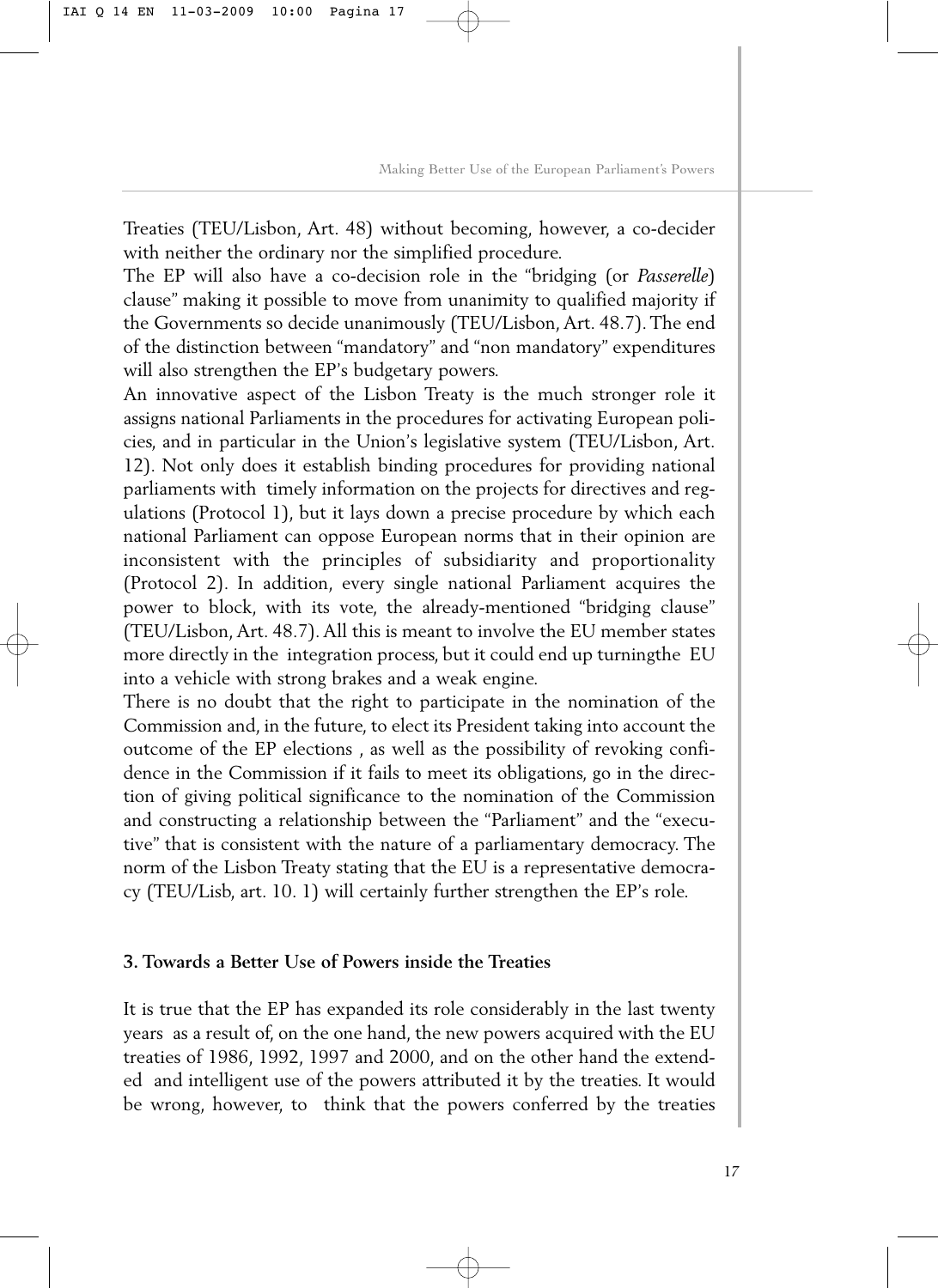(excluding those granted by the Lisbon Treaty not yet in force) are fully used by the EP.

On at least two crucial fronts there is still room for the EP to increase substantially the role that it can (and should) play inside the EU, even before the Lisbon Treaty is ratified.

First, the budgetary powers that the treaties grant the EP should be asserted to help make the decisions taken respond more effectively to European citizens' expectations and needs. The EP has the right to withhold approval of the European Council of Ministers' budget draft and proposal. It should demand a full voice in all matters – and in choosing among different solutions and policies – in which European resources are at stake. It should also exercise its blocking power, if necessary. During the EP's first term (1979- 1984) this was precisely the instrument that allowed it to play a central role in the 1984 reform project (the Spinelli Project), whose final outcome was the Single European Act of 1986.

Second, the EP should use its powers in choosing the President of the Commission and the Commissioners not only to verify the personal and professional qualifications of the candidates, but also to demand from each of them (and above all the presidential candidate) a program of concrete actions and initiatives to be taken during their mandate. The EP's approval of the new Commission should be given on the basis of its program. In addition, the President and the individual Commissioners should be called before the EP periodically to show how they are fulfilling their commitments. Censure is a tool that could always be employed (or at least the threat of it ) if and when necessary.

#### **4. Future Reform**

Despite the significant expansion of the EP's role from 1957 to the present day and despite the opportunities offered by the Treaty to make its voice heard that still have to be used to the full, granting the EP a role equivalent to that of national Parliaments would create a full political power at the European level. This is certainly consistent with the subsidiarity principle. But it is clear that such a role would challenge the sovereignty of the States in those sectors of economic policy in which they are still able to block decisions with their veto and in which the EP does not presently have codecision power. It is therefore unlikely that such a change could be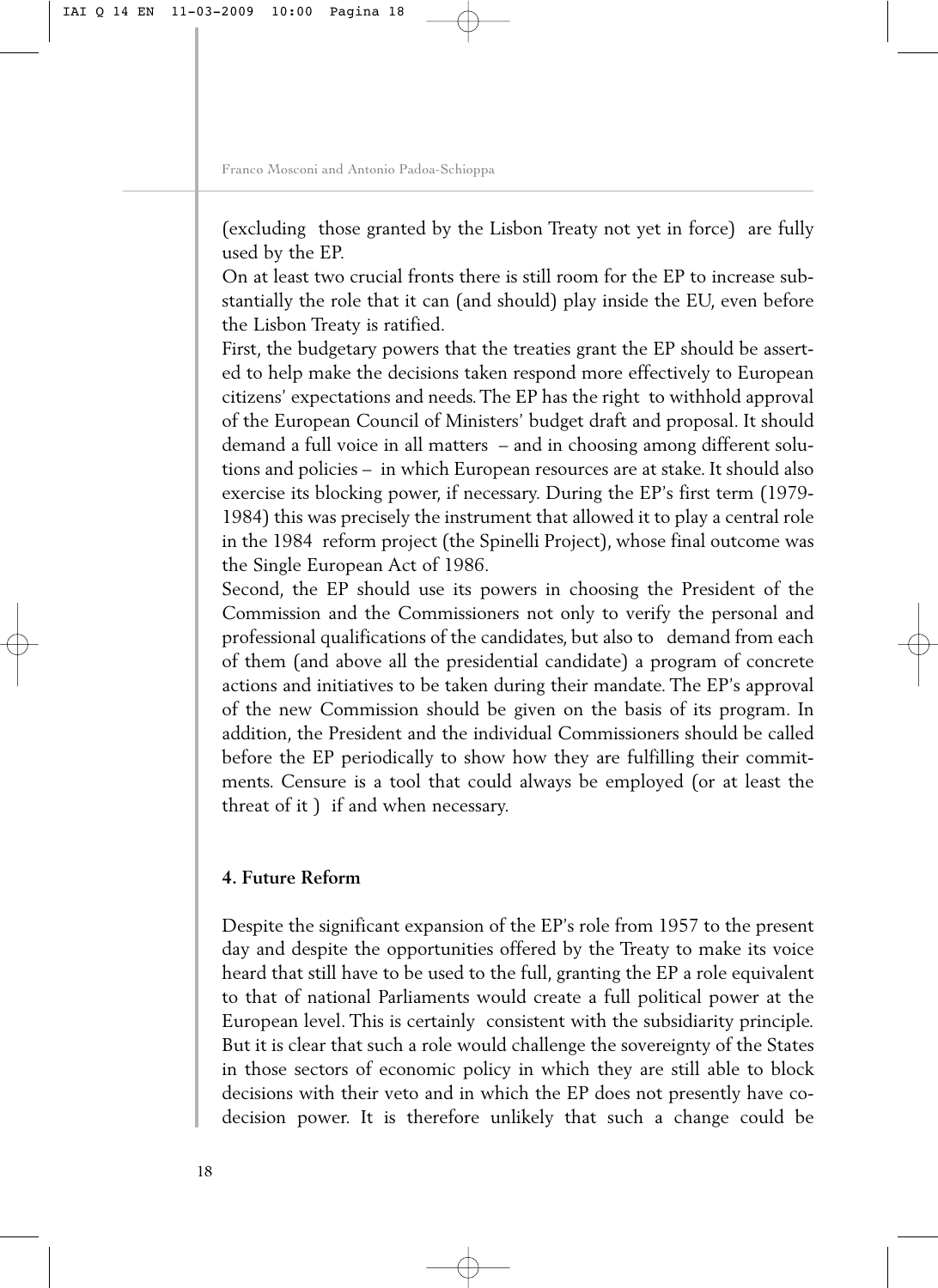achieved by simply taking advantage of the opportunities offered by the present treaties or broadly interpreting the Parliament's powers. It would demand a further revision of the treaties.

The same can be said for the EP's powers (or lack thereof) in the fundamental field of foreign policy. The Lisbon Treaty still speaks of simple consultation and information, albeit on a regular basis, even if one should not underestimate the norm prescribing that the High Representative of the Union for Foreign Affairs shall "duly take into consideration" the views of the EP (TEU/Lisbon, Art. 36). As for European defence, European Parliament has almost no role at the moment , except for those measures requiring budgetary revisions.

The constitutional premise underlying these remarks suggests that a full transition toward a federal model is required (the Union as a federation of peoples and States) based on the principles of subsidiarity, popular sovereignty and a balance of powers (not to be confused with a rigid separation of powers).

This means that the legislative power should be shared by the Council (able to decide in any case and on any matter by qualified majority), the European Parliament, and the Commission. The EP's control over the Union's policy lines should be direct and effective with regard to the Commission and the matters it deals with, mainly in the first pillar. It should be, on the contrary, less direct with regard to the Council, which should, however, duly take the fundamental lines drawn by the EP in each of the three pillars into account, including the basic choices in defence, security and foreign affairs. The Council would not, in any case, be able to act without the EP's approval on all those aspects of Union policies involving own resources and subject to the Union's budget procedure.

Thus the desirable future development of the European Parliament's functions and powers can be summed up as follows:

*a) with respect to the Union's budget* the EP should acquire co-decision power with the Council on the Union's own resources, including the power to levy taxes, which constitutes the foundation on which modern Parliaments are based and which cannot be denied an elected Parliament;

*b) with respect to the legislative function* the EP should have co-decision powers, without exception, in all matters (at present, more than forty in the "first pillar" alone) for which the Lisbon Treaty provides for sheer consultation of the EP and requires a unanimous decision by the Council;

*c) with respect to foreign and defence policy* the EP should be granted the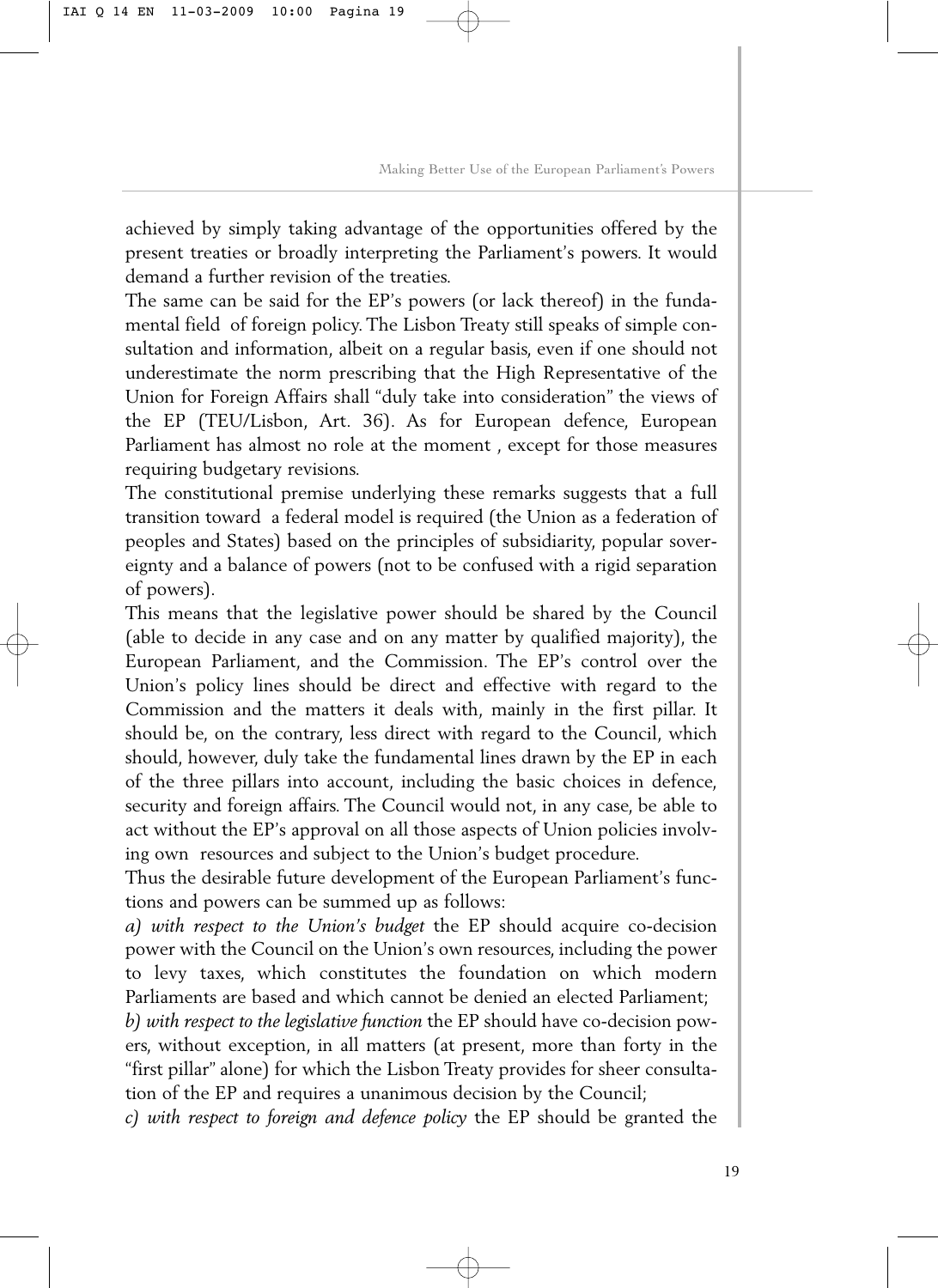power to vote on basic policy options, as national Parliaments do, in particular with regard to spending commitments and strategic choices, alliances, and military and peace-promotion operations;

*d) with respect to future revision of the Treaties* the EP should be granted a codecision role, removing the requirement of government unanimity (in the IGC) and ratification unanimity , replacing them with a super-qualified majority vote (such as 3/4 of EU governments representing 3/4 of the European population), with the revision coming into force only in the states supporting it;

*e) with respect to enhanced cooperations* and policies in which not all member States choose to or are able to participate, including the euro, it would be possible for decisions calling for a normative or decisional role by the EP to be taken during sessions of the EP in which the vote is reserved for the MEPs elected by the member States that participated in the enhanced cooperation.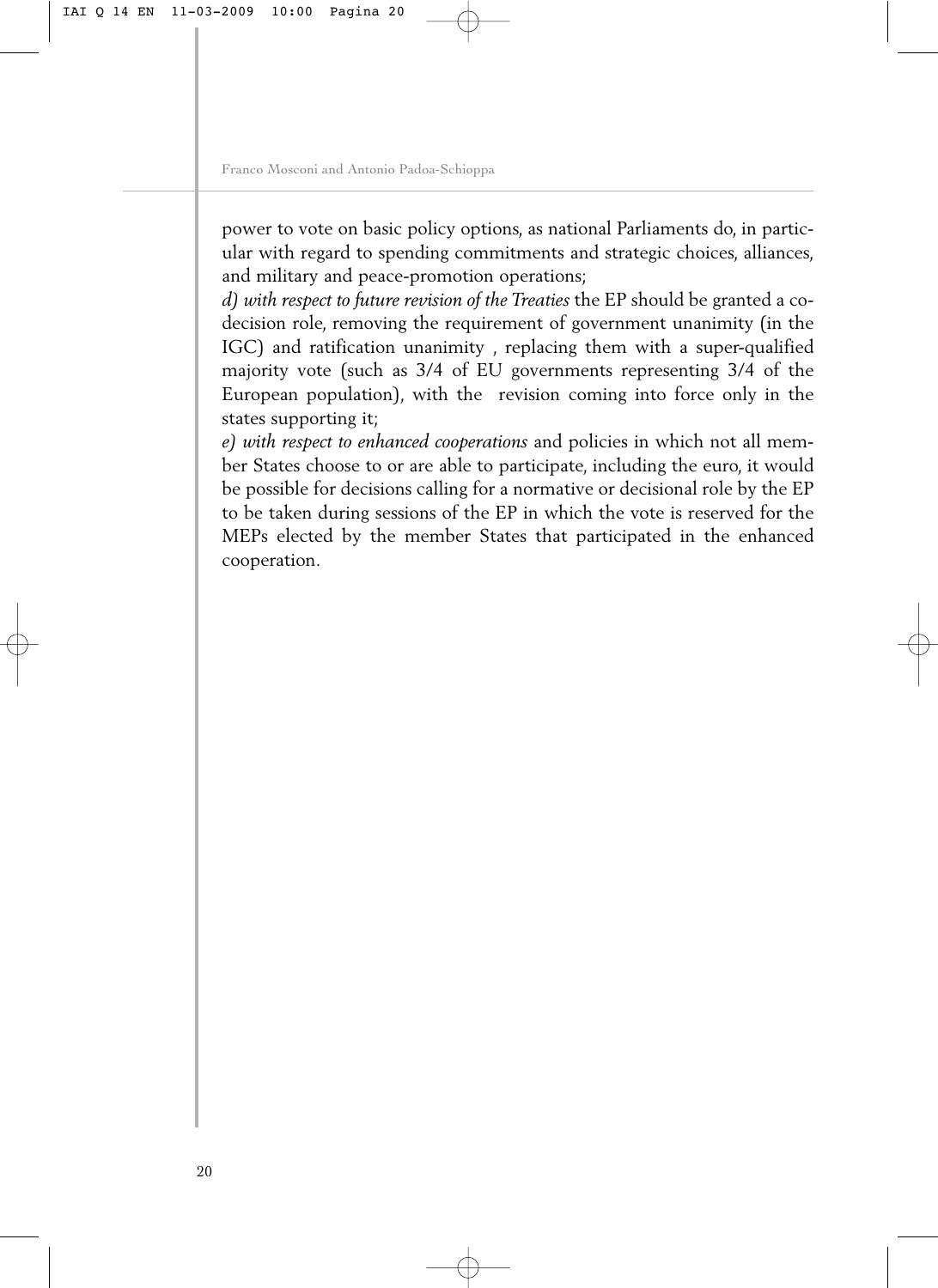#### **Bibliography**

#### **Academic Literature**

- Jean Blondel, Richard Sinnot and Palle Svensson, *People and Parliament in the European Union. Participation, Democracy, and Legitimacy*, Oxford: Clarendon Press, New York: Oxford University Press, 1998.
- Nicolas Clinchamps, *Parlement européen et droit parlementaire. Essai sur la naissance du droit parlementaire de l'Union européenne*, Paris: LGDJ, 2006 (Bibliothèque constitutionnelle et de science politique ; 124).
- Richard Corbett, Francis Jacobs and Michael Shackleton, *The European Parliament*, 7 ed., London: John Harper, 2007.
- Paul Craig and Gráinne de Búrca, *EU Law. Texts, Cases and Materials*, 4 ed., Oxford and New York: Oxford University Press, 2008.
- David Judge and David Earnshaw, *The European Parliament*, 2 ed., Basingstoke and New York: Palgrave Macmillan, 2008 (The European Union series).
- Amie Kreppel, *The European Parliament and Supranational Party Sistem. A Study in Institutional Development*, Cambridge [etc.]: Cambridge University Press, 2001 (Cambridge Studies in Comparative Politics).
- Bernard Steunenberg and Jacques Thomassen (eds), *The European Parliament. Moving toward democracy in the EU*, Lanham: Rowman & Littlefield, 2002 (Governance in Europe).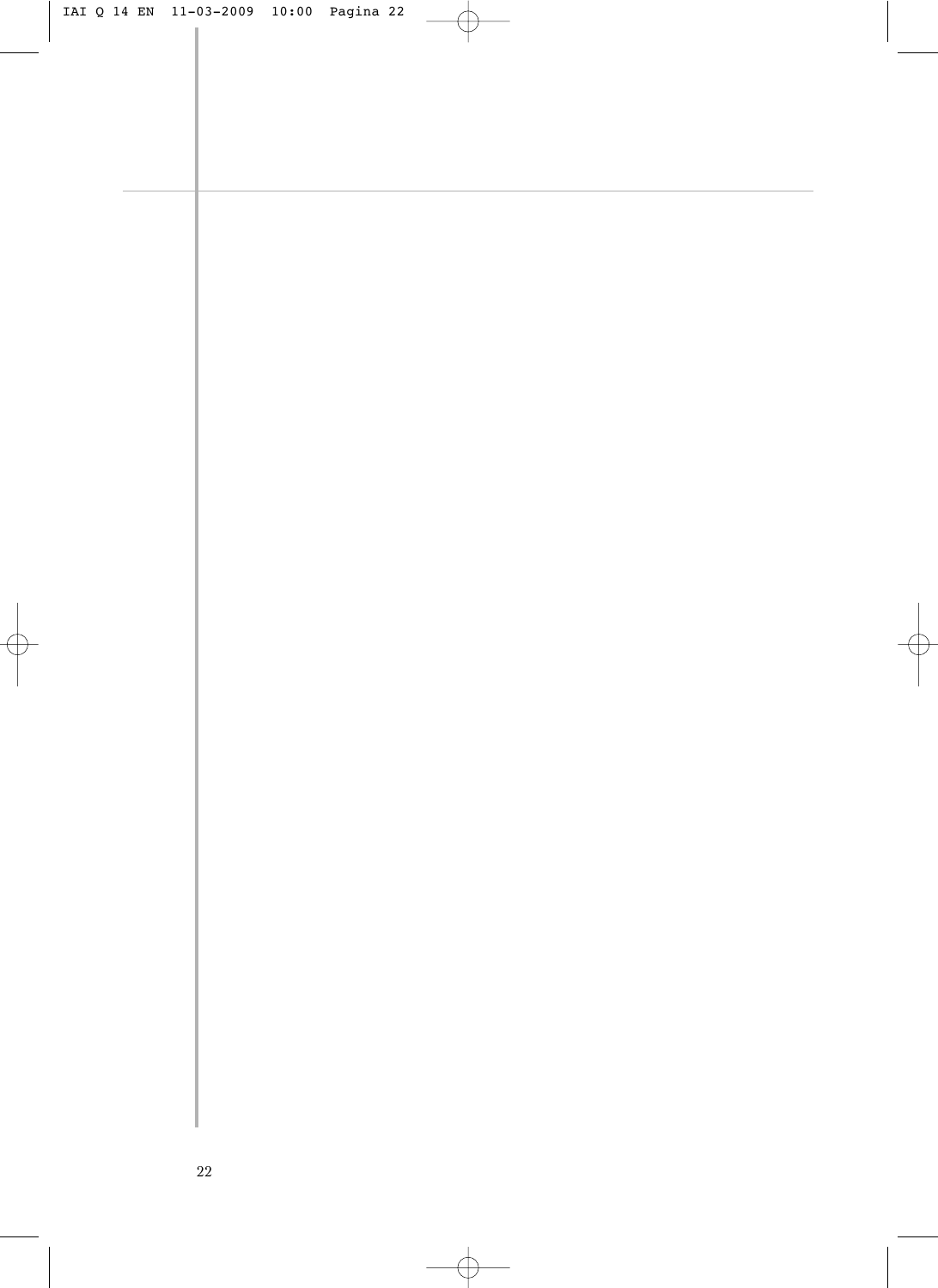### 2. EUROPEAN POLITICAL PARTIES AND DEMOCRACY IN THE EU

#### *Brendan Donnelly and Mathias Jopp\**

50 years after the signing of the Treaties of Rome, there exists mounting criticism of the widening gap between Brussels and its institutions on the one side and the European citizens on the other. Many EU citizens have no idea how decisions are made in Brussels, on what and why. They wish to be better informed and more involved in European affairs. One of the major reasons for this democratic deficit is the missing link between European politics and European citizens as well as between voters in EP elections and the effect of their votes. On the national level, this missing link does not exist so strongly given the mediating function of national political parties and the formation of a government as a result of general elections. Things are different however at European level where the European Parliament has not yet the power, based on the Treaties, to form a government or elect the President of the European Executive/the European Commission. The existing European political parties, which could play a mediating role between citizens and EU institutions, are still far too weak. They are only registered as associations under national law in one of the member states, usually Belgium. Hence, these parties do not possess a legal personality recognised by all member states, which would enable them to operate transnationally, nor are they able to participate directly in European election campaigns in the member states.

*<sup>\*</sup> Brendan Donnelly is Director, The Federal Trust for Education and Research, London; Mathias Jopp is Director, Institut für Europäische Politik (IEP), Berlin.*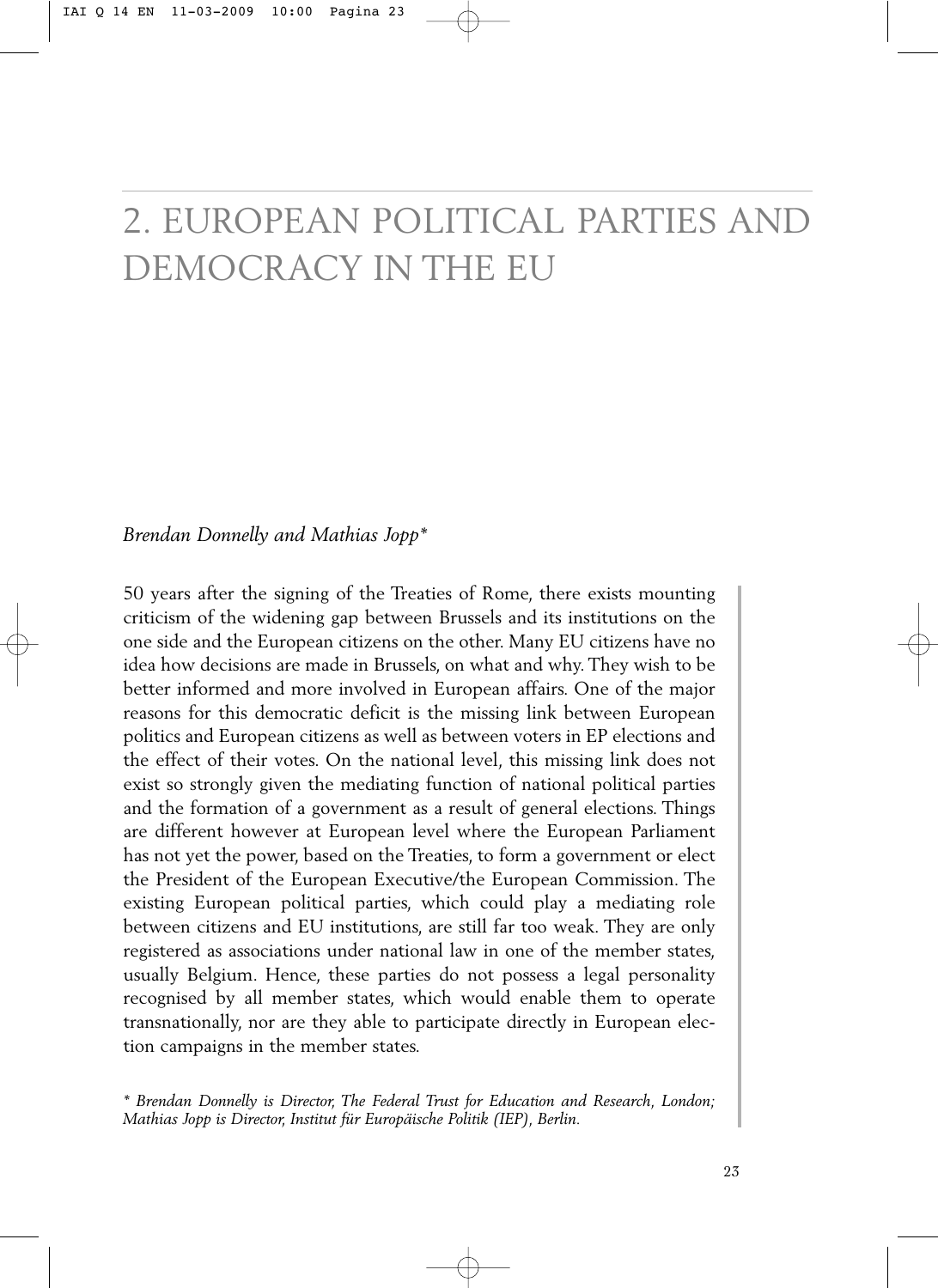#### **1. The Nature and Role of European Political Parties**

Institutions like the European Commission or the European Parliament try to inform EU citizens on European affairs and stimulate European-wide debates. But it is hard for them to always reach the citizens and get their message across. Other actors, such as national governments could regularly inform their citizens but are doing so only to a limited extent, very much in contrast to their important role in European affairs. Within the European Council and the Council of Ministers, national governments exercise a strong influence on EU decisions, but their understanding of the EU political process is tied to national and not overarching European interests. Mostly, member state governments do not 'sell' Brussels' decisions to the wider public at home. If things in Brussels develop against a country's national interests, the EU easily is blamed and becomes a sort of a scapegoat. This negative communication is one of the reasons for the growing distance between citizens and European institutions.

What would however be necessary are true European debates and not debates on European topics from a national angle, which only tend to undermine or risk the popular acceptance of European integration. Such debates would have to rely to a large extent on true European political parties. Conservatives, Social Democrats, Greens, Liberals or other political party families need to organise debates on transnational themes and make clear to the citizens their respective party profiles. This would in particular be necessary during European elections. Up to now, however, EP-elections are unfortunately either perceived by citizens as politically irrelevant or e.g. as an opportunity to punish the own national government for social, economic or whatever reasons. Up to now, EP elections are obviously not primarily associated with European politics or even Europe as a whole. This means that the quality and content of European elections and the entire debate on European affairs need to be changed. In short, what is required is the establishment of the necessary legal preconditions on the EU level for genuinely European parties, competing with each other on proposals for the EU's future, establishing a true pan-European public space. In this way political parties would play a strong role in making EP elections an important event through single European party programmes, common lists and single candidates running for the presidency of the European Commission. National political parties do not truly have political programmes for the EU which they are following persistently throughout a five years' period in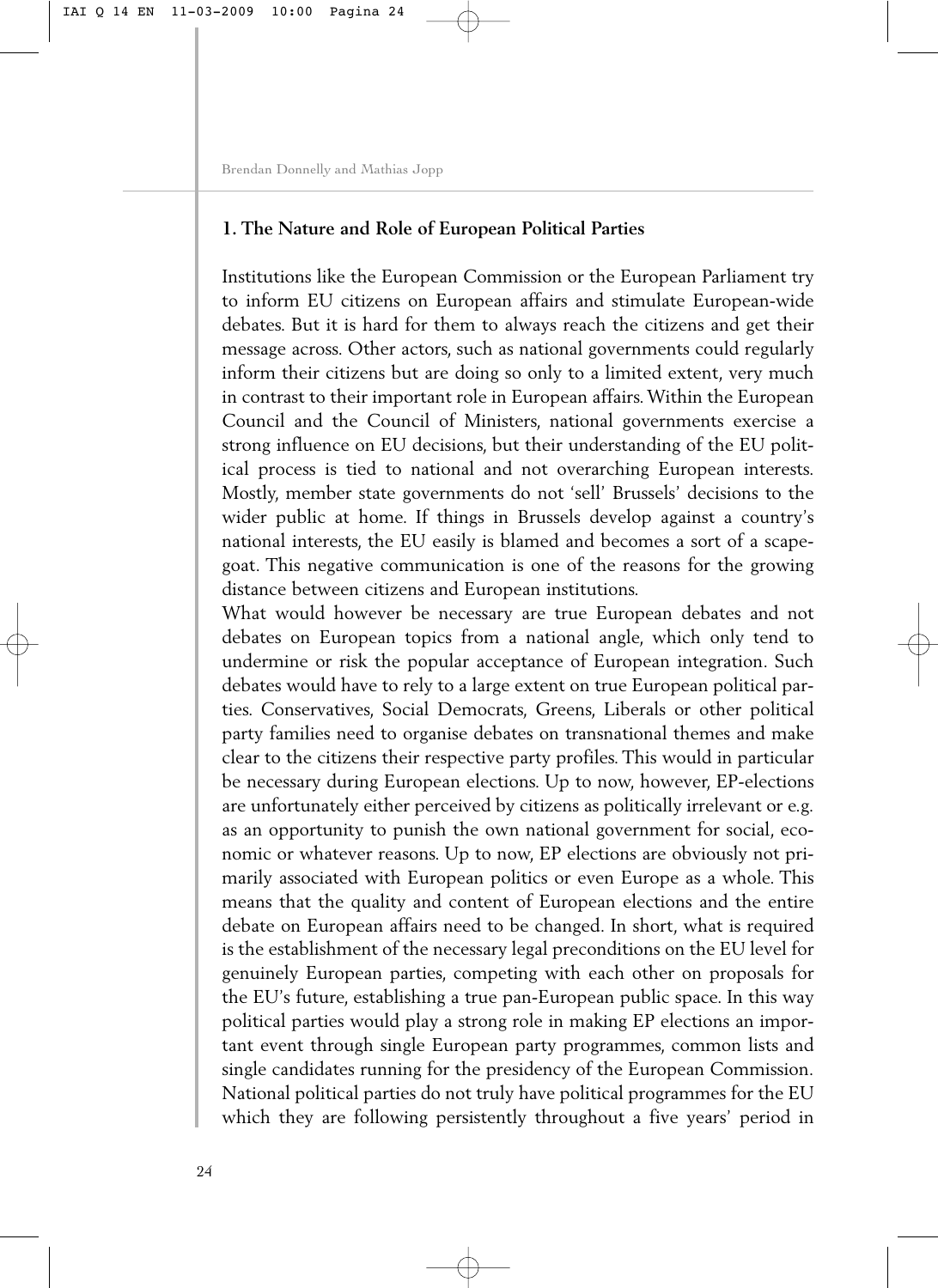European politics. National administrations and governments are following their own defined national preferences and, from time to time, take into account internal government party discussions, but not really the interests of European party families or groupings. European parties themselves have the problem to define concrete programmes. A particular problem is that the campaigning for the European elections in the member states is mostly not oriented towards European topics. And since the media pay little attention to the European elections and debates, the European elections appear to be unimportant for many EU citizens. This does not make it easier for European political parties to present themselves in the wider public in an attractive way.

Another problem is that European political parties have formally little or no influence on the selection of the future leading figures in Europe. The proposal for the position of the Commission president is negotiated by the member states behind closed doors.At least, since the selection of the Commission president is taking place after the European elections, there is a chance that the president will belong to the party family which has emerged as the strongest out of the European elections. However, this cannot be taken for granted as long as the Lisbon Treaty (see below) is not in force.

Another difficulty is that European political parties have no individual members as it is the case in national political parties. In the statute of the European Socialist Party, membership is reduces to the membership of national parties. The statute of the European People's Party opens up the possibility for individual membership as it is case with the European Greens and the Liberals. But individual members also in these cases make up a marginal minority. Also, the communication about European politics is basically not done by the European political parties themselves but through their national member parties in the different national political arenas of 27 member states.

It will not be possible to simply transport the structures of the national political party systems on a one-to-one basis to the European level. But, on the other hand, there are little or no alternatives to looking on for ways and means of strengthening the role of European political parties for the sake of representative democracy in the EU and, hence, developing them step by step further and transforming them into stronger political actors. This was one of the reasons for the European Convention (and the successively signed European Constitution) to give the European Parliament the right to elect the future Commission president in the light of the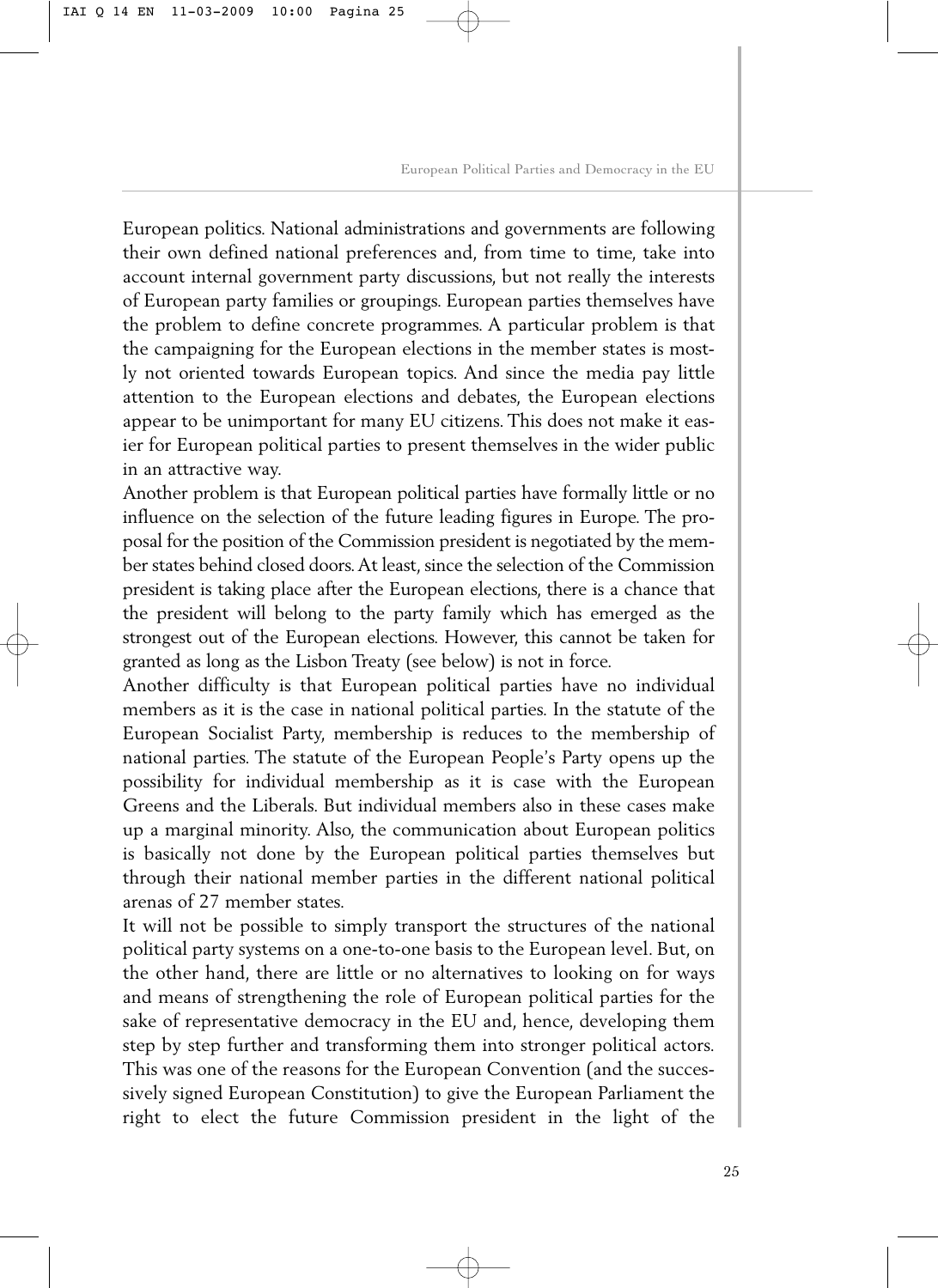European elections and a conforming European Council proposal. It implies that EU citizens with their votes would have an impact on the selection of a leading figure for the coming legislative period and for the "government programme" which is drafted by the European Commission. From the European elections of 2004 the lesson can be drawn that such a procedure can be partially applied already today even without the European constitution or the successor treaty, the Lisbon Treaty being in force. At the time of the last EP-elections the EPP has made clear its claim that, in the case of becoming the strongest grouping in the European Parliament, they would like to see the Commission president coming out of their party family.

#### **2. The Successive Strengthening of the European Political Parties through Primary and Secondary Law before the Lisbon Treaty**

The way of underpinning the emergence of European political parties by law was long. Shortly after the establishment of the Parliamentary Assembly of the European Coal and Steel Community (ECSC) there was already the ambition of some members of the Assembly to look for transnational associations or cooperations on an ideological and programmatic basis. But a true institutional dynamic only unfolded before the first direct elections for the European Parliament in 1979. In the second half of the seventies there was some remarkable intensification of party cooperation at European level through linking the institutional development of the European Parliament to ambitions towards developing European political parties.

But the process still lasted long. The real first break through could only be achieved with Article 138a of the Maastricht Treaty which established a small basis for a future European political party system. However, those pushing for a meaningful article were not satisfied by the compromise found in the IGC on the Maastricht Treaty since the article, in essence, only recognized the potential role political parties at European level could play in the development of the integration process through European awareness raising and through "expressing the political will of the citizens of the Union" (TEC-138 a).

Without a clear legal basis for European political parties and their financing it was (and partially still is) very difficult for them to develop their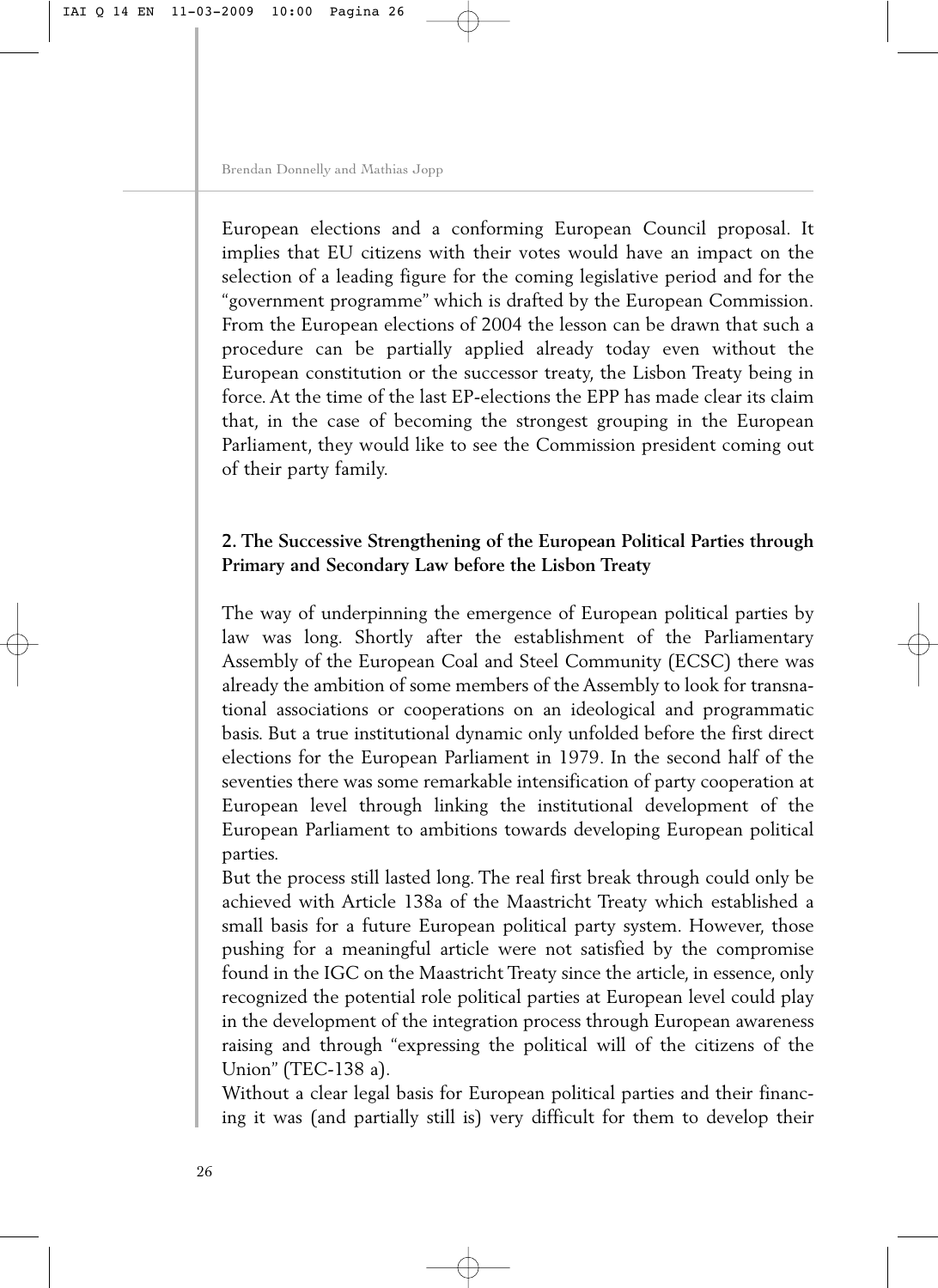potential in the process of democratizing European integration. This had been criticized time and again since the existence of Article 138a of the Maastricht Treaty and later of Article 191 of the Amsterdam Treaty which follows in its wording the Maastricht Treaty. Amsterdam was disappointing on that issue since there were a number of initiatives from some member states and, most notably, from the European Parliament before the IGC on the Amsterdam Treaty and during the negotiations. In the Constitutional Committee of the EP the Tsatsos-Report clearly pointed to the relevance of European political parties in the process of European unification and had asked for a solid legal and financial basis of these. This had been repeated by the Dimitrakopoulos/Leinen-Report in spring 2000 which suggested to complement the first sentence of Article 191 through a second one in which the European Parliament and the Council would be committed to adopt, by following the procedure of Article 251 of the Treaty, conditions for the recognition of European political parties, their statutes and modalities on funding (notably from the Community's budget).

Even if the negotiations on the Nice Treaty were very difficult between member states' governments and produced a number of leftovers, some progress could be achieved on Article 191. The Nice Treaty added a sentence to Article 191 by drawing on proposals of the Parliament and the European Commission in the following way: "The Council, acting in accordance with the procedure referred to in Article 251, shall lay down the regulations governing political parties at European level and in particular the rules regarding their funding". This complementation of Article 191 (TEC) did not only provide for the basis for a legislative proposal, but also introduced majority voting on issues of European political parties which helped to overcome the blockade in the Council (previously unanimity) for making progress on the issue.

Not unimportant was the fact that in the year 2000 the Convention on the Charter of Fundamental Rights included into Article 12 (2) of the Charter European political parties as an important element of democracy in the European Union. The article was, however, rather vague and thereby only underlined the difficulties linked to the question of political parties in the supranational context.

After the entering into force of the Nice Treaty on 1 February 2003, the Council and the Parliament, by using the co-decision procedure and qualified majority voting in the Council, concluded on 4 November 2003 on a proposal of the Commission regulation (EC) 2004/2003 which dealt with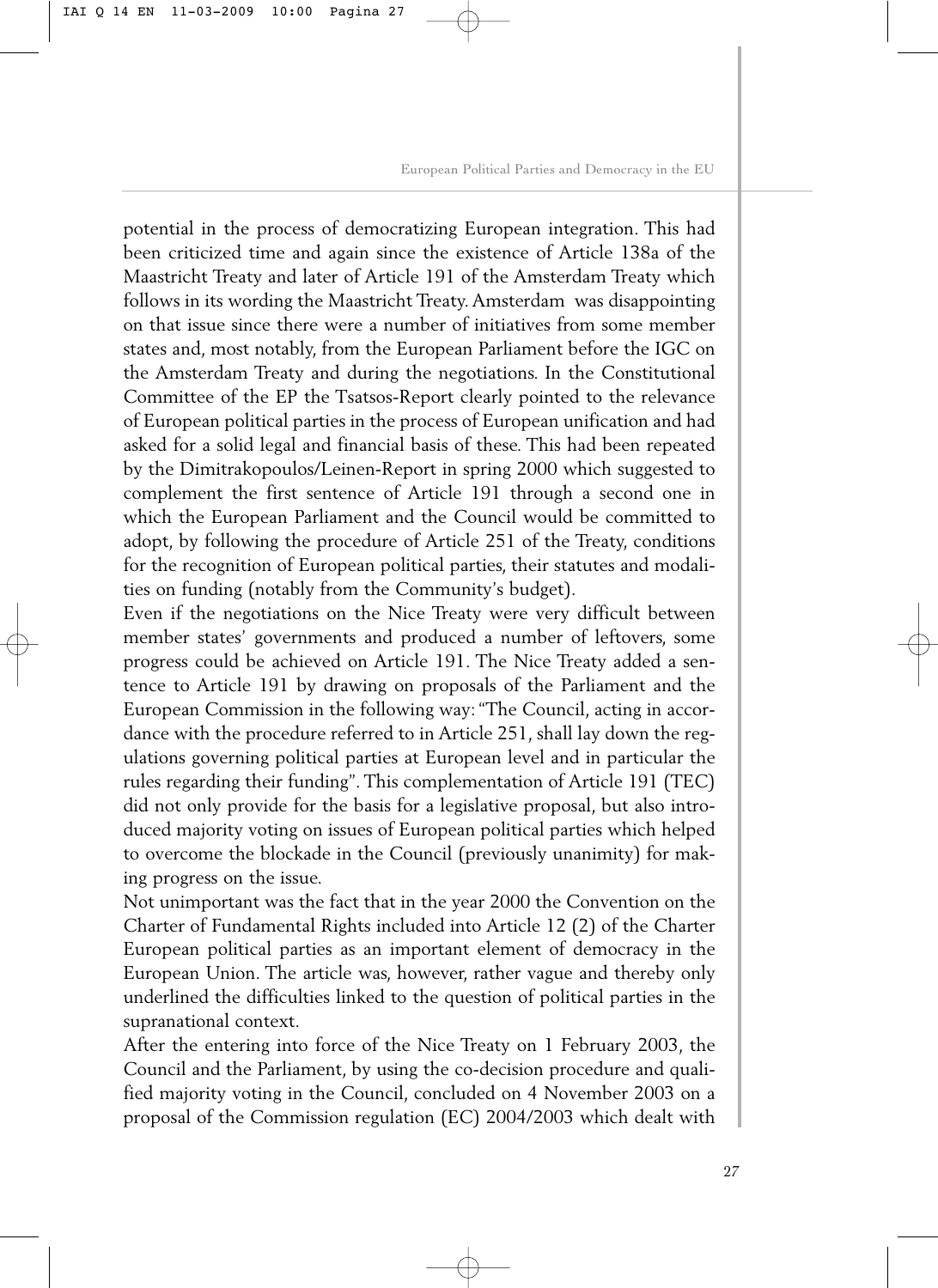regulations for political parties at European level and their financing. This was indeed some progress towards the development of European political parties even if the reluctance on part of the Commission and, most notably, within the Council was significant with respect to accepting the notion of European political parties, preferring instead the notion of political parties at European level. At least, it was a small step towards the development of truly European political parties even if much more would have to be done in primary or secondary EU-law. What would be needed is a statute or regulation on a Europe-wide legal personality of transnational political parties to enable them to become active in the member states on European issues (exclusively) and directly in the electoral campaigns for the European Parliament and, hence, through this protect them from difficulties with national administrations or rivalry with national parties. Also, the maximum level of financial donations for European political parties needed to be defined, including internal party procedures according to democratic principles and the respect of fundamental rights as they are laid down in the Charter on Fundamental Rights, the European Treaties and the jurisdiction of the European Court of Justice.

The European Parliament with the Leinen-Report on the improvement of European political parties' financing and the corresponding EP-resolution on European political parties of 23 March 2006 took the initiative.Also, the Parliament continued to debate the issue of better party financing and the definition of European political foundations and their financing from the EU-budget as organisations who are affiliated with a European political party and would be much more flexible to steer the debate about Europe's future. Parliament and Council on a proposal of the European Commission concluded then on 18 December 2007 Regulation (EC) no. 1524/2007 which amended Regulation (EC) no. 2004/2003 on political parties at European level. This new (respectively amended) regulation did not take up the issue of a European party statute as mentioned above, but led to a clear definition of European political foundations whose tasks would be "analysing and contributing to the debate on European public political issues" through "organising and supporting seminars, training, conferences and studies" between "relevant stakeholders" and "representatives of civil society" (Article 1/addendum to old Article 2 of the 2003/2004 regulation). It also stipulated that political foundations at European level can only apply for support from the budget of the EU through the European political party with which they are affiliated, and that the parties themselves can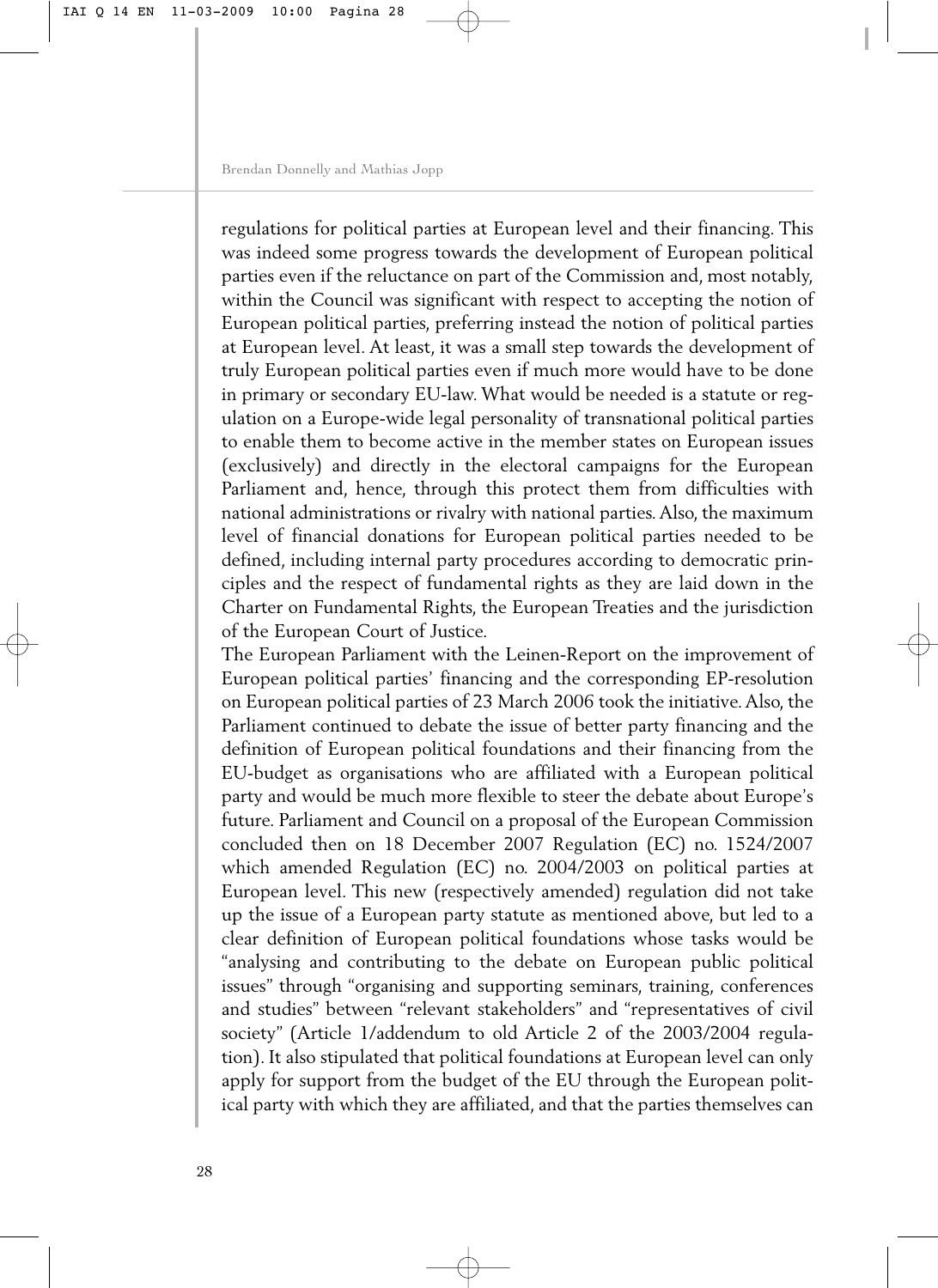receive financing in addition from what they get from the Community budget from natural or legal persons in the form of donations. These have to be listed and published should they exceed 500 Euros; but they should not be accepted if e.g. the donors are unanimous or if the donations would go beyond 12,000 Euros per year.

The 2003/2005 regulation was the first concrete step for securing the funding of European political parties and the control of the financing of their political activities through a body/committee in which the Council, the Commission and the Parliament are represented. This regulation, however, also demonstrated the enormous precaution and mistrust of the member states, their governments and of national parties vis-à-vis the development of a supranational system of political legitimation. Even if the December 2007-regulation took the whole issue a step further, a real break-through towards truly transnational political parties is either not possible or at least not in the cards at present as long as the Lisbon Treaty is not ratified and precaution vis-à-vis any far-reaching steps is the general attitude.

#### **3. Political Parties and the Lisbon and Constitutional Treaties**

Both the European Constitutional Treaty and the Lisbon Treaty contain provisions of potential relevance for the formation and activities of trans-European political parties. These provisions can be viewed and indeed implemented in radically different fashions. Critics of the Constitutional and Lisbon Treaties see this Janus-like quality of the documents, which is certainly not confined to their treatment of political parties, as a political and intellectual weakness of both agreements, which has done much to render them inaccessible and unattractive to non-specialist readers. Supporters of the Treaties argue on the other hand that constitutional changes in any political system will always involve an element or compromise, and that new frameworks for decision-making should in any case be sufficiently flexible to allow for different outcomes, as circumstances and the ideological preferences of electors and political representatives evolve.

Two elements of the Treaties have attracted particular attention from those interested in the fostering of a party-based democratic life for the European Union, their general reflections on the central role of "representative democracy" in the workings of the Union and the (arguably) enhanced role of the European Parliament in the election of the President of the European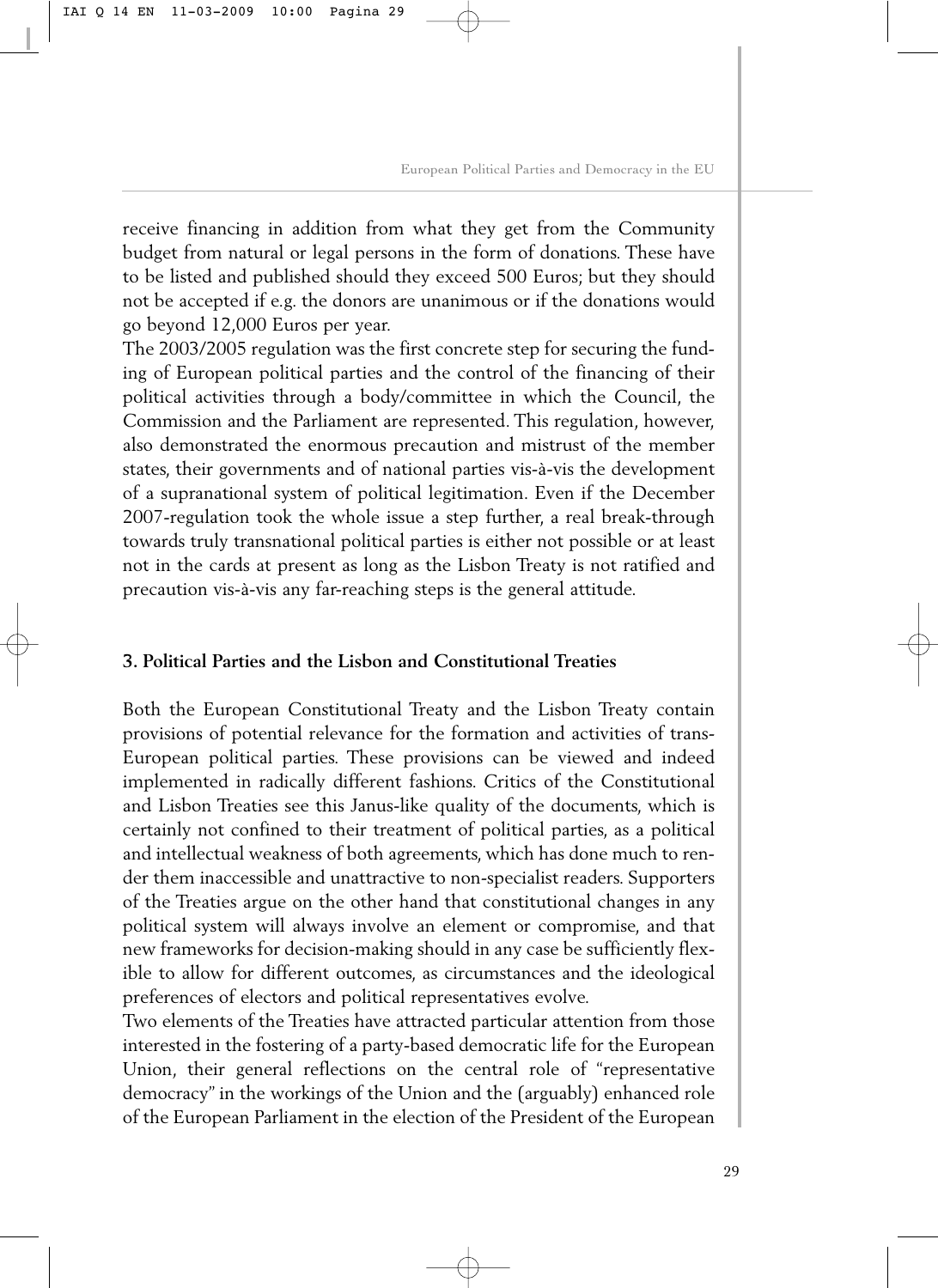Commission, envisaged by the treaties. These two sets of provisions are interconnected, but are formulated in such different degrees of specificity as to merit separate consideration.

Article 10 of Title II of the European Constitutional Treaty and Article 1- 46 of the Lisbon Treaty contain, under the heading "The principle of representative democracy," two important general statements about the conception which the signatories of the treaties share of the democratic functioning of the European Union. Paragraph 1 of these articles stipulates that the "functioning of the Union shall be founded on representative democracy." Paragraph 4 states that "political parties at European level contribute to forming European political awareness and to expressing the will of citizens of the Union." The second paragraph is a logical consequence of the first. No modern society has been able to run a system of representative democracy without a corresponding structure of political parties to integrate and mediate between the millions of subtly differing policy preferences prevalent among the voters in any particular political system. Those considerations which have led to the vigorous competition between parties at the national level have their precise counterpart at the level of the European Union. Indeed, European political competition between parties can be regarded as supplementing and completing national political and electoral contests.

It should not, however, be supposed that these general commitments to representative democracy within the Union, and to the role of political parties "at European level" are of themselves of immediate operational significance. At a future date, it might well be that the Union's decision-makers will wish to invoke these provisions of the treaties as the basis for further political or financial initiatives to foster the creation or activities of trans-European parties. The provisions do not of themselves constitute any such initiatives. Whether such initiatives are eventually taken will depend upon the willingness of decision-makers in Brussels and national capitals, a willingness which until now has been largely rhetorical rather than substantive. Those who favour the concept of transnational European political parties will welcome the recognition by the Lisbon and Constitutional Treaties of their specific role. Those hostile to the concept will be comforted that this recognition is so general and non-committal.

Apparently more direct in its applicability to the evolution of trans-European representative democracy is the new system envisaged by the Constitutional and Lisbon Treaties for the election of the President of the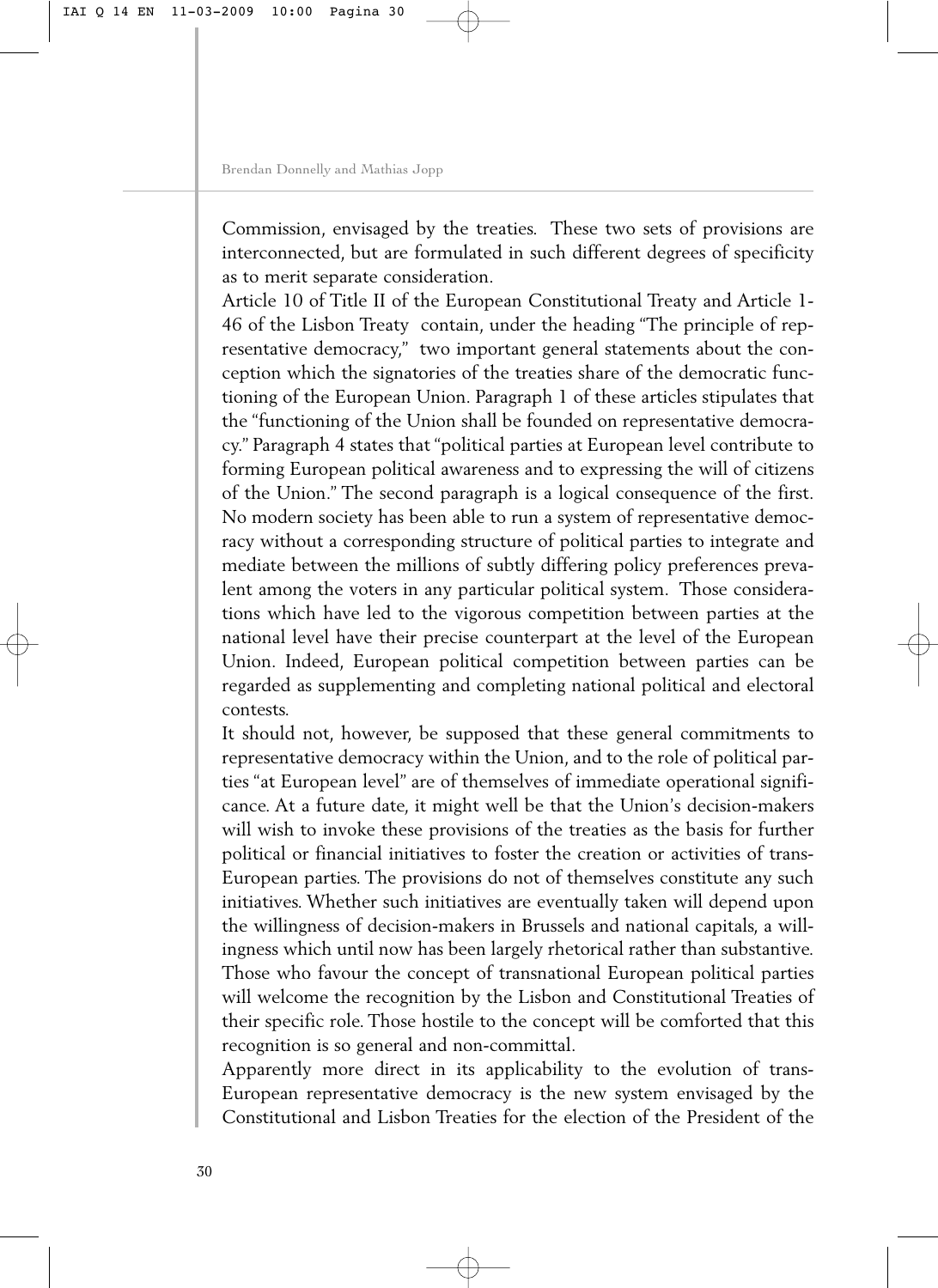European Commission. Both texts stipulate that the European Council, "taking into account" the preceding European Elections, should in future propose to the Parliament a candidate for the Presidency of the Commission, a candidate who can only enter into office only with the endorsement of the European Parliament. This arrangement, which in reality is not an entirely new one, has been seen by some commentators as an important step towards the consolidation of transnational political parties, allowing existing political families such as the Socialists, the Christian Democrats, the Liberals and the Greens to nominate before the European Elections their standard-bearers as potential candidates for the Presidency of the European Commission, in the legitimate hope that a good election result for the relevant political family will provide a decisive impetus for the election to the Commission's Presidency of the candidate favoured by this family. Such a system would immeasurably contribute, so the argument runs, to the prestige and visibility of the European Elections, giving a demonstrable prize to the winners of the elections and, even more importantly, a demonstrable political victory for the voters supporting the winning candidate.

A number of qualifications, however, need to be placed upon the apparently substantial new component of transnational representative democracy opened up by the provisions of the (anyway as yet unratified) Lisbon Treaty on the election of the President of the European Commission. The Treaty only enjoins the European Council to "take account" of the preceding European Elections, a vague formulation which is itself a watering down of the text proposed by the European Convention, which wanted the Council to take account of the "results of the European Elections" It is almost inconceivable that any one particular political family will emerge from the European Elections of 2009 with an overall majority in the European Parliament. There will almost certainly therefore be scope for differing interpretations as to the appropriate electoral message to be drawn by the European Council from these Elections and name of the candidate to be nominated in consequence. Nor is it clear that all the main political formations participating in the Elections of 2009 will be willing to nominate identifiable individuals on whom they will insist as their candidates for the Presidency of the Commission. For the envisaged system to work properly, it is obviously vital that all the main political families contesting the European Elections put forward and publicize appropriately their favoured candidate for the Presidency of the European Commission. Even if individ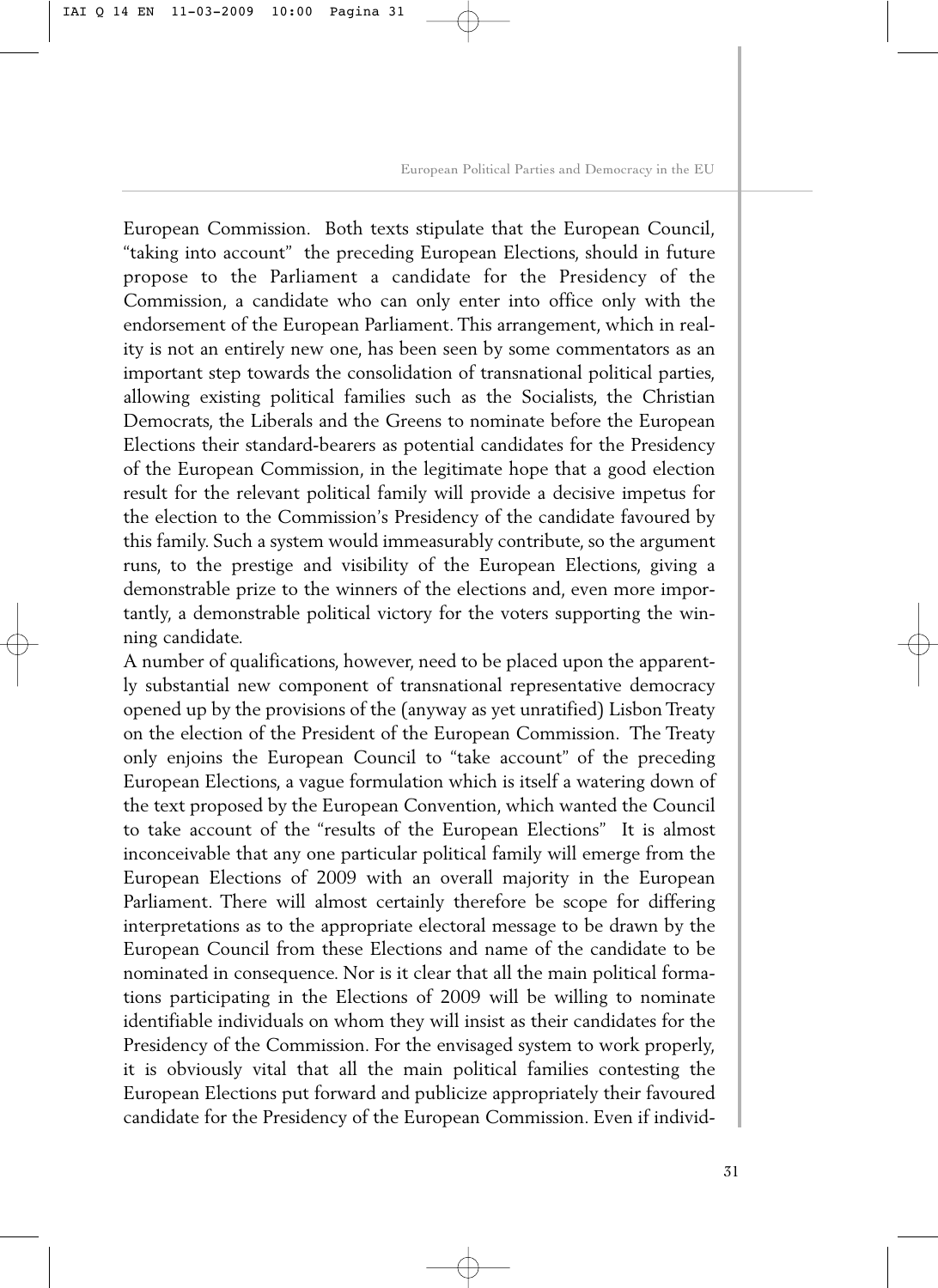uals are put forward before the Elections by the whole spectrum of European political formations, it is easy to imagine political controversy within the European Parliament after the elections as to whether the electoral performance of a particular individual during the European Elections merited the support in the election for the Presidency of the European Commission of those who otherwise might be political opponents of his or her candidature. If after the European Elections of 2009 the European Council nominates, for instance, a Christian Democrat as President of the European Commission, it is questionable whether Christian Democrat MEPs will be willing to reject that candidate in favour of a Socialist alternative, simply because in the European Elections of that year the Socialist Party had achieved a better electoral result than the Christian Democrats, with neither political formation having an overall majority in Strasbourg. In short, the objective barriers to the realization of the aspiration of a President of the European Commission elected on the (indirect) basis of popular suffrage are formidable. These barriers indeed have prevented the European Parliament in earlier years from taking such steps as could anyway have been taken under previous treaties, to enhance its role within the procedure for electing the President of the European Commission. The Parliament has until now contributed at most marginally to this process, and certainly not in such a way that its contribution was visible to the average European voter. A major reason why European Elections are widely regarded as "second order" elections by academic and political observers is precisely the absence of any political consequences from them discernible to the average intelligent voter. The potential link between the European Elections and the identity of the President of the European Commission is, however, one of the very few tools which the European Parliament has at its disposal to give profile and meaning to the European Elections.

Those who follow the work of the European Parliament closely know that its powers have increased substantially over the past decades. The efforts deployed by Europe's economic and social actors to influence the Parliament are eloquent testimony to this reality. The ideological complexion of the European Parliament undoubtedly makes an objective difference to the tone and content of European legislation. But this increase in the Parliament's power and its enhanced impact upon the European legislative process are not widely recognized by European electors. The Parliament is in any case only one partner in the legislative triangle of Commission, Council and Parliament. The European Parliament is compelled to partici-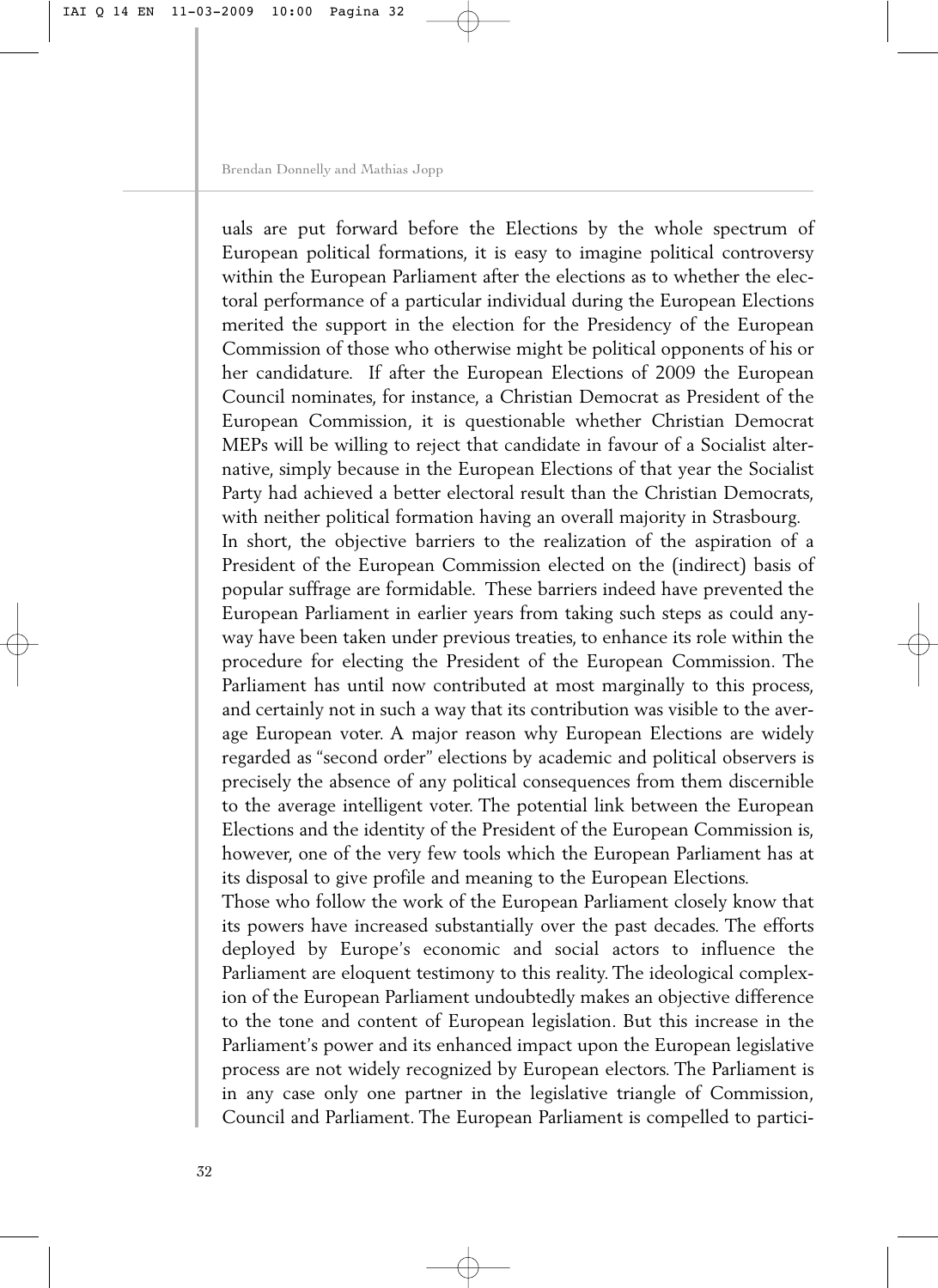pate in a continuing process of negotiation and compromise, an unending "Grand Coalition" which precludes before the European Elections the sharply-drawn legislative promises offered by competing political parties in national elections. This "Grand Coalition" takes place not merely between European institutions but also within the European Parliament itself. Unlike national parliaments, where routine legislation is normally decided by a simple majority of those voting, the European Parliament can only make its legislative influence fully felt when it deploys an absolute majority of its members behind a specific text. In consequence, the political culture of the European Union is strongly consensual, with the two largest political groups seeking the greatest possible degree of agreement between themselves, not merely on over-arching constitutional questions or on the Parliament's Presidency, but even on the details of routine legislative texts. The general and unconstraining nature of the manifestos issued by the transnational political formations before the European Elections is a reflection of this complicated institutional reality. Their vagueness is not merely a consequence of the wide range of political opinion demonstrably to be found within these formations, a range which finds itself reproduced in some large national political parties in Europe and most certainly in the two major political groupings of the United States of America. In sharp contrast to most political parties when they contest national elections, political groupings offering themselves to the electorate in the European Elections cannot however plausibly undertake to implement if elected any particular legislative or political programme. The institutional structures of the European Union simply preclude any such detailed programmatic promises by those who aspire to be members of the European Parliament.

But if would-be European Parliamentarians have to tread carefully in their programmatic promises, there is all the more reason for them to press for clarity in the matter of the Commission Presidency. In any national election, the choice of political personalities for office is usually just as important as the competition between political programmes. A direct causal link between votes cast and the identity of the next Commission President would add a number of new dimensions to the democratic, and in particular the party-based democratic life of the European Union. The sense that the electors of the European Union voted corporately and directly for a central element of the European Union's governing structure would not merely conduce to the transparency and legitimacy of the Union, it would also represent a significant building-block for the creation of the European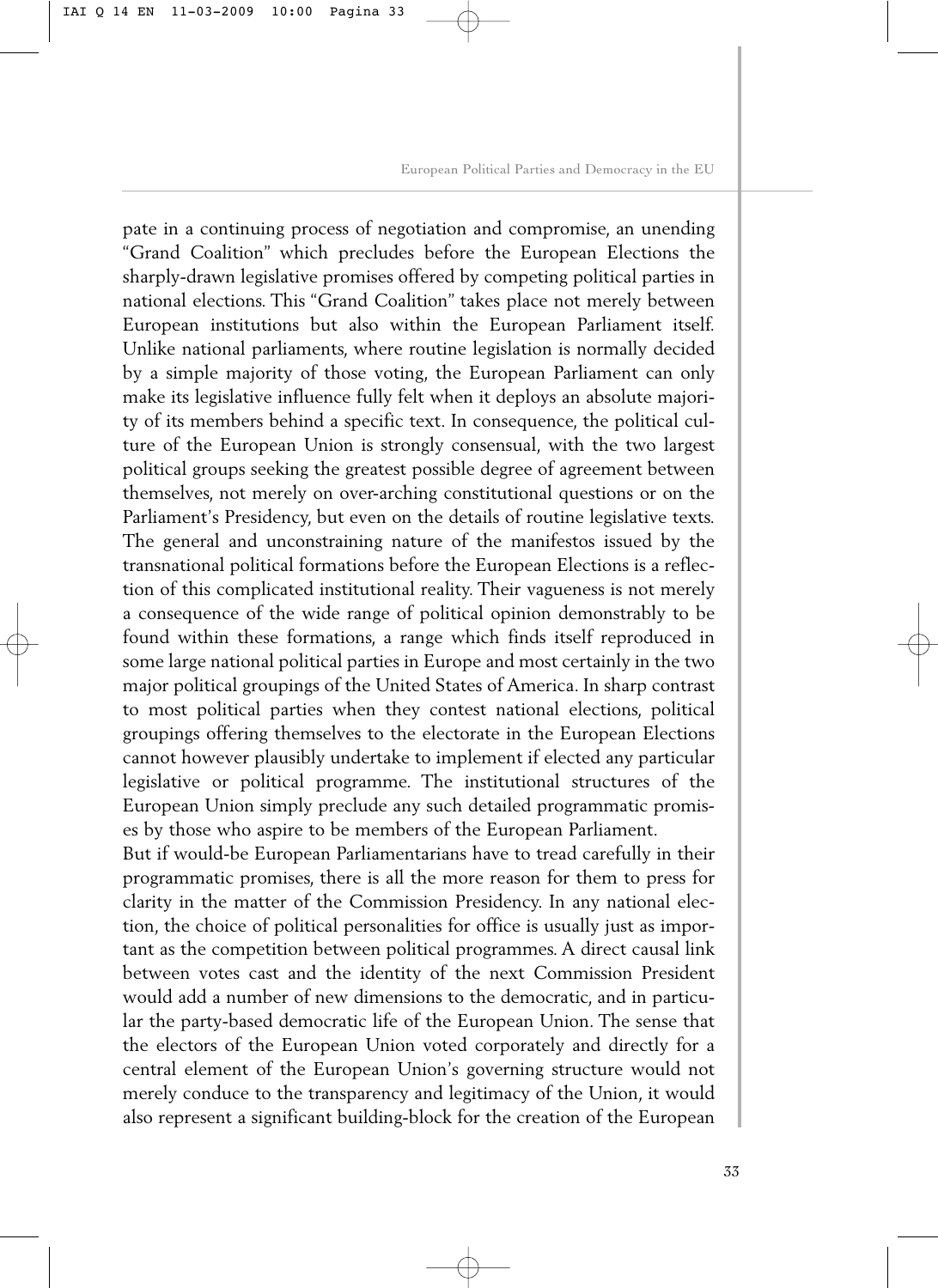Union's "demos." In any serious discussion of this concept, meaningful European Elections have obviously a central role to play. In their turn, transnational European parties have a central role in making European Elections meaningful.

The European Union's harshest critics and its most enthusiastic advocates often find common ground in agreeing that no EU "demos" yet exists. There are few inhabitants of the European Union's member states who are conscious of a political identity for the European Union remotely as robust as that of the Union's member states; and there are not many who attribute to the legislative and political procedures of the Union a legitimacy as great as that which they attribute to the procedures of their national political culture. For many critics of the Union, there will and perhaps should never be a "demos" of the European Union: democracy is for them of its nature a national phenomenon, inapplicable at the European level. Many of the Union's most enthusiastic supporters speak on the other hand of an embryonic "demos" for the European Union, which gradually and ineluctably will emerge as result of greater economic, social and financial integration within the European continent. Each of these analyses, however, is in differing ways an inadequate one. There is no reason whatsoever to believe that the European nation state is the final geographical and political expression of democratic legitimacy. But nor is there any reason to believe that in any serious sense an EU "demos" is quietly gathering strength and substance, ready to emerge fully-formed at an indeterminate date in the near future. Historically, the formation of a political "demos," of an identifiable group of individuals willing to take politically important decisions in common, usually through shared institutions, has rarely occurred spontaneously. It has rather been the product of a process of interaction between the potential members of the "demos" and the political institutions by which they were in fact governed. There are very few European nation states in which political institutions were not themselves of fundamental and autonomous importance in the creation and sustenance of the national "demos." Sometimes, as in Czechoslovakia or in the former Yugoslavia, common institutions have not sufficed to create or consolidate a state-supporting "demos." In other cases, notably the United Kingdom, there would never have been a national "demos" without "demos-creating" political institutions. It would be surprising if the "demos" of the European Union developed in a way entirely different to that in which the "demoi" of its member states have developed. In all the European Union's member states, national elections are a central ele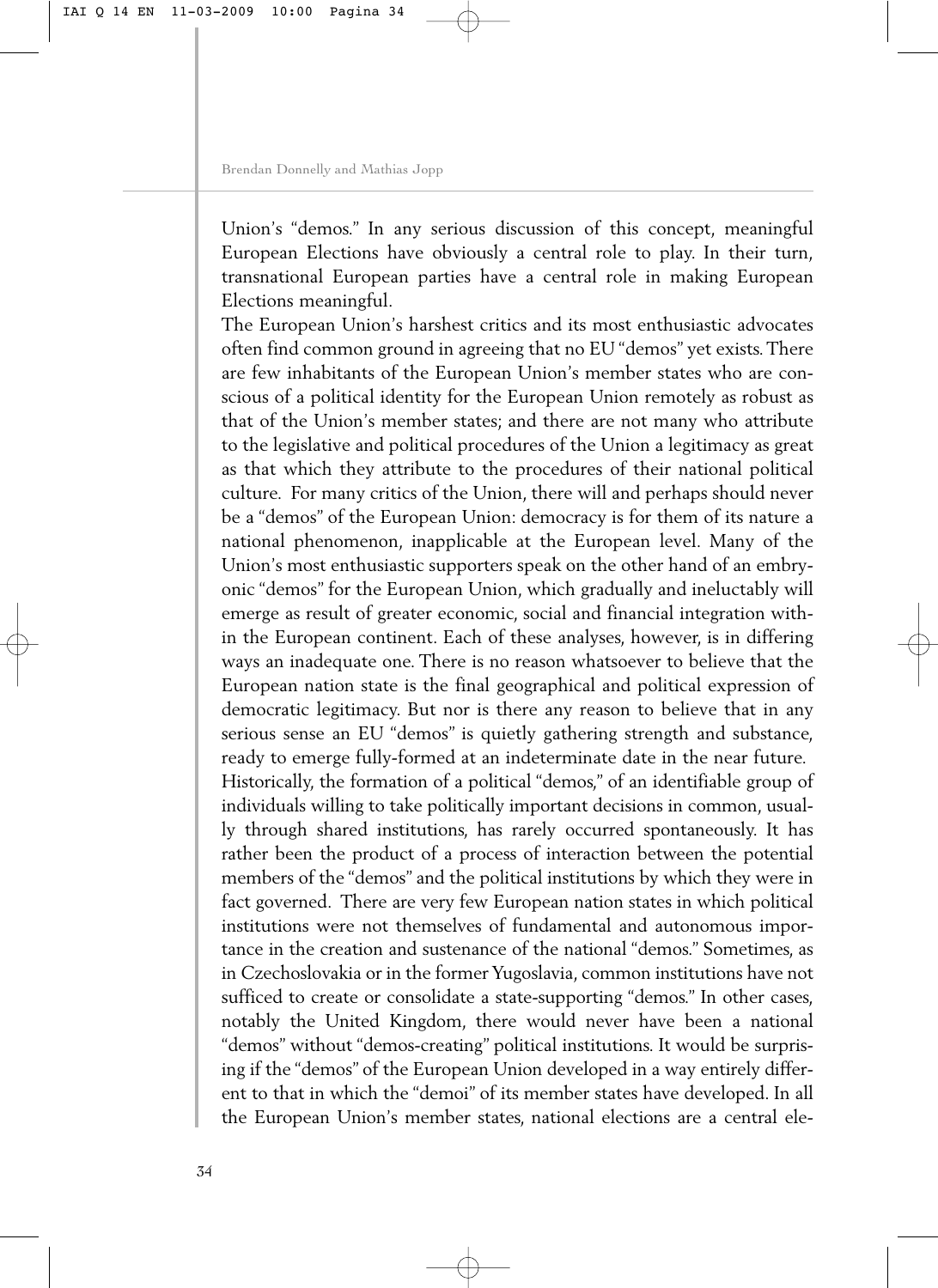ment in the sustaining and consolidation of the national "demos." It is a striking contrast between national and European practice that until now European Elections have contributed so little to "demos-building" in the European Union. The absence hitherto of any generally recognizable outcome in terms of policies or personnel to the European Elections is one reason for this lacuna. Until such an outcome can become a constituent element of the European Elections, it is difficult to see how these Elections can ever realize their potential contribution to the self-realization of the European Union's "demos."

It is clear that, in so far as there is in the short term a plausible effective response to this challenge, responsibility lies with the political formations contesting the European Elections. If all these formations were to agree to put forward and vigorously support their own candidates for the Presidency of the European Commission during the campaigning for the European Elections; and if all these formations were also to agree that after the European Elections they would support in their negotiations with the European Council one of these candidates for the Commission Presidency, and reject all other candidates who might be put forward by the European Council, the political and constitutional quality of the European Elections in 2009 would be transformed. These steps would not require the preceding ratification of the Lisbon Treaty. If the political will exists, among the Members of the European Parliament and among their political allies in national capitals, these measures can perfectly well be implemented under the existing treaties and competences of the European Parliament. Sadly, it would be a distinctly optimistic assessment to believe that enough political will can be mobilized over the coming months to make a reality of this project.

#### **4. The Central Role of European Political Parties**

In the proposal that transnational political parties should agree to put forward their differing candidates for the Presidency of the European Commission, an interesting parallel exists with the practices of the American political system. Both the main American parties conduct most of the political activities in a highly decentralized fashion, with their political stances and rhetoric varying greatly between the differing regions of the United States. One of the few decisions genuinely taken in common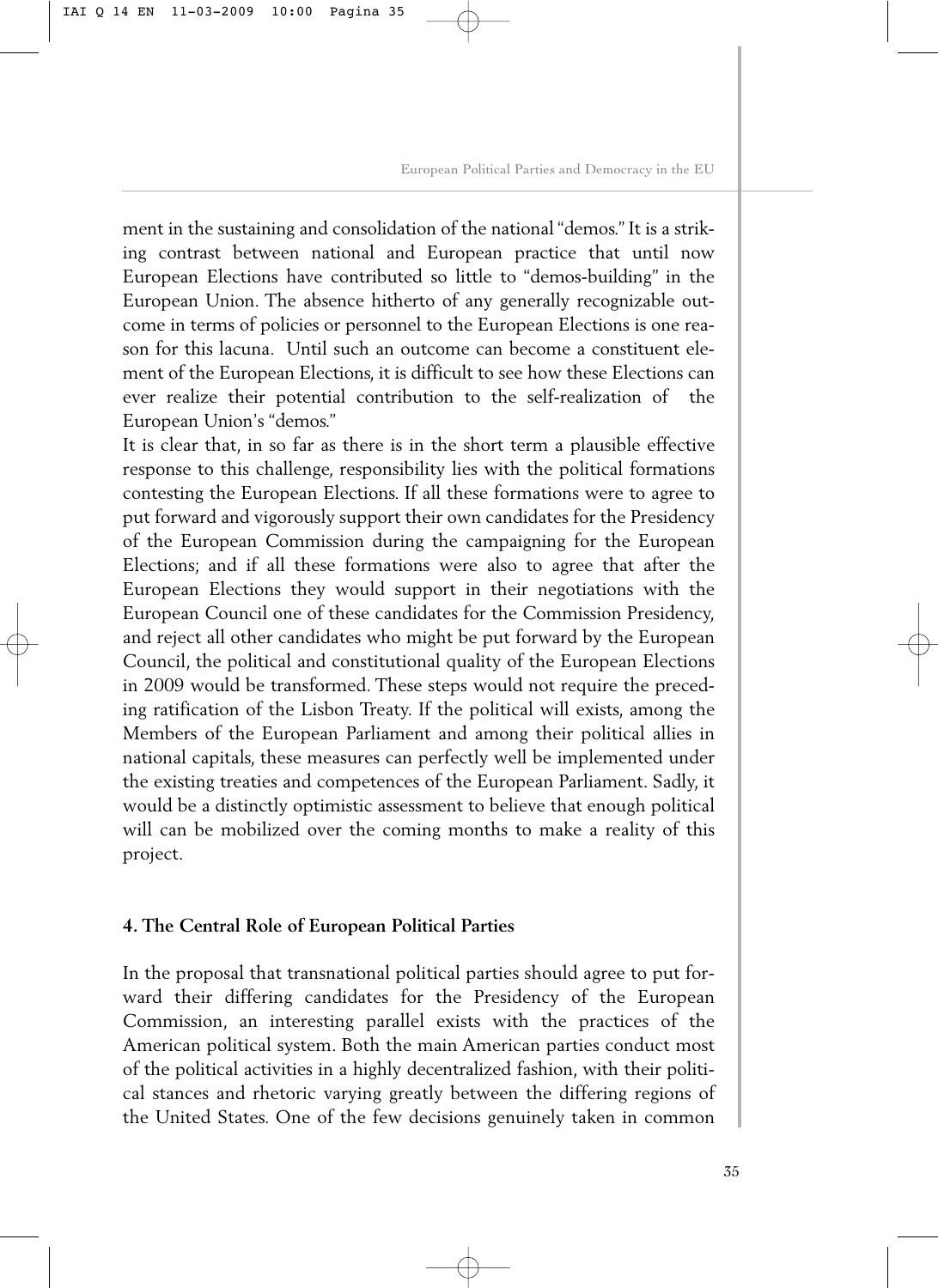between what are essentially quasi-independent parties in the states of the American Union is the nomination of the Presidential candidate every four years. For European political formations to agree every five years on their Presidential candidate for the European Commission would be a powerful element of cohesive collaboration in the development of European political parties, a development which is essential if the representative democracy to which the Union aspires is to function successfully. Nor would the cohesive effects of this procedure be confined to the nomination and election of the European Commission's President. The political interaction between the President and his or her political formation, and indeed the political interaction between an unsuccessful candidate for the Presidency and his or her political formation could be expected to continue between European Elections. This would be a substantial contribution to the elaboration of a "European public space," making less likely the simple disappearance from public view between European Elections of those transnational political formations which claim to play a role every five years, but impinge not at all on public consciousness between elections.

European political parties unquestionably have a central role to play in the development of a "demos" for the European Union. Those leading European politicians genuinely committed to building a democratic and integrated Union have an obvious contribution they could make to this construction by facilitating the emergence of genuine European political parties and supporting their European activities. All too often, these leading politicians have failed to match their action to their rhetoric in this regard. The sovereignty of national political parties is apparently even more resistant to sovereignty-pooling than is that of national governments. The leaders of national political parties have shown little enthusiasm for the proposition that "their" candidates for the European Elections should offer themselves as representatives on the ballot paper of transnational rather than national political groupings. When in opposition, national political leaders sometimes like to use the rudimentary structures of the European political party to which they are affiliated as a lever to increase their international profile and influence. When elected to national office, this enthusiasm for trans-national politics is often, if understandably, supplanted by the preoccupations and opportunities of national office.

It is unsurprising that those countries of the Union unenthusiastic about deeper European integration, such as the United Kingdom, should always have regarded with suspicion the prospect of genuinely trans-European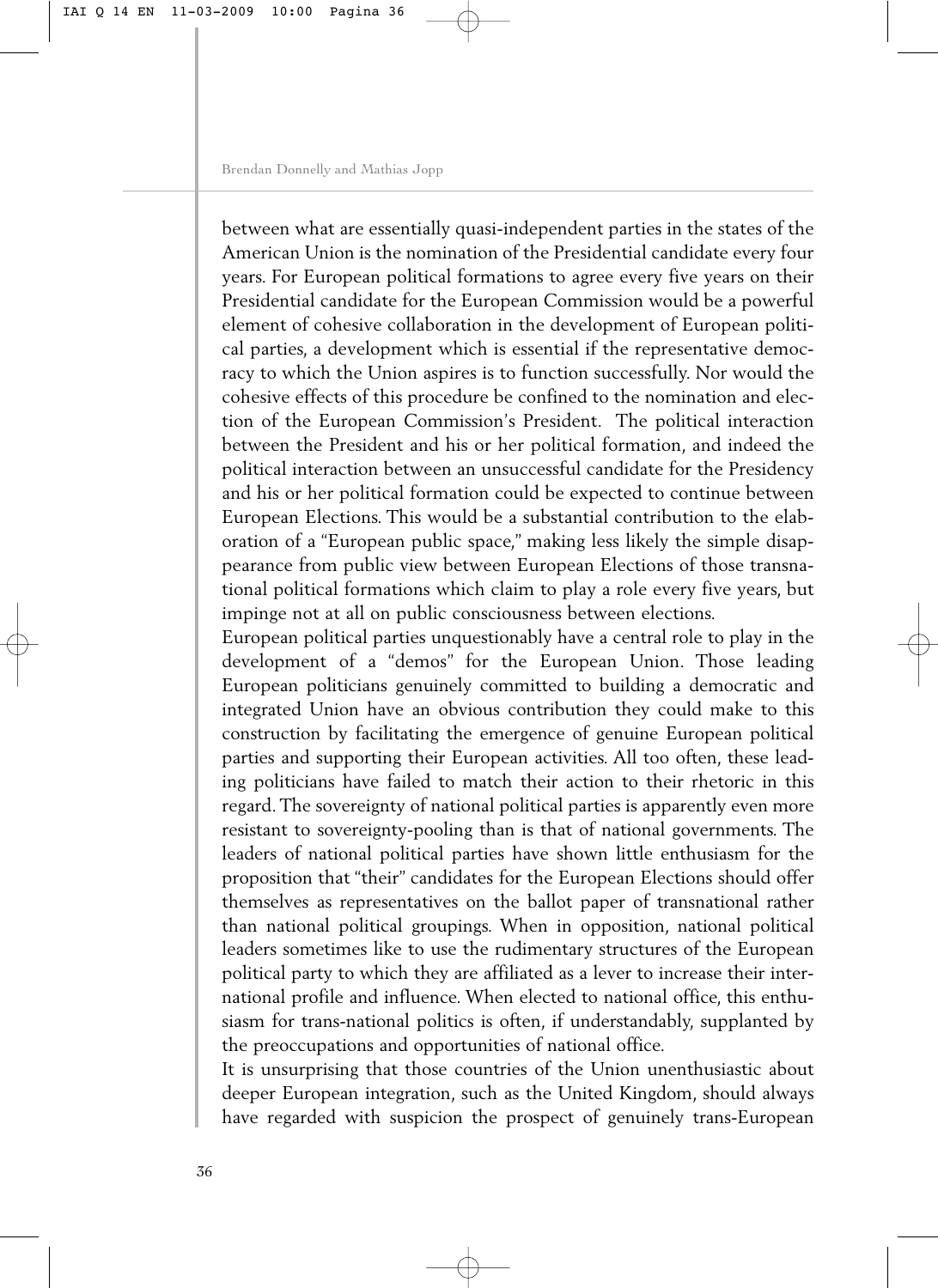political parties. More surprising is the equal tepidity with which such integration-minded countries as Germany and Italy have approached this question. It would be difficult to name a single government of the European Union that has distinguished itself by its effective lobbying for a structure of genuinely competing political parties at the European level. National and European funds for the vestigial parties that exist are extremely limited, in flagrant contrast to the substantial public and private funding assigned to national political formations, the role of which in sustaining national political life is universally recognised. The hope is sometimes expressed that the European Elections can be an occasion for the European Union to be brought "closer to the citizen." In reality, this greater closeness to the citizen is only likely to be realized through the intermediation of robust European political party formations. As currently practiced, European Elections contribute little to the robustness of political activity at the level of the European Union. Transforming these elections into a political contest for the Presidency of the European Commission would be a decisive contribution to constructing a vigorous, party-based representative democracy in the European Union. Without such a political contest, the European Elections and the European party structure on which they depend for their credibility, will always be condemned to a shadowy, uncertain existence on the margins of political and democratic reality.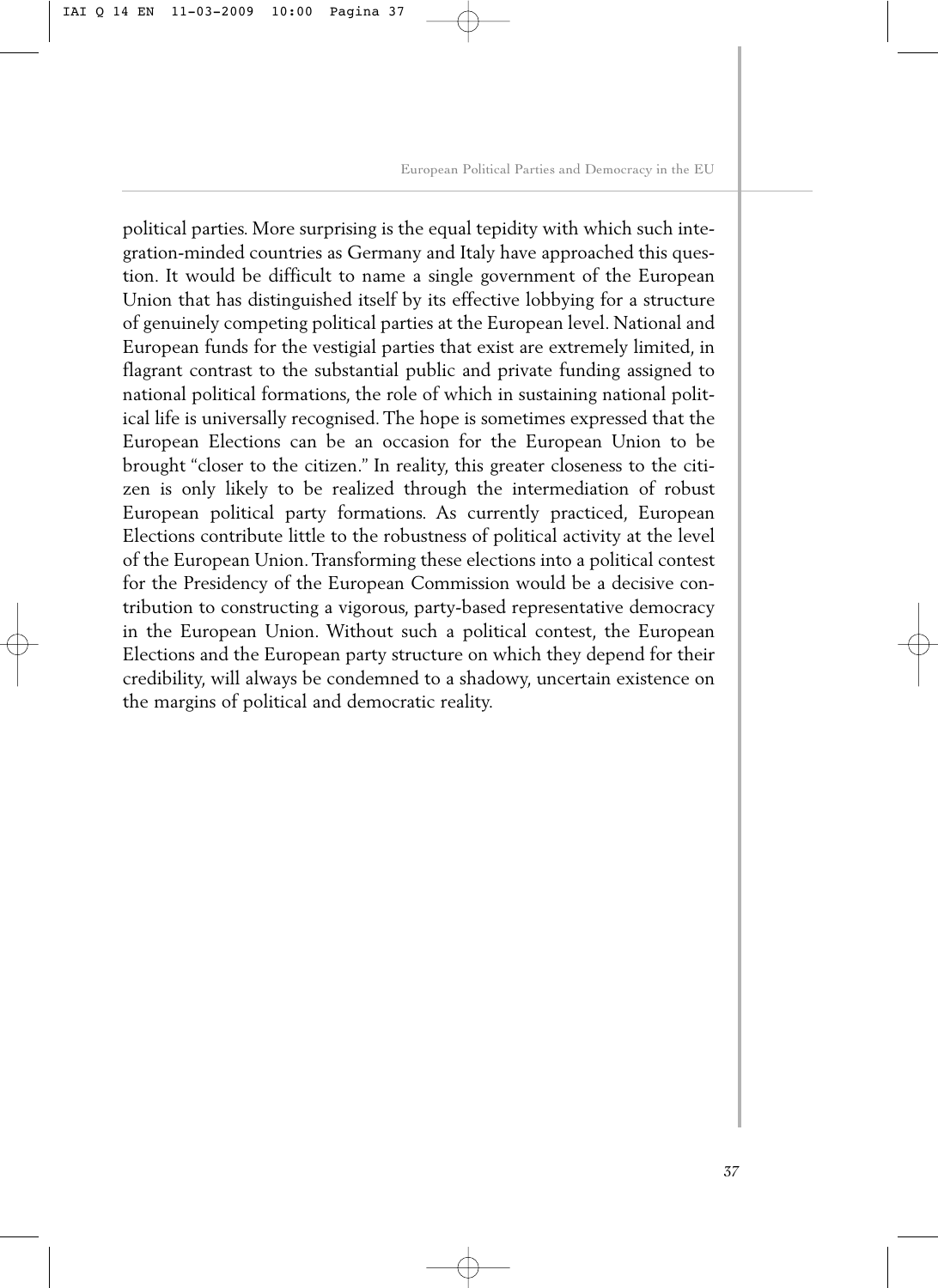## **Bibliography**

## **Official Documents**

European Commission, *Regulations governing European political parties* (COM(2000) 444 final), Communication of 12 July 2000 on the recognition of European political parties and the rules regarding their funding, [http://eur-lex.europa.eu/LexUriServ/site/en/com/2000/com2000\\_0444en01.pdf.](http://eur-lex.europa.eu/LexUriServ/site/en/com/2000/com2000_0444en01.pdf)

European Court of Auditors, *Special Report No. 13/2000*, in *OJ C 181*, 28.6.2000, p. 1,

[http://eur-lex.europa.eu/JOHtml.do?uri=OJ:C:2000:181:SOM:EN:HTML.](http://eur-lex.europa.eu/JOHtml.do?uri=OJ:C:2000:181:SOM:EN:HTML)

European Greens, *EGP Statutes*, June 2008, Article 6,

[http://www.europeangreens.org/cms/default/rubrik/9/9117.statutes.htm.](http://www.europeangreens.org/cms/default/rubrik/9/9117.statutes.htm)

European Liberal Democrat and Reform Party, *ELDR Statutes*, April 2004, Article 5 [\(http://www.eldr.eu/media/cms/statutes.pdf\).](http://www.eldr.eu/media/cms/statutes.pdf)

- European People's Party, *EPP Statutes*, March 2006, Article 5, [http://www.epp.eu/dbimages/pdf/bylaws\\_inpa\\_epp\\_approved\\_rome\\_revised\\_final\\_](http://www.epp.eu/dbimages/pdf/bylaws_inpa_epp_approved_rome_revised_final_) version\_copy\_1.pdf.
- European Parliament, *Dimitrakopoulos/Leinen Report* (A5-0086/2000), 27.3.2000,

[http://www.europarl.europa.eu/igc2000/offdoc/pdf/repa50086\\_1en\\_en.pdf;](http://www.europarl.europa.eu/igc2000/offdoc/pdf/repa50086_1en_en.pdf) and the corresponding *Resolution* of the European Parliament on amending Article 191 of the Amsterdam Treaty for achieving a better situation of European political parties in terms of law and financing, in *OJ C 40*, 7.2.2001, p. 409,

[http://eur-lex.europa.eu/JOHtml.do?uri=OJ:C:2001:040:SOM:EN:HTML.](http://eur-lex.europa.eu/JOHtml.do?uri=OJ:C:2001:040:SOM:EN:HTML)

European Parliament, *Jo Leinen Report* (A6-0042/2006), 27.2.2006, <http://www.europarl.europa.eu/sides/getDoc.do?type=REPORT&mode=XML&ref> erence=A6-2006-0042&language=EN; and the corresponding *Resolution on European Political Parties* (2005/2224(INI)) of 23 March 2006, in *OJ C 292E*, 1.12.2006, p. 127,

[http://eur-lex.europa.eu/JOHtml.do?uri=OJ:C:2006:292E:SOM:EN:HTML.](http://eur-lex.europa.eu/JOHtml.do?uri=OJ:C:2006:292E:SOM:EN:HTML)

European Parliament, *Dimitris Tsatsos Report* (A4-0342/96), 30.10.1996, <http://www.europarl.europa.eu/sides/getDoc.do?type=REPORT&reference=A4-> 1996-0342&language=EN.

European Parliament, *Regulation (EC) No. 1524/2007 of the European Parliament and the Council of 18 December 2007*, in *OJ L 343*, 27.12.2007, p. 5,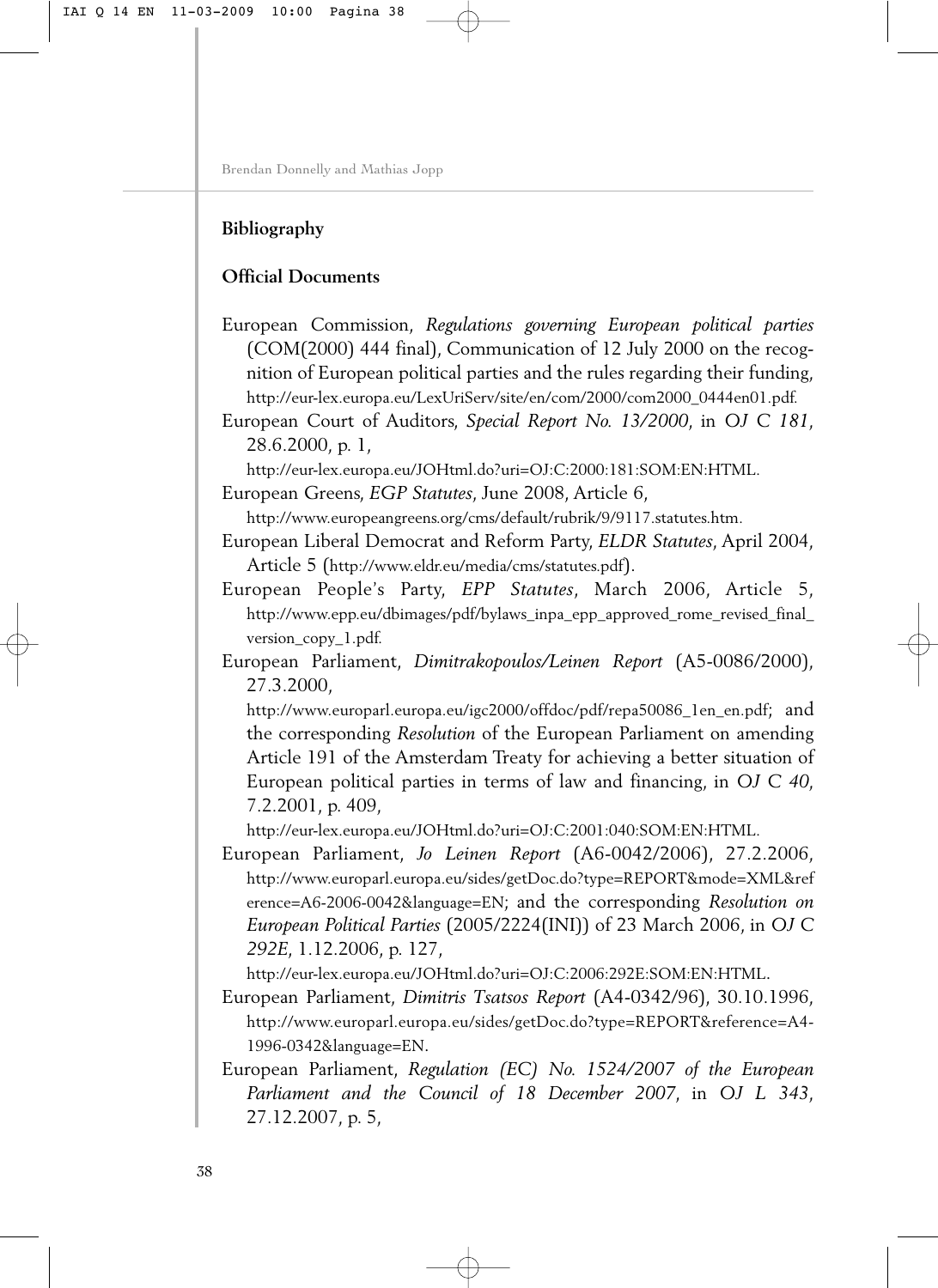[http://eur-lex.europa.eu/JOHtml.do?uri=OJ:L:2007:343:SOM:EN:HTML.](http://eur-lex.europa.eu/JOHtml.do?uri=OJ:L:2007:343:SOM:EN:HTML)

European Parliament, *Regulation (EC) No. 2004/2003 of the European Parliament and of the Council of 4 November 2003*, in *OJ L 297*, 15.11.2003, p. 1,

[http://eur-lex.europa.eu/JOHtml.do?uri=OJ:L:2003:297:SOM:EN:HTML.](http://eur-lex.europa.eu/JOHtml.do?uri=OJ:L:2003:297:SOM:EN:HTML)

#### **Academic Literature**

- Olivier Audéoud (ed.), *Les parties politiques au niveau européen*, Nancy: Centre européen universitaire-Groupe d'études et de recherche sur l'Europe, 1999 (Cahiers du GERSE; 3).
- Luciano Bardi, "Transnational Party Federations, European Parliamentary Groups and the Building of Europarties", in Richard S. Kats and Peter Mair (eds), *How Parties Organize. Change and Adaptation in Party Organizations in Western Democracies*, London [etc.]: SAGE, 1994.
- David S. Bell and Christopher Lord (eds), *Transnational Parties in the European Union*, Aldershot [etc.]: Ashgate, 1998 (Leeds Studies in Democratization).
- Roland Bieber, "Les perspectives d'un statut pour les parties politiques européens", in *Revue trimestrielle de droit européen*, vol. 35, no. 3 (1999), p. 349-362.
- Roland Bieber, Marcel Haag, Commentary on Article 138a Para 9, in Hans von der Groeben, Jochen Thiesing, Claus Dieter Ehlermann (eds), *Kommentar zum EU-/EG-Vertrag. Vol. 4*, 5 ed., Baden-Baden: Nomos, 1997.
- Stephen Day and Jo Shaw, "The Evolution of Europe's Transnational Political Parties in the Era of European Citizenship", in Tanja A. Börzel and Rachel A. Cichowski (eds), *The State of the European Union. Vol. 6: Law, Politics and Society*, Oxford [etc.]: Oxford University Press, 2003.
- Pascal Delwit and Jean-Michel de Waele (eds), *La démocratisation en Europe centrale. La coopération paneuropéenne des parties politiques*, Paris: L'Harmattan, 1998.
- John Fitzmaurice, *The Party Groups in the European Parliament*, Farnborough: Saxon House, Lexington: Lexington Books, 1975.
- John Gaffney, (ed.), *Political Parties and the European Union*, London and New York: Routledge, 1996.
- Stanley Henig (ed.), *Political Parties in the European Community*, London: Allen & Unwin, 1979.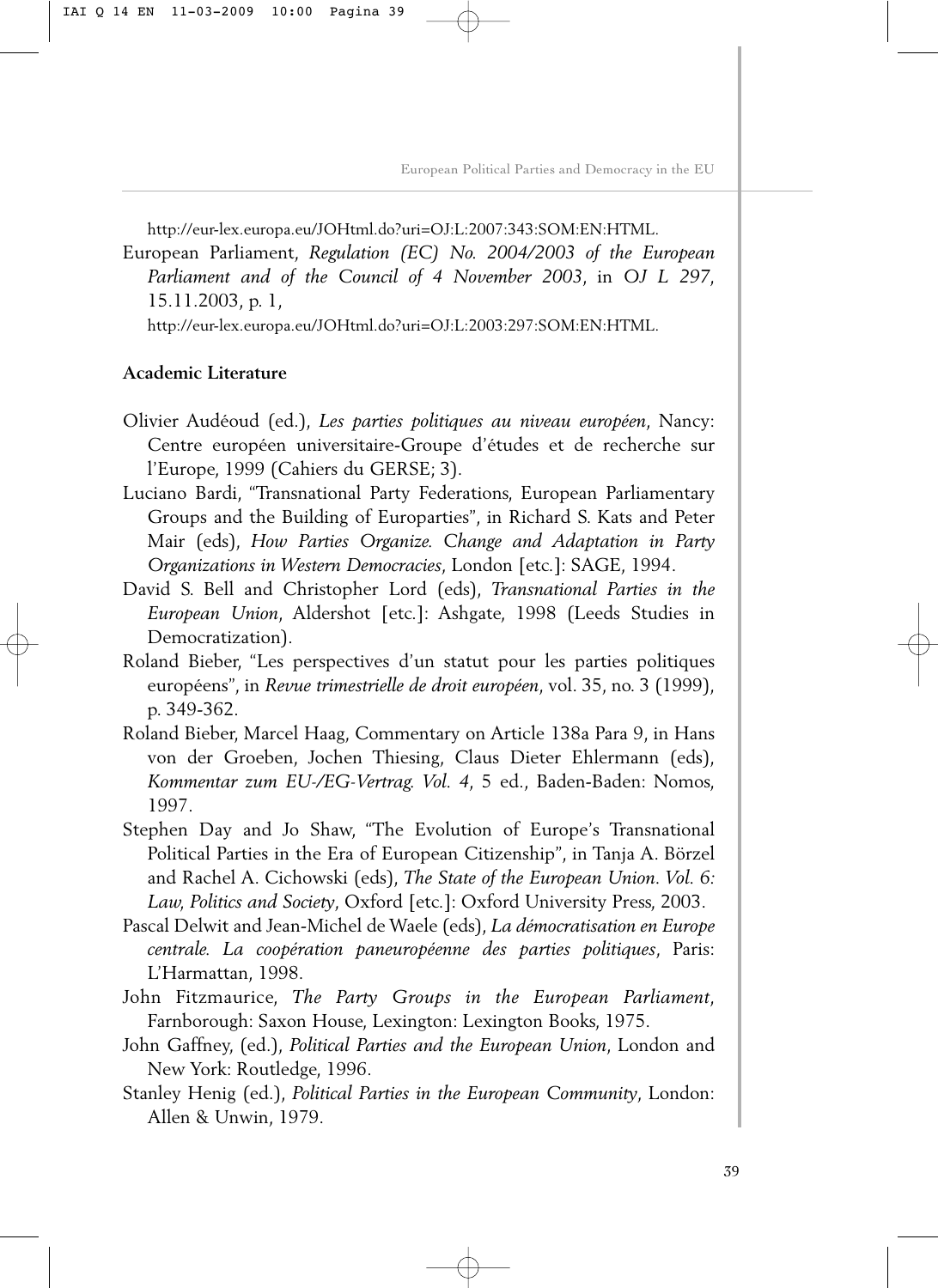- Stanley Henig and John Pinder (eds), *European Political Parties*, London: Allen & Unwin, 1969.
- Simon Hix, "Parteien, Wahlen und Demokratie in der EU", in Markus Jachtenfuchs and Beate Kohler-Koch (eds), *Europäische Integration*, 2 ed., Opladen: Leske + Budrich, 2003, p. 151-180.
- Simon Hix and Christopher Lord, *Political Parties in the European Union*, Basingstoke and London: Macmillan, New York: St. Martin's Press, 1997.
- Sven Hölscheidt, Commentary on Article 191 Para 1, in Eberhard Grabitz and Meinhard Hilf (eds), *Das Recht der Europäischen Union. Vol. 2: EUV/EGV*, München: Beck, 2006.
- Rudolf Hrbek, (ed.), *European Parliament Elections 2004 in the Ten New EU Member States. Towards the Future European Party System*, Baden-Baden: Nomos, 2005.
- Thomas Jansen, *The European People's Party. Origins and development*, Basingstoke: MacMillan, New York: St. Martin's Press, 1998.
- Thomas Jansen, *Pan-European Political Parties*, London: Federal Trust, 2001 (European Essay ; 14).
- Karl Magnus Johansson and Peter Zervakis (eds), *European Political Parties between Cooperation and Integration*, Baden-Baden: Nomos, 2002 (Schriften des Zentrum für Europäische Integrationsforschung, Center for European Integration Studies der Rheinischen Friedrich-Wilhelms-Universität Bonn ; 33).
- Amie Kreppel and George Tsebelis, "Coalition Formation in the European Parliament", in *Comparative Political Studies*, vol. 32, no. 8 (December 1999), p. 933-966.
- Robert Ladrech, "Political Parties in the European Parliament", in John Gaffney (ed.), *Political Parties and the European Union*, London and New York: Routledge, 1996, p. 291-307.
- Jo Leinen, "Europäische Parteien: Aufbruch in eine neue demokratische EU", in *Integration*, vol. 29, no. 3 (Juli 2006), p. 229-235.
- Jo Leinen and Justus Schönlau, "Auf dem Weg zur europäischen Demokratie. Politische Parteien auf europäischer Ebene: neueste Entwicklungen", in *Integration*, vol. 26, no. 3 (Juli 2003), p. 218-227.
- Simon Lightfoot, "The Consolidation of Europarties? The 'Party Regulation' and the Development of Political Parties in the European Union", in *Representation*, vol. 42, no. 4 (November 2006), p. 303-314.
- Jürgen Mittag (ed.), *Politische Parteien und europäische Integration. Entwicklung und Perspektiven transnationaler Parteienkooperation in*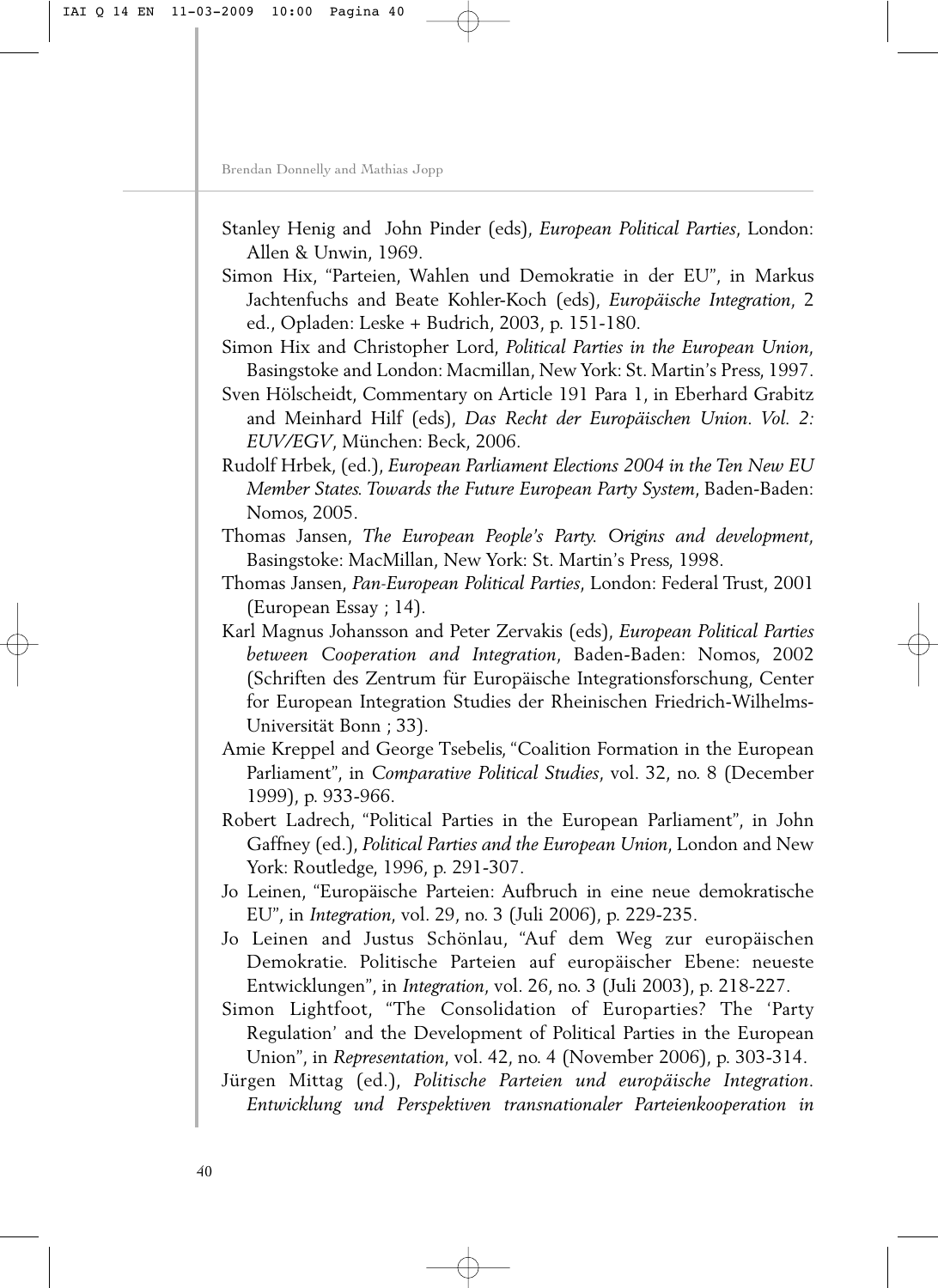*Europa*, Essen: Klartext, 2006 (Veröffentlichungen des Instituts für Soziale Bewegungen. Schriftenreihe A, Darstellungen ; 37).

- Martin Nettesheim, "Developing a Theory of Democracy for the European Union", in *Berkeley Journal of International Law*, vol. 23, no. 2 (2005), p. 358-400.
- Fritz W. Scharpff, *Governing in Europe: Effective and Democratic?*, Oxford and New York, Oxford University Press, 1999.
- Dimitris Th. Tsatsos and Gerold Deinzer, *Europäische politische Parteien. Dokumentation einer Hoffnung*, Baden-Baden, Nomos, 1998 (Dokumente zum Parteienrecht).
- Michael Zürn, "Zur Politisierung der Europäischen Union, in *Politische Vierteljahresschrift (PVS)*, vol. 47, no. 2 (Juni 2006), p. 242-251.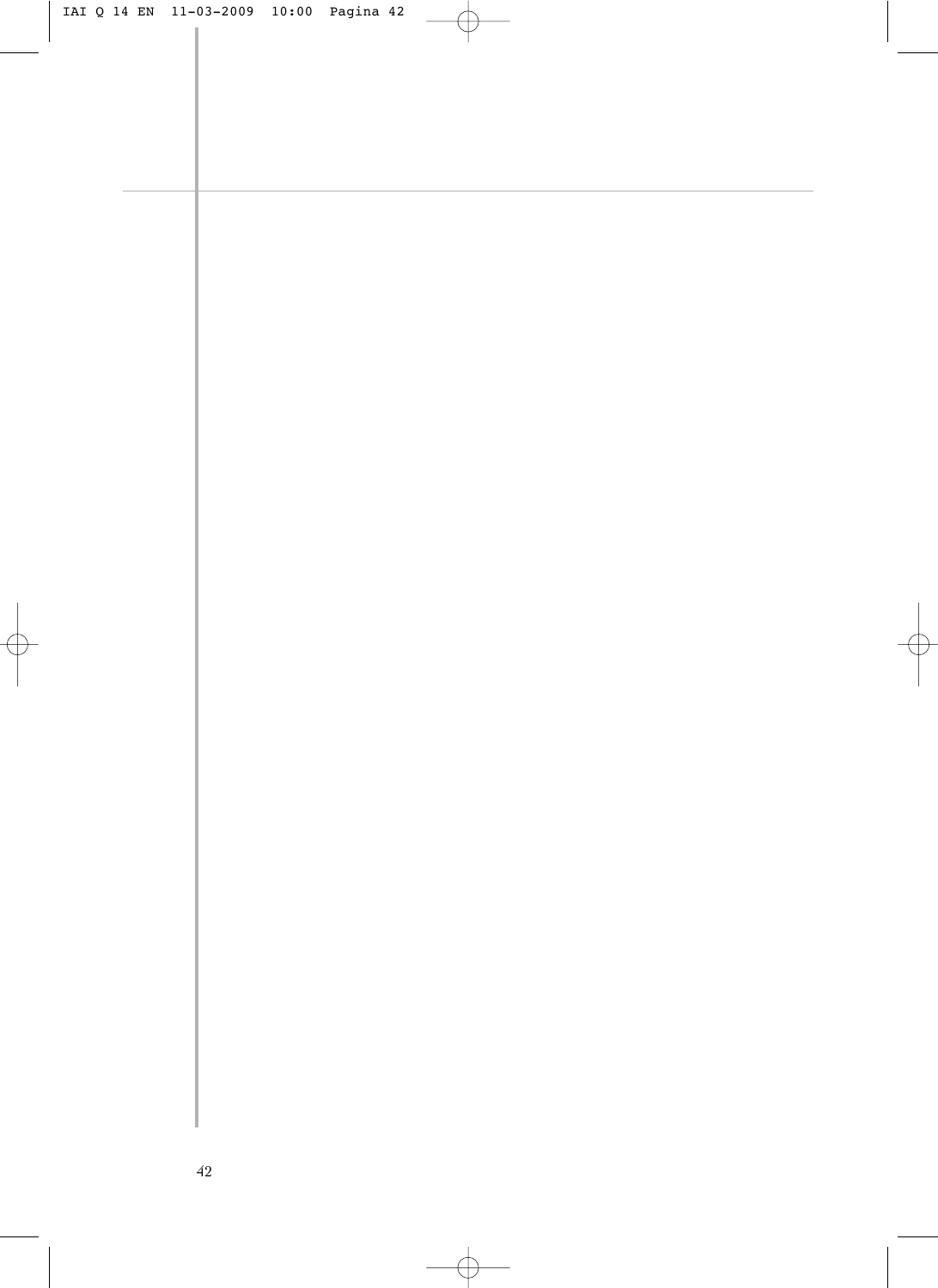# 3. THE ROLE OF EUROPEAN ELECTORAL PROGRAMMES

*Francisco Roa Bastos\**

The European electoral programmes, also known as "Euromanifestos", are the most visible expressions of the existence of "European political parties" (or "Europarties" as I will call them from now on). But the publication by most Europarties of a Euromanifesto for every European election does not mean, of course, that these Euromanifestos have the same relevance for European elections as national manifestos do for national elections. This paper aims to ascertain the exact relevance of these programmes. Although this work takes into account all ten existing Europarties, it will focus more specifically on the six main groupings<sup>1</sup>: the European People's Party (EPP); the Party of European Socialists (PES); the European Liberal Democrat and Reform party (ELDR); the European Democratic Party (EDP); the European Green Party (EGP); the Party of the European Left (EL).

<sup>\*</sup> *Francisco Roa Bastos is Professor, University of Versailles-Saint Quentin en Yvelines.*

<sup>&</sup>lt;sup>1</sup> The other four Europarties have not the same relevance for our purpose although they are going to take part in the next European elections: the Alliance for the Europe of Nations (AEN); the European Free Alliance (EFA); EU-Democrats - Alliance for Democracy in the EU (EUD); *Libertas*, the new Europarty created by the Irish millionaire Declan Ganley in order to fight against the ratification of the Lisbon treaty by his country and which has been recognized by the EP Bureau on the 2nd of February of 2009 (although there is still a doubt about the validity of their political credentials). Another Europarty, the Alliance of Independent Democrats in Europe (AIDE) has just been disbanded  $(31<sup>st</sup>$  of December 2008) and some of its members are going to enter *Libertas* (for instance the French MPF of Philippe de Villiers).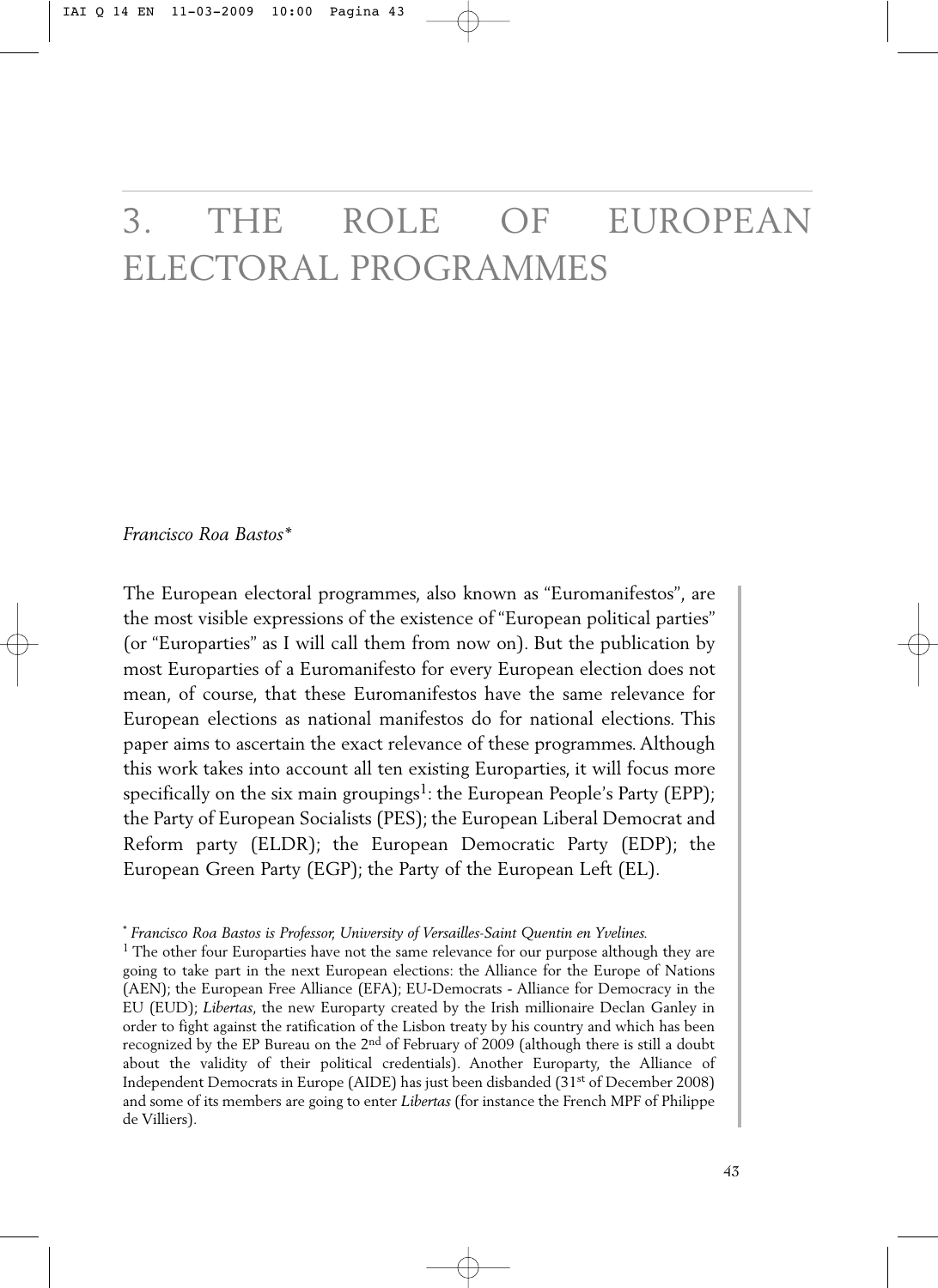## **1. What is a Euromanifesto And Why Does it Matter?**

Scholars like Olivier Ihl have underlined the theoretical relevance of electoral programmes as '*major elements of the democratic theory of mandate"* (Ihl, 2005). His argument, based on previous work by other scholars (Rose, 1980; Rallings, 1987; Budge, 1994) stresses that electoral programmes in a democratic polity have two main functions: "*to prove that the measures adopted by party members have become a real "policy programme"* " and "*to give the voters a guarantee that these measures are meant to be put down on the government agenda, in case of victory*". But Ihl also notes that electoral programmes have another far more pragmatic function: they allow voters to choose between parties and politicians.

Since 1979, the European Parliament (EP) has been elected by direct universal suffrage. In order to take part in these elections, the federations of political parties operating at the European level (now known as "European political parties" or "Europarties") have been encouraged to issue specific electoral programmes for these European campaigns.

The last European election (2004) was a good example of this apparent consensus among European Politicians about the importance of having this kind of electoral platform, as almost every Europarty issued a "Euromanifesto" on that occasion. The "Euromanifestos Project", directed by Professor Hermann Schmitt from the MZES of the University of Mannheim,2 gives an interesting overview of the manifestos issued by the main Europarties since the first direct election of the EP in 1979.According to this research, the main Europarties have all issued a specific Euromanifesto for each European election since their creation.3

Thus, national and European politicians appear to be well aware of the important functions of manifestos at the national level and have thus tended to imitate this practice at the European level. But a question still remains: are these Euromanifestos real and effective political tools or is this mere gimmickry?

Scholars like Oskar Niedermayer (Niedermayer, 1983) have suggested that the mere existence of Euromanifestos does not in itself mean that these

<sup>2</sup> [http://www.mzes.uni-mannheim.de/projekte/manifestos/.](http://www.mzes.uni-mannheim.de/projekte/manifestos/) The «Euromanifestos project» covers five of the six Europarties taken into account in this paper, which means all of them but the EDP. The project takes into account European elections from 1979 to 2004.

 $3$  Considering that the EGP has been created in March 1984 and the EL in April 2004, it can be assumed that their first true European campaign was respectively that of 1989 and that of 2009. Both of them issued a Euromanifesto for these campaigns. The EPP, the PES and ELDR have all issued a Euromanifesto on each European election since 1979.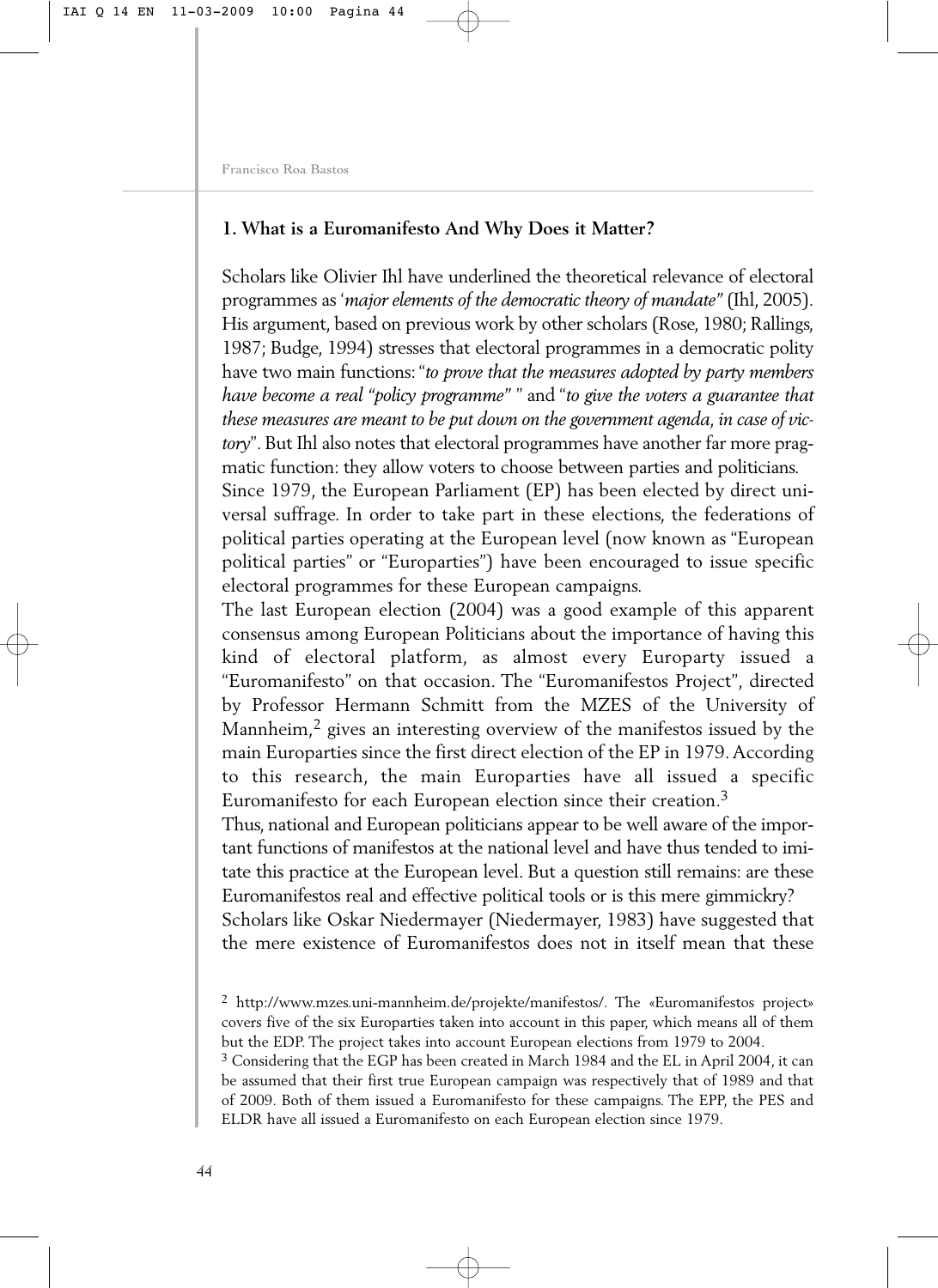organizations are truly integrated. Niedermayer has built a theoretical model for European party organizations which posits three stages of interaction between national parties at the European level: "contact", "cooperation", and "integration". According to this model, Euromanifestos are one of the criteria required for Europarties to be considered as something more than simple "umbrella organizations" for national parties. But Niedermayer underlines that the mere existence of Euromanifestos doesn't mean that Europarties have reached their last stage of development: these documents could be purely symbolic. Indeed, the interaction stage reached by a Europarty depends on the preciseness of its Euromanifestos.

In order to contribute to the further integration of Europarties and thus to a better involvement of citizens in the European integration process, Euromanifestos have therefore to be: 1) well-defined; 2) taken into account by national parties during European electoral campaigns; and 3) effective, which is to say capable of reaching concrete implementation through parliamentary work in the EP.

## **2. The Insufficient Definition of Euromanifestos**

Though today it might seem impossible for a big "Europarty" to take part in European elections without a presentable "Euromanifesto", there is but scant mention of these electoral programmes in the statutes of these party organizations. This lack of rules concerning the existence, elaboration, and use of Euromanifestos gives the members of Europarties a great deal of room for manoeuvre on that matter. But it also supposes that most of these rules remain informal and that the content and effectiveness of Euromanifestos actually rests on the goodwill of national party leaders.

As shown in table 1, there are only two Europarties which explicitly mention "Euromanifestos" in their statutes: the PES and the ELDR. Other Europarties don't mention any electoral programme for the European elections at all (the EPP, the EGP and the EDP), or mention only vague "common guidelines" (the EL).

Despite of the fact that three Europarties have changed their statutes since 2004 (the EPP in March of 2006; the PES in December of 2006; and the EGP in June 2008), none of them has added any new mention or further details on the question of Euromanifestos in their statutes. This may be indicative of a lack of political will and/or difficulties in achieving political compromises among national parties on this question.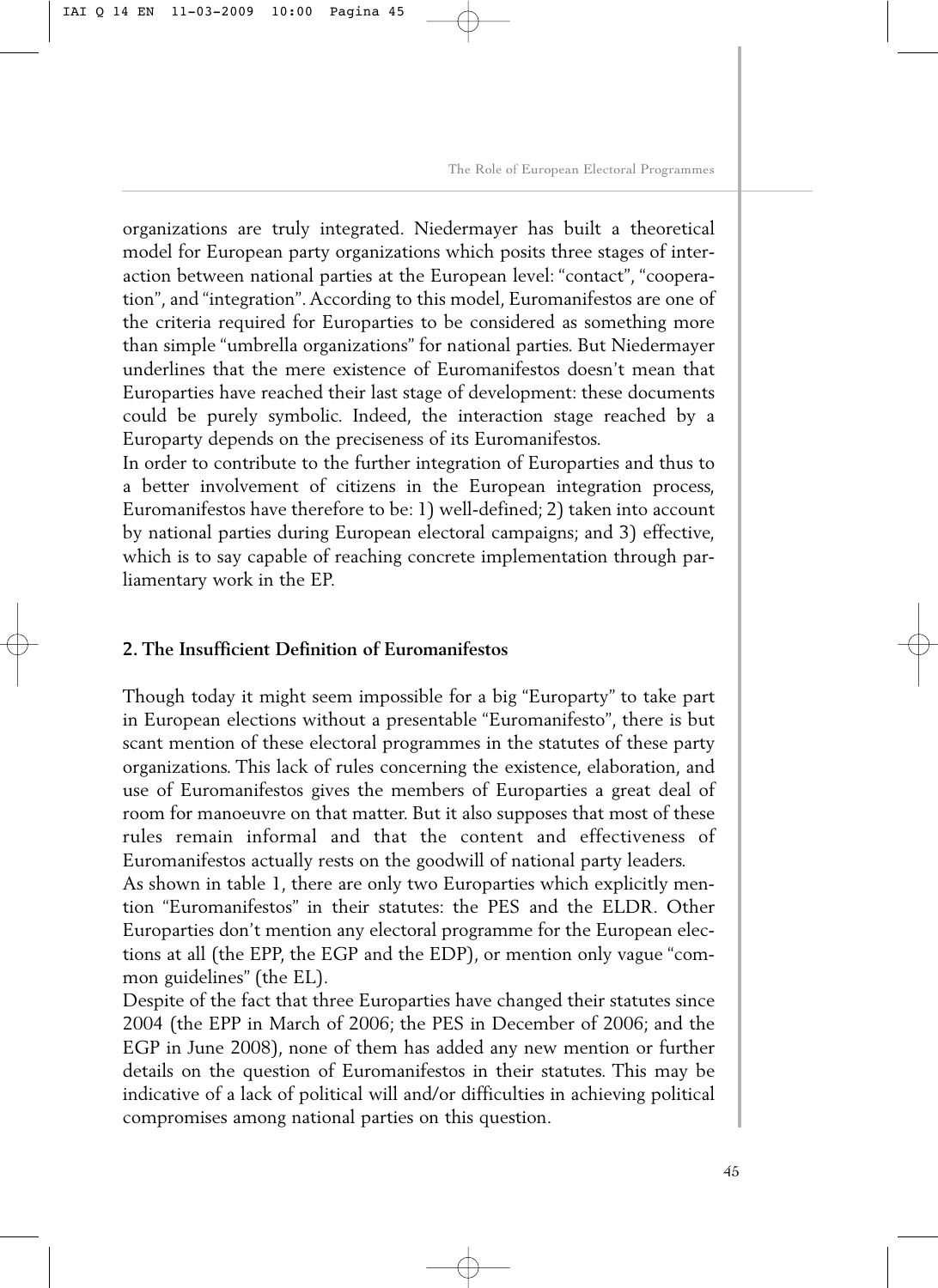Only the PES has changed one minor detail: in 2004, the Council was meant to adopt "a manifesto" whereas now it is meant to adopt "the PES Manifesto", which seems to presuppose that this Manifesto has become, for the Socialists, an obvious obligation for every single European election. Thus, this Euromanifesto appears to be the sole programme of European socialists rather than one of many.

Not only are Euromanifestos practically ignored in the statutes but they also tend to be very vague in their content. Generally, they might be described as brief ideological platforms presenting some of the main principles, ideals and/or aims shared by national party members. Given the heterogeneity of these members and also the need to reach a consensus, these platforms remain mostly in the abstract and suggest few (if any) concrete proposals.That is why some scholars consider these Euromanifestos **"***bland, offering little more than platitudes* […] *and little in the way of hard policy proposals*" (Smith, 1999).

The 2009 election could be somewhat different on this matter if we consider those Euromanifestos adopted already, particularly the PES Manifesto.The PES adopted its new Euromanifesto on a Council Meeting in Madrid (1st and 2<sup>nd</sup> of December 2008). The elaboration of this Manifesto was something of a novelty. The PES launched in October 2007 a European "Manifesto Campaign",4 which lasted more than a year and allowed individual activists to participate for the first time in the preparation of the common electoral programme for 2009. This could be the first step towards a new approach to Euromanifestos by Europarties and could represent an interesting means of better involving of activists in "Europolitics".<sup>5</sup> It must be stressed, also, that the PES Manifesto for 2009 tries to appear more precise and therefore presents 71 numbered proposals for the coming legislative term of the EP.

Nevertheless, these novelties shouldn't be overestimated, for at least three reasons:

- Members of the PES themselves recognized that national parties remain the ultimate "agenda makers".<sup>6</sup> There is no political proposal

<sup>4</sup> For further details, see the website of this campaign:<http://elections2009.pes.org/>

<sup>&</sup>lt;sup>5</sup> There is an obvious connection between this fact and the recent possibility given to national activists by the PES to become Euro-activists through the PES website (May 2006). There are today about 12000 PES registered Euro-activists (including 4000 French activists of the PS). <sup>6</sup> See the MCSinfo's special report on «Europarties» and above all the articles: "Au PSE les militants se cherchent une place" and "Dans le cambouis des europartis". A PES administrative employee stresses that "*No political position has been adopted without approval of our parties […]. During the elaboration of the Manifesto [...], the Secretariat was permanently in close [touch with national parties in order to reach compromises](http://mcsin-fo.u-strasbg.fr/europartis/)*". For further details see: http://mcsinfo.u-strasbg.fr/europartis/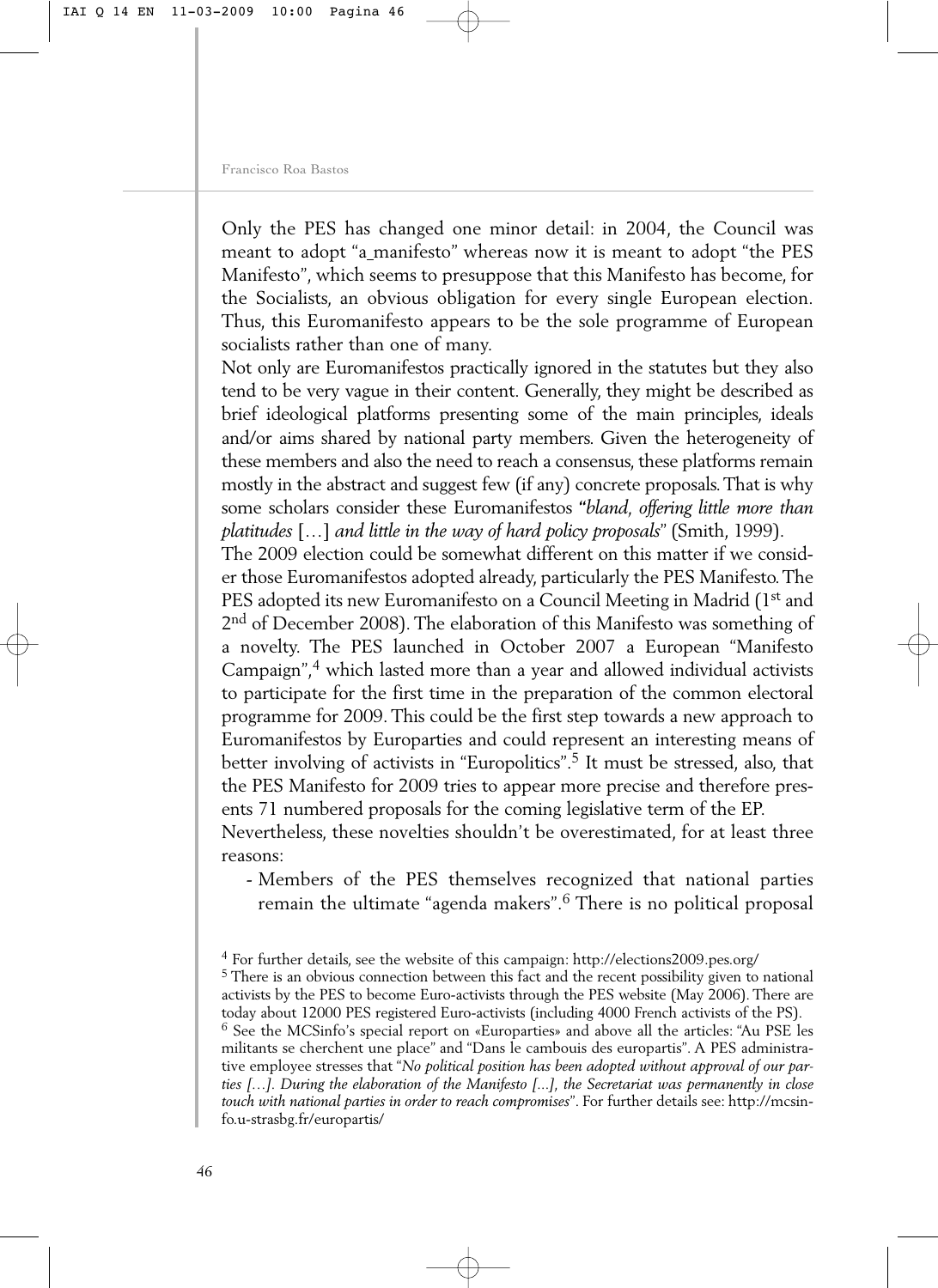in the PES Manifesto which hasn't first been agreed upon by all national parties.

- Individual activists still scarcely involve themselves: in the end the PES received only 13 contributions for the Manifesto, some of which were collective.
- Most of the 71 proposals within the Manifesto remain evasive, failing to define clear legislative measures that could lead to implementation.

Therefore, the first condition for Euromanifestos as real electoral programmes is not quite fulfilled. There is no specific stipulation in most Europarties' statutes about their elaboration and they remain, for the most part, vague in nature. The 2009 election may see some changes in this respect. But even if these changes occur, a second condition must be met before Euromanifestos can be considered effective political tools: they must be taken into account by national parties during European election campaigns, which has not been the case thus far.

# **3. National Parties and Euromanifestos during the 2004 European Electoral Campaign**

Every Europarty considered in this paper (except the EL) issued a specific Euromanifesto for the 2004 European election. Yet, as underlined by the "Euromanifestos Project", national parties appeared reluctant to accept these Euromanifestos as their own manifestos for the 2004 European elections. Actually, most of the national parties issued their own national manifesto in spite of using that of their Europarty.Whether these national manifestos were a mere adaptation of the Euromanifestos or completely new ones is a question that needs further research. But for the moment, the preliminary results of the aforementioned "Euromanifestos Project" already flag up an interesting point.An analysis of the tables provided shows that, in 2004, there were only seven national parties all across Europe that adopted the Euromanifesto of their correspondent Europarty as their own manifesto for the European election. These national parties were part of four different Europarties:

- Three of them were part of the European Greens (the German "*Bündnis 90/Grüne*"(Greens/Alliance 90); the Spanish *Los Verdes - Partido Verde Europeo;* the Green Alternative of Luxembourg (DGA - *Déi Gréng Alternativ*).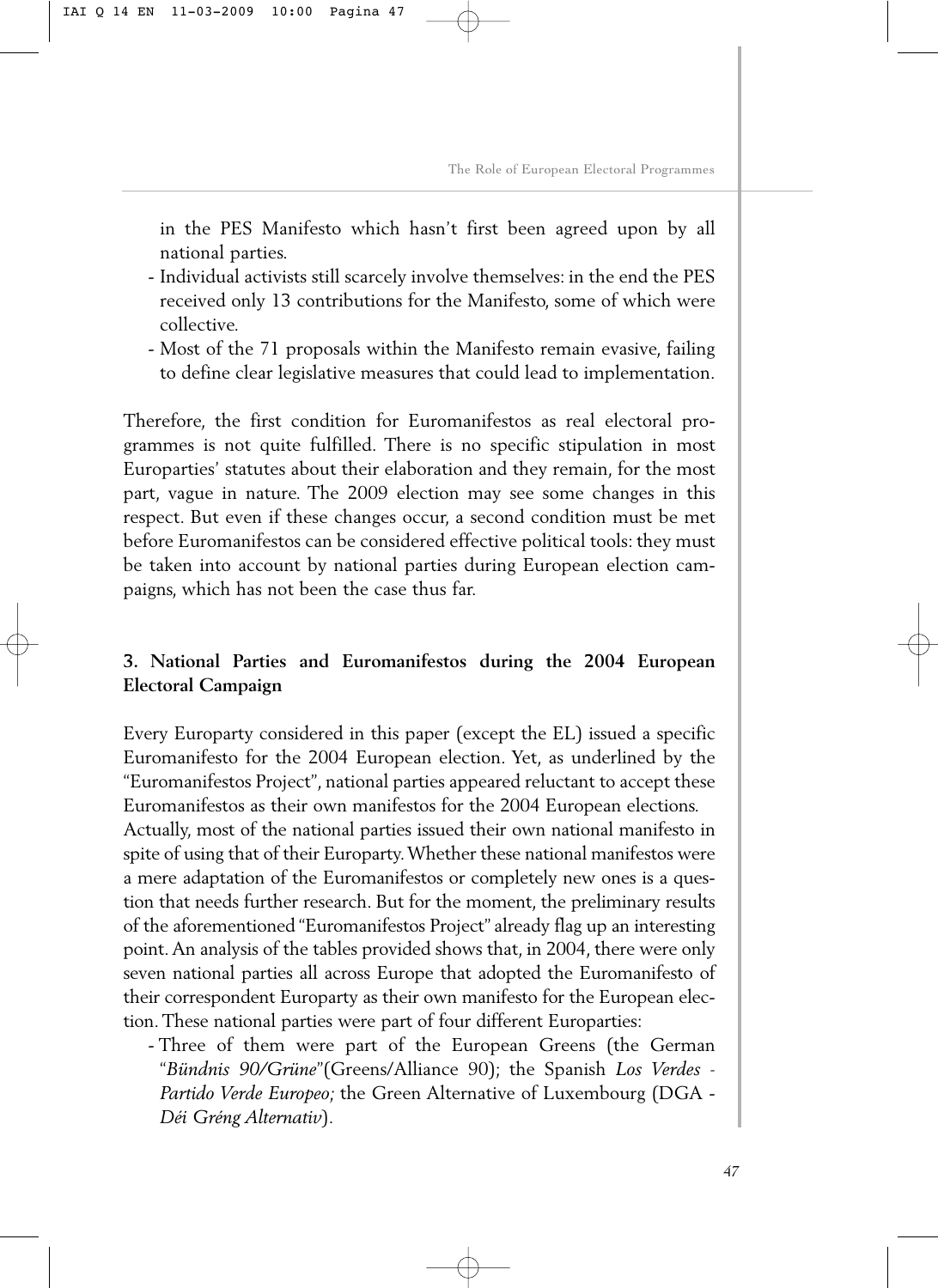- Two of them were part of the ELDR (the Hungarian SZDSZ (*Szabad Demokraták Szövetsége -* Alliance of Free Democrats); the Dutch VVD (*Volkspartij voor Vrijheid en Democratie* - People's Party for Freedom and Democracy).
- One of them was part of the EPP (the Italian *Forza Italia*).
- One of them was part of the PES (the Maltese Labour Party (MLP *Partit Laburista*).

It is worth stressing that, with the relevant exception of *Forza Italia*, most are small parties, from small countries. That could suggest that Europarties are a more important resource for small countries and small parties (or parties in difficulty) than for bigger ones. Europarties can provide useful assistance and programmatic ideas to their smallest members, but bigger member parties prefer to retain the right of issuing manifestos of their own. Nevertheless, big parties can sometimes use Europarties and Euromanifestos as a legitimization resource: it is certainly true that *Forza Italia* (*FI*) cannot be considered a "small party" or a party from a "small country", but the arrival of *FI* to the EPP is recent (1998) and has been criticized by EPP members themselves, making *FI* a party in difficulty within the EPP and possibly explaining their goodwill in endorsing the common Euromanifesto in 2004.

The lack of relevance of the specific Euromanifestos for the overwhelming majority of national parties has been confirmed by qualitative research, for instance an empirical inquiry made by the author in 2005-2006 in France.7 The political actors interviewed during this research (French MEPs, members of the International Office of national parties, members of the Europarties) were all convergent.According to them, the Euromanifestos are merely "symbolic".8 These Euromanifestos are particularly useful to small parties in small countries which value the synthesis provided by the common organization.<sup>9</sup>

<sup>7</sup> Roa Bastos, Francisco. *Des "Fédérations européennes de partis" aux "europartis": une approche du phénomène partisan au niveau européen. Etude des interactions entre partis français, fédérations européennes de partis et groupes politiques*. Dissertation for Master's degree, IEP de Paris, 2006.

<sup>&</sup>lt;sup>8</sup> See for instance the interview held with the French MEP Alain Lamassoure the 24<sup>th</sup> April of 2006: "*Alain Lamassoure: For the European elections, we laboriously prepare a sort of manifesto or electoral programme […] that nobody reads and nobody uses, but we still need to make the thing. Question: Would you say that is something symbolic? A.L.: Yes. It's something symbolic.*"

<sup>9</sup> Interview held with Arnold Cassola (former Secretary General of the EGP) in Bruxelles, the 26th of November 2008, during a Conference organized by TEPSA ("Electing the European Parliament"). For further details, see also the article mentioned above, "Dans le cambouis des europartis".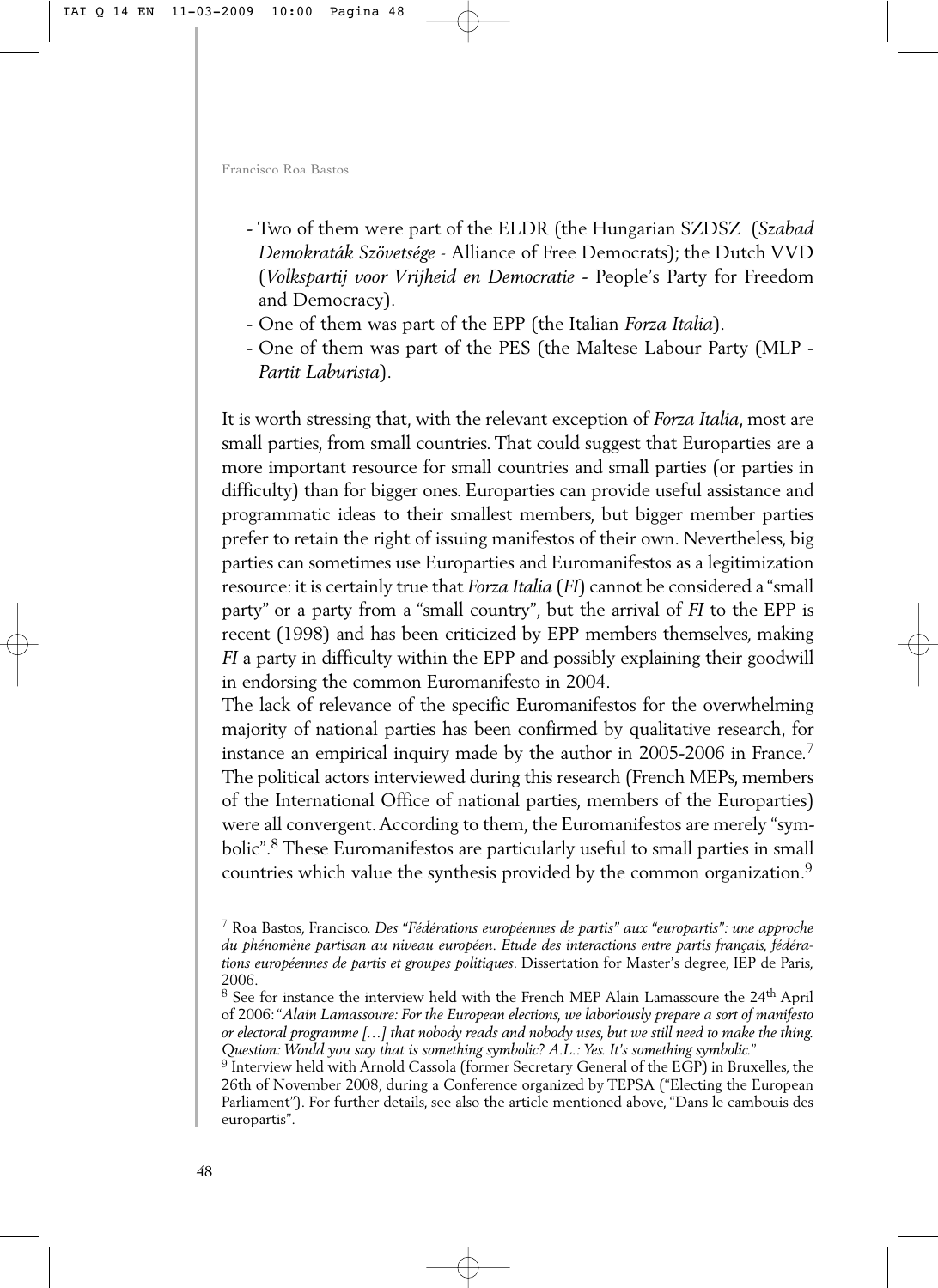National Parties have no incentives to adopt Euromanifestos as their own electoral programme and are not compelled to do so. Indeed, the power and influence of Europarties over their national members is still very weak. For instance, national parties are completely free to choose their candidates to European elections without referring to their correspondent Europarty. Europarties are powerless and can't supervise the electoral activities of their members. Neither can they compel them to adopt and use the common manifesto. Besides, national parties have no incentives or interest in fighting a truly "European" campaign: political research has pointed out that European elections are, above all, "second order" national elections (Reif & Schmitt, 1980). And according to recent declarations from national party members, this is unlikely to change in 2009.<sup>10</sup>

Thus, Euromanifestos seem to remain mostly "symbolic" platforms "for the parade". National party leaders are well aware of the image benefits they can obtain from this public display of consensus, but such vague manifestos are far too limited to give Europarties real programmatic substance.

# **4. Parliamentary Coordination and Legislative Work as a Manner to Define Concrete Policy Programmes**

Since the beginning of European integration, parliamentary groups have been the main locus of political coordination. Parliamentary work in the EP can claim many concrete achievements, above all since the introduction of codecision procedure established by the Maastricht Treaty (art. 251). For instance, the recently adopted "REACH" or Services Directives have been influenced in large part by the legislative work of political groups in the EP. And many scholars (Hix, 2001; Hix & Kreppel, 2003; Hix, Noury & Roland, 2005) have noted the increasing cohesion of EP political groups. But recent examples have demonstrated that there are still huge differences between MEPs of different countries and that EP groups can split on important votes (See for instance the French defection within the PES group on the Services Directive, 15 of November of

<sup>&</sup>lt;sup>10</sup> See for instance the MCSinfo's special report and the article "Avant tout une élection nationale pour l'UMP": an UMP official declared for instance that "*the European elections are a national election with a European thematic*".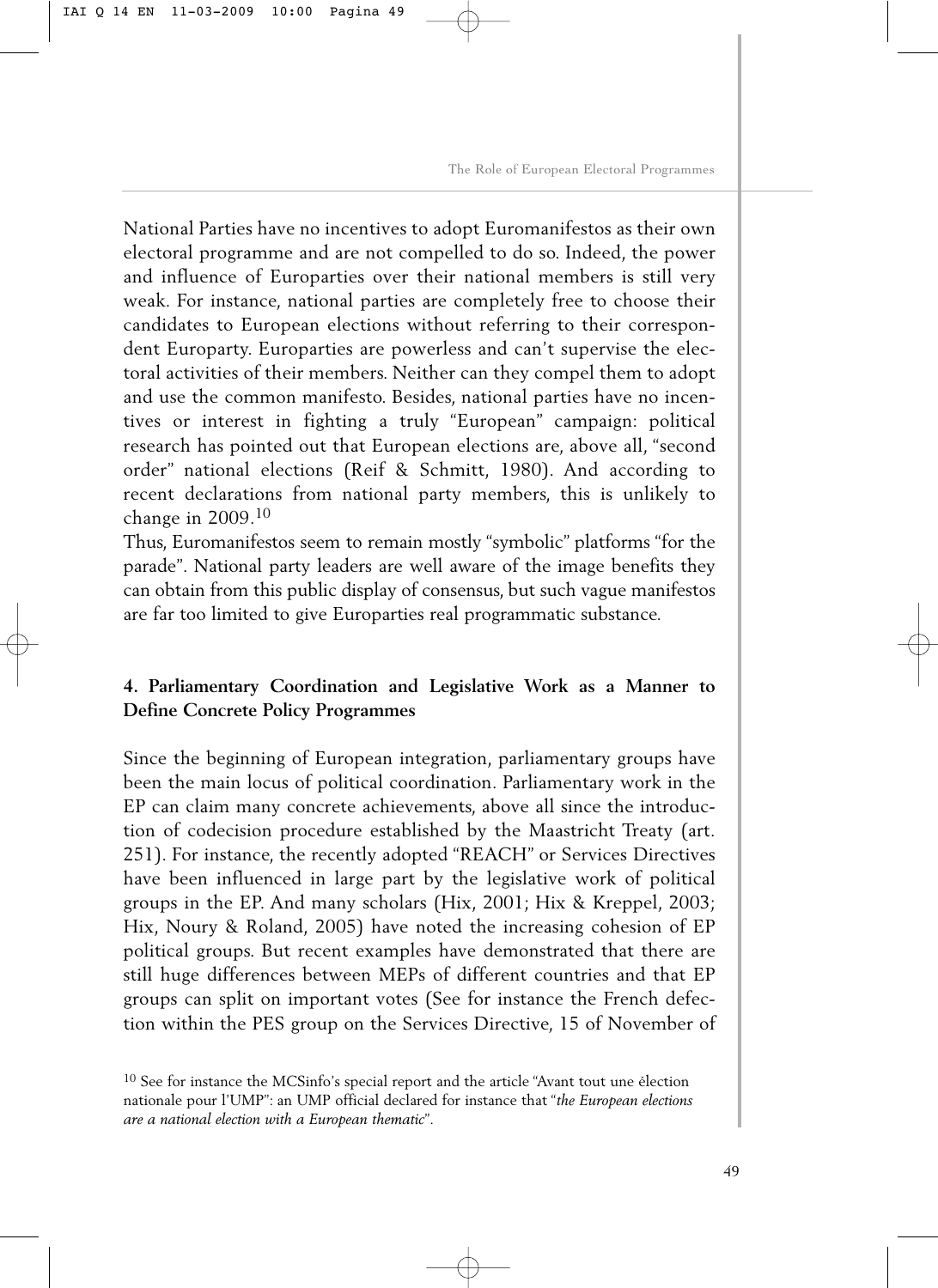2006). Besides, some EP groups, such as the UEN, remain only "technical groups" and can't be seen as homogeneous groupings. This heterogeneity and these localized disagreements are simultaneously a cause and a consequence of the lack of effectiveness of Euromanifestos. If European party leaders want to move towards a more integrated stage of interaction for their Europarties, they need to foster better cooperation within the EP groups during the coming legislative term.

As was noted at the beginning of this paper, manifestos are supposed to define policy agendas for the executive power (Ihl, 2005). This programmatic role is one of the most important functions they have at the national level. However, Euromanifestos as we know them today could hardly serve as concrete policy programmes: they are but short declarations with few concrete proposals. The EPP manifesto for 2004, for instance, was only three pages long. It addressed 13 issues but presented only 11 concrete proposals (5 issues out of the 13 didn't lead to any concrete measures. *For further detail, See Table 3 in the appendix*). And the same could be said about other Europarties and their platforms. It is not surprising that there is no obvious connection between these manifestos and the annual "Legislative Programmes" of the European Commission, which can't rely on Europarties to define the policies to be implemented. Further research on this matter would therefore be interesting in order to conduct a systematic comparison of the manifestos of political majorities in the EP and the "Legislative Programmes" of the Commission for each legislative term.

Thus, there is no real political platform at the European level and European citizens have no possibility to check at the end of the EP legislature whether Europarties have been active or not. This could play a large part in the persistent, or even growing, criticism levelled against the so-called "democratic deficit" of the EU and the lack of accountability of European political actors. Yet, there is room for this possible influence and for a relative politicization of the European executive function. The election of the President of the European Commission by qualified majority vote since 2004 and demands for the selection of a candidate for the Commission Presidency before the European elections could lead to a closer connection between political programmes and executive action. Visibility and accountability would certainly be better ensured if Europarties were to present detailed electoral platforms endorsed by every single national party member and heralded by a candidate for the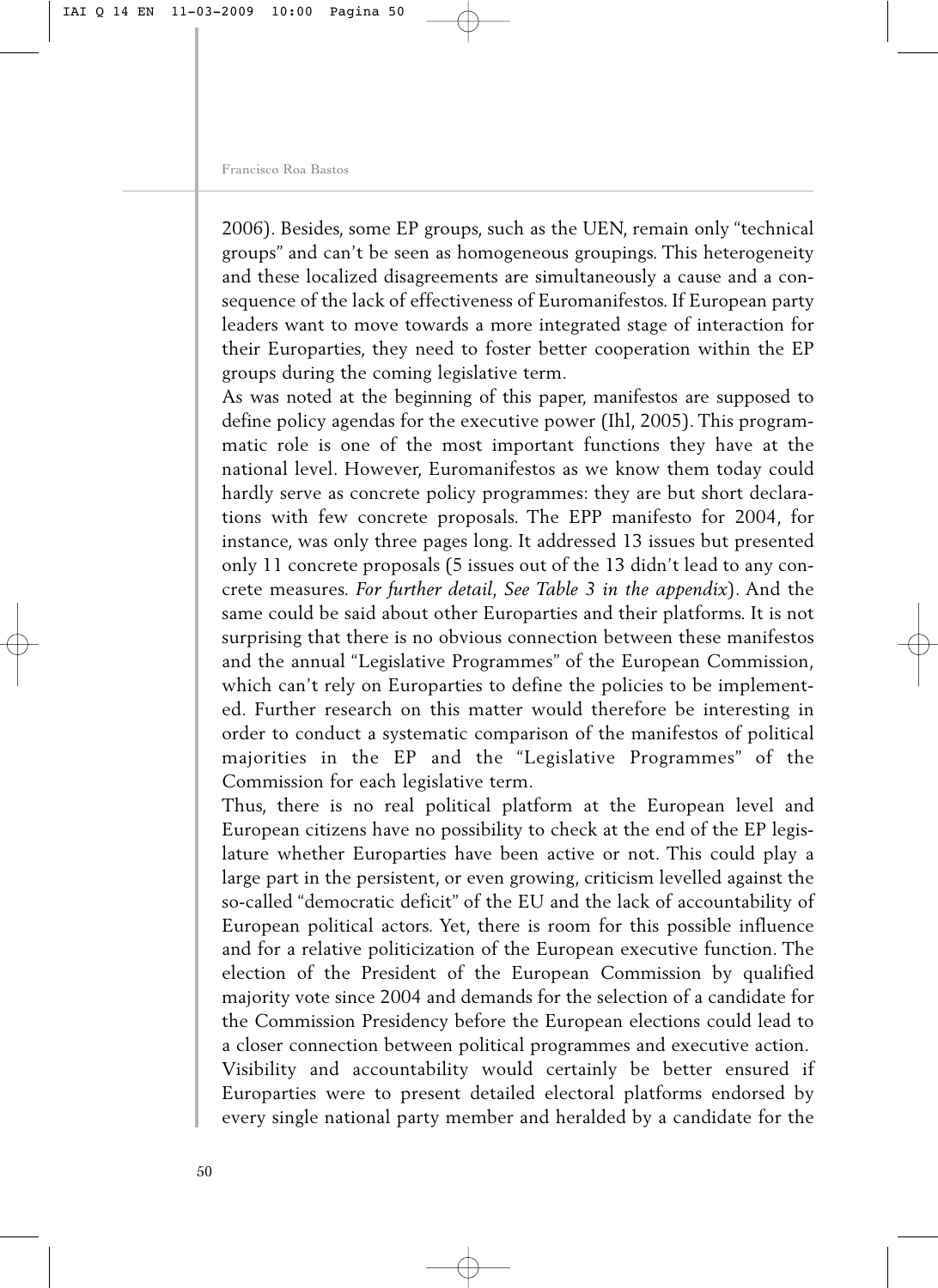Commission Presidency, nominated by each Europarty before European elections. But are national parties and national party leaders ready to reach an agreement on these matters?

## **5. Towards More Effective Euromanifestos**

This paper aimed to consider the question of Euromanifestos and to assess their possible contribution to greater involvement of European citizens in the European integration process. Its final assessment is not very positive for the period between 1979 and 2004. Firstly, Euromanifestos are not sufficiently well-defined and remain for the most part mere symbolic platforms which are far from compelling for national parties. Secondly, national parties barely use the specific Euromanifestos issued by their respective Europarties, as it is shown both by quantitative and qualitative research. And thirdly, the persistent heterogeneity of these groups does not encourage Euromanifestos to be more precise and constraining.

There are some elements though, which suggest possible evolutions towards a more "integrated" stage of interaction between Europarties.

Some Europarties appear to have devised new dynamics regarding the elaboration of Euromanifestos. The PES Manifesto for 2009 has been prepared in association with individual members of national parties. Although the participation of individual members remains very limited, it could turn out to be a lasting innovation and also a good incentive for other Europarties to do the same.

This direct inclusion of individual members in the elaboration of Euromanifestos has been made technically possible by the increasing use of the Internet. Thanks to this new technology, Europarties are now technically able to hear the voices of individual members from the 27 member States of the European Union, having them collaborate on concrete projects like the elaboration of Euromanifestos at a very low cost. What's more the Internet makes individual membership a new challenge for Europarties, a question which has never been seriously addressed.

Crucially, the new regulation for Europarties adopted in December 200711 has created interesting possibilities for Europarties:

<sup>&</sup>lt;sup>11</sup> Regulation (EC) No 1524, 2007 adopted by the Council and the EP on the 18th of December of 2007.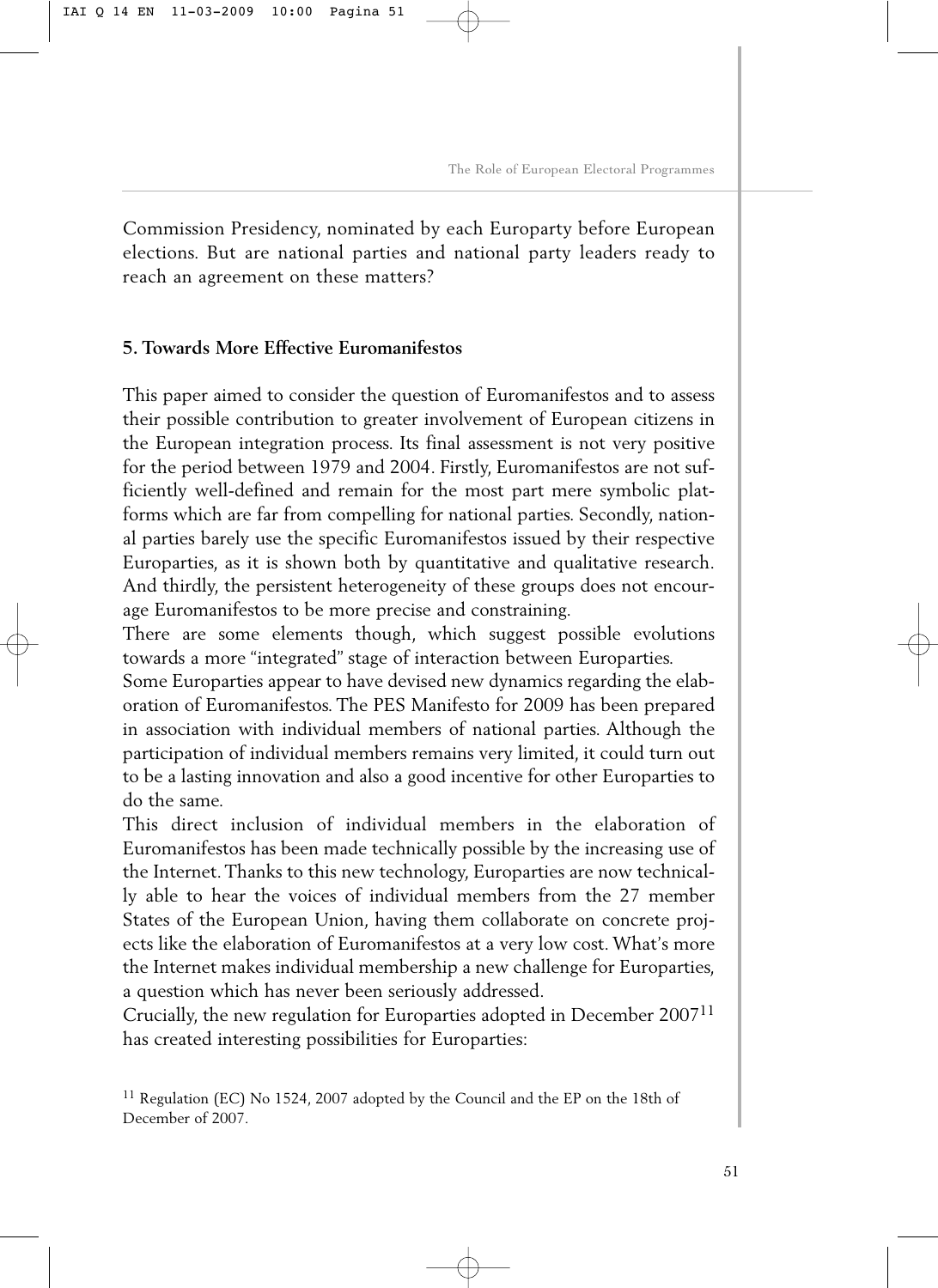- Firstly, Europarties are now able to create **"European political foundations"**. These European Foundations are meant to be the official "*Think Tanks*" of each Europarty. These new political organisations could come to provide a great number of legislative proposals, becoming major actors in the elaboration of more precise and effective Euromanifestos.
- Secondly, **this new regulation allows Europarties to finance truly European campaigns** for the European elections. This could herald a major shift in terms of the role of Europarties during European electoral campaigns, provided national parties accept this new role for their European party organizations.

Future changes largely depend on one question: how well-disposed are national parties and national party leaders towards these possible evolutions? There is, although, room for manoeuvre in order to encourage political actors to produce more detailed platforms and to conform to them. This could be made principally by publicizing more widely their programmes, even if these platforms remain vague. Citizens, scholars, journalists but also party activists themselves may make Euromanifestos more compelling for political actors only by taking them into account. The spreading and broadcasting of Electoral platforms is a good means to make them count because it makes possible contradictions visible. There is also plenty of room to watch and supervise how these programmes are implemented. Some initiatives have been taken in order to publicize parliamentary work in the EP for the next legislature. For instance, the European Policy Centre has launched a Project called "Vote Watch EU" [\(http://www.votewatch.eu/\)](http://www.votewatch.eu/) which is meant to provide updated information on all MEPs' voting records during the next legislature. This initiative is a good example of what can be done by those who want to make European legislative work more accountable. A systematic comparison of these voting behaviours with the relevant Euromanifestos theoretically endorsed by each MEP could give an interesting overview of the true influence of these platforms on concrete legislative work. This is one of the research prospects for the next EP legislative term that could also prove of great benefit for political actors.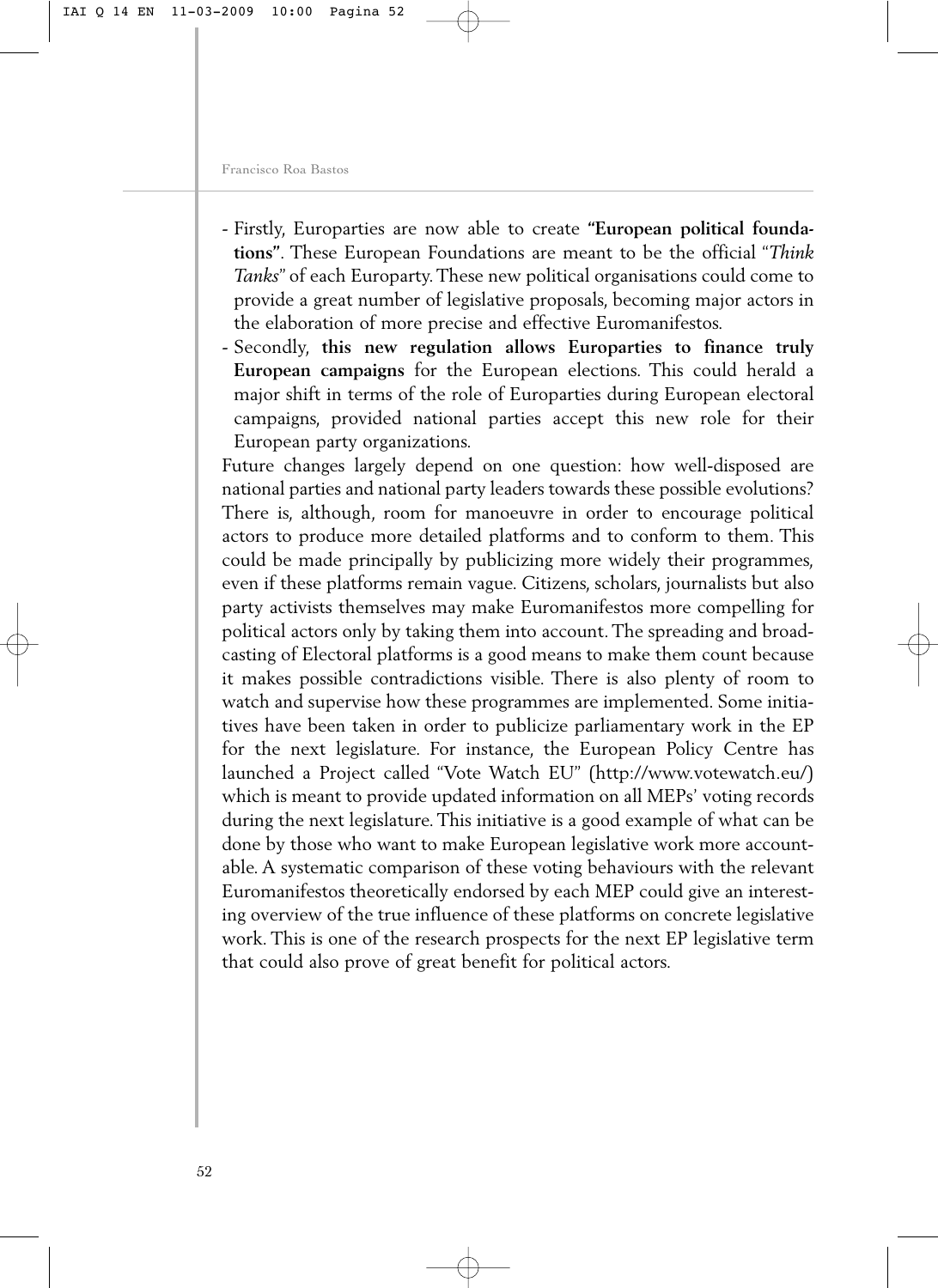## **Bibliography**

## **Academic Literature**

- Ian Budge, "A New Spatial Theory of Party Competition. Uncertainty, Ideology and Policy Equilibria Viewed Comparatively and Temporally", in *British Journal of Political Science*, vol. 24, no. 4 (October 1994), p. 443-467.
- Simon Hix, "Legislative Behaviour and Party Competition in the European Parliament: An Application of Nominate to the EU", in *Journal of Common Market Studies*, vol. 39, no. 4 (November 2001), p. 663-688.
- Simon Hix, Abdul Noury and Gérard Roland, "Power to the Parties: Cohesion and Competition in the European Parliament, 1979- 2001", in *British Journal of Political Science*, vol. 35, no. 2 (2005), p. 209-234, [http://eprints.lse.ac.uk/635/1/HNR-BJPS-2005.pdf.](http://eprints.lse.ac.uk/635/1/HNR-BJPS-2005.pdf)
- Amie Kreppel and Simon Hix, "From 'Grand Coalition' to Left-Right Confrontation. Explaining the Shifting Structure of Party Competition in the European Parliament", in *Comparative Political Studies*, vol. 36, no. 1-2 (February 2003), p. 75-96.
- Oliver Ihl, "Programme électoral", in Yves Deloye (ed.), *Dictionnaire des élections européennes*, Paris: Economica, 2005, p. 568-571.
- Oskar Niedermayer, *Europäische Parteien? Zur grenzüberschreitenden Interaktion politischer Parteien im Rahmen der Europäischen Gemeinschaft*. Frankfurt and New York: Campus, 1983 (Campus Forschung ; 289).
- Karlheinz Reif and Hermann Schmitt, "Nine Second-order National Elections: A Conceptual Framework for the Analysis of European Elections Results", in *European Journal of Political Research*, vol. 8, no. 1 (March 1980), p. 3-44.
- Colin Rallings,"The Influence of Elections Programmes: Britain and Canada 1956-1979", in Ian Budge, David Robertson and Derek Hearl (eds). *Ideology, Strategy and Party Change. Spatial Analyses of Post-War Election Programmes in 19 Democracies,* Cambridge: Cambridge University Press, 1987.

Richard Rose, *Do Parties Make a Difference?*, 2 ed., London: Macmillan, 1984.

Julie Smith, *Europe's elected parliament,* Sheffield: Sheffield Academic Press, 1999.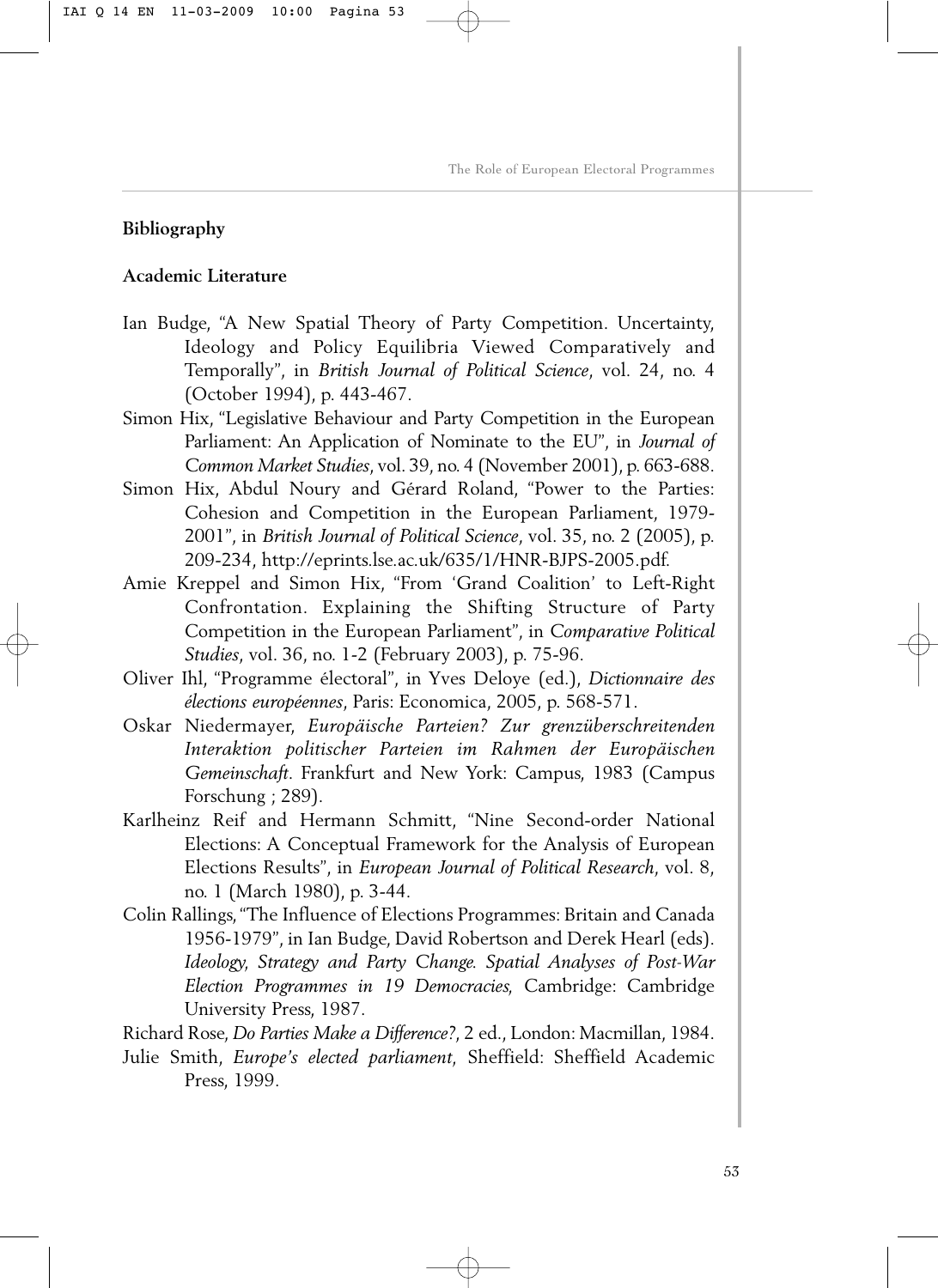# **Websites of interes**t

- PES *Manifesto campaign* for 2009, of the Party of European Socialists <http://elections2009.pes.org>
- MCSinfo's special report on "Europarties" <http://mcsinfo.u-strasbg.fr/europartis/>
- *Euromanifestos Project* of the Mannheim Centre for European Social Research (MZES)
- <http://www.mzes.uni-mannheim.de/projekte/manifestos/>
- Project *Vote Watch Eu* of the European Policy Centre (EPC), under construction

<http://www.votewatch.eu/>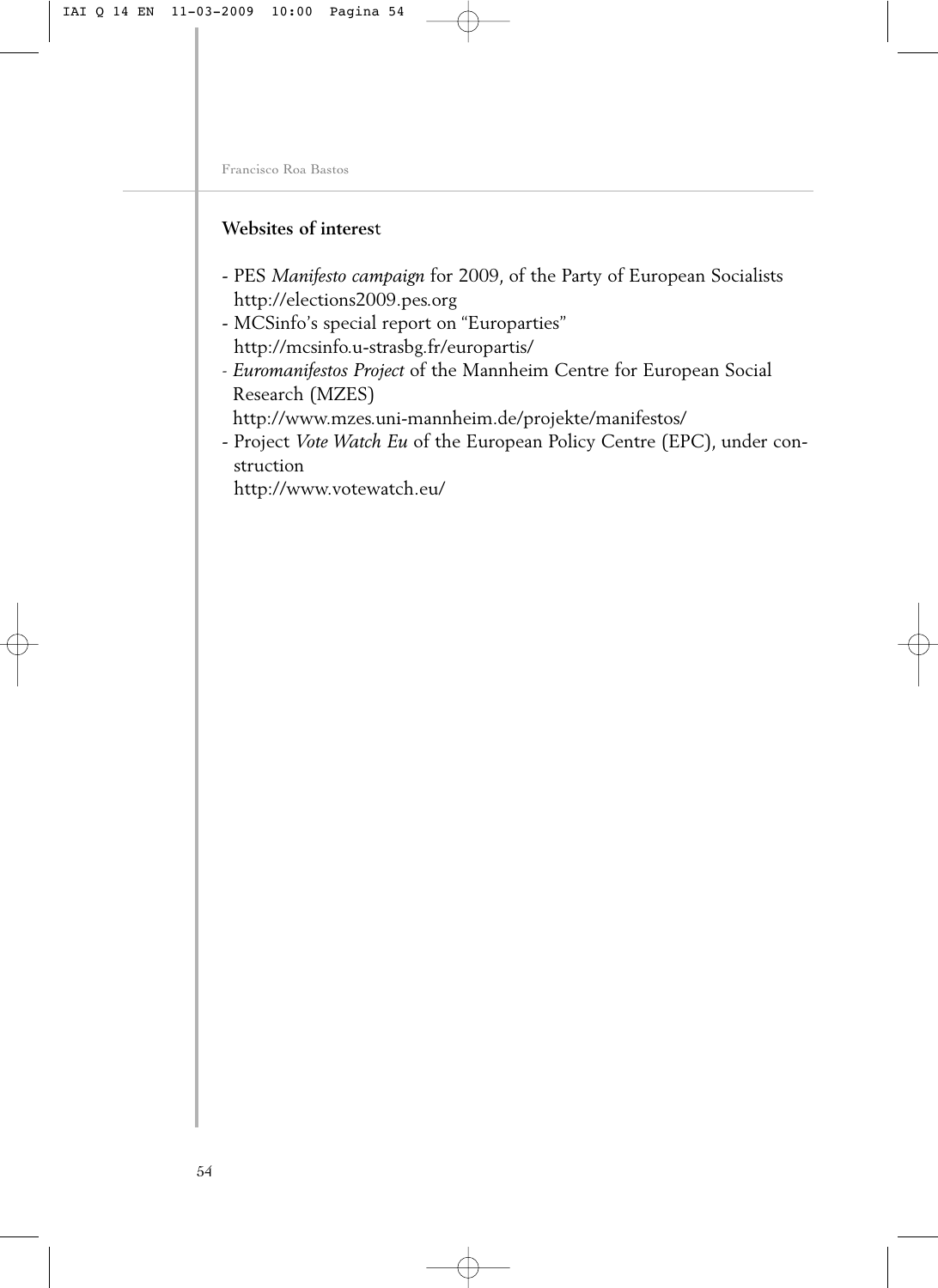# **Appendix**

# **Table 1 - Statutes Stipulations on Euromanifestos (1st of January of 2009).**

| Mention of a<br>"Euromanifesto" | <b>Europarty</b>                       | <b>Details</b>                                                                                                                                                                                                                                                                                                                                                                               |
|---------------------------------|----------------------------------------|----------------------------------------------------------------------------------------------------------------------------------------------------------------------------------------------------------------------------------------------------------------------------------------------------------------------------------------------------------------------------------------------|
| <b>Explicit mention</b>         | <b>PES</b>                             | Art. 3.3: "More specifically, the aims of the PES are: $\lceil  \rceil$ to<br><b>adopt a common manifesto</b> for elections to the European<br>Parliament".<br>Art. 20.3 : "The Council adopts the PES Manifesto for the<br>European elections"                                                                                                                                              |
|                                 | EL DR                                  | Art.10: "The following powers are restrictively reserved to<br>the Congress: [] 4. Approval of the common political<br>programme for the European elections."<br>Art. 15: "The following powers are restrictively reserved to<br>the Council: $\lceil \ldots \rceil$ d. preparation of the common political<br><b>programme</b> for the European elections to be approved by the<br>Congress |
| <b>Indirect mention</b>         | EL                                     | Art. 10: "The Congress: [] elaborates common guidelines<br>for the elections to the European Parliament"                                                                                                                                                                                                                                                                                     |
| None                            | <b>EPP</b><br><b>EGP</b><br><b>EDP</b> |                                                                                                                                                                                                                                                                                                                                                                                              |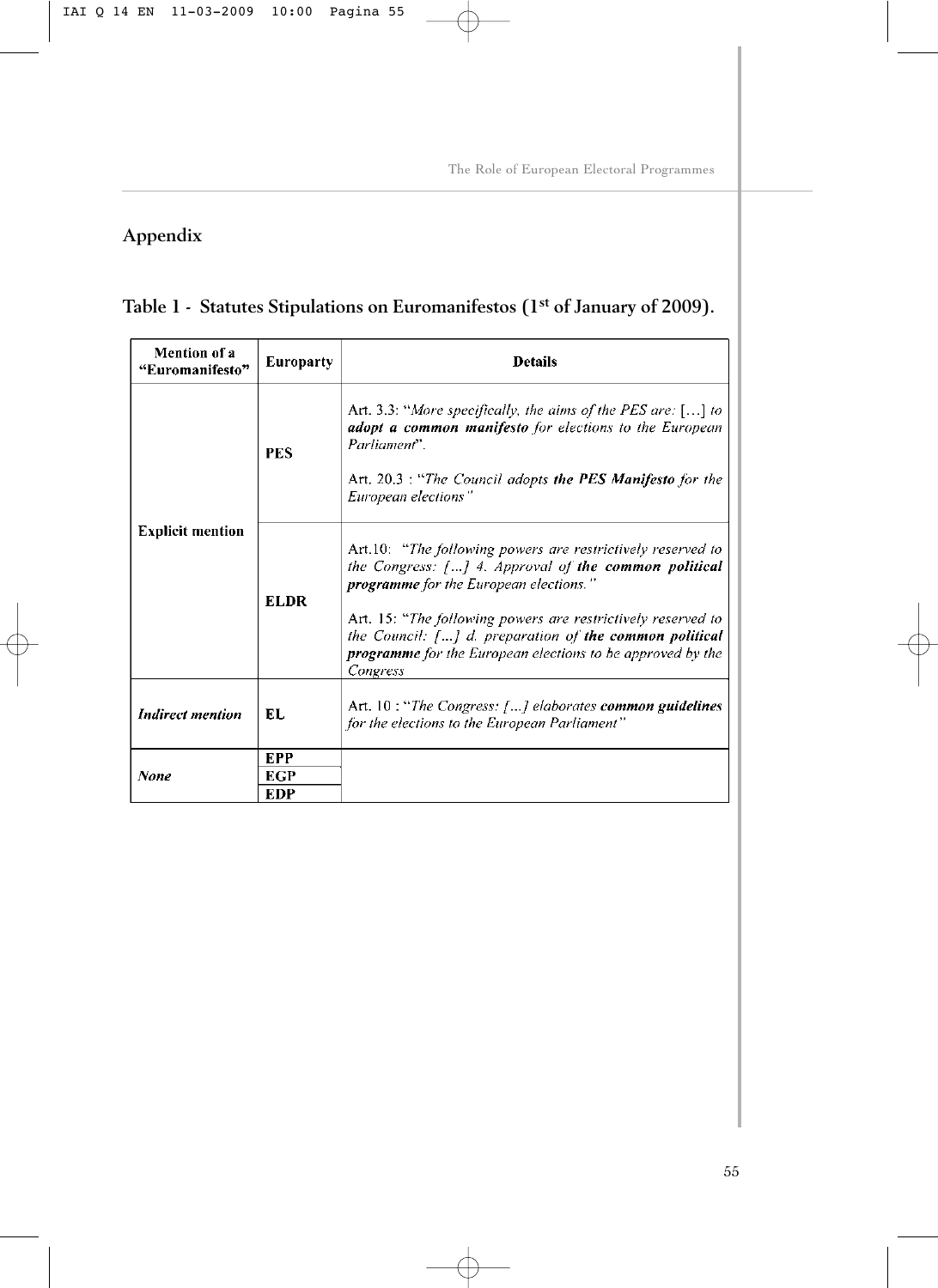| Table 2 - Euromanifestos for 2009: the Current Situation |  |  |
|----------------------------------------------------------|--|--|
|----------------------------------------------------------|--|--|

| <b>Europarties</b>                                                 | <b>EP Group</b> | <b>Current Status of the Euromanifesto for 2009</b>                                                                                                                                                                                                                                                                        |
|--------------------------------------------------------------------|-----------------|----------------------------------------------------------------------------------------------------------------------------------------------------------------------------------------------------------------------------------------------------------------------------------------------------------------------------|
| EPP                                                                | EPP-ED          | "Draft EPP Election Document 2009"<br>Approved by the EPP Political Bureau on 29-30 January 2009<br>Has to be formally adopted at the Warsaw Congress (April 2009)                                                                                                                                                         |
| <b>PES</b>                                                         | <b>PES</b>      | "People first - A new direction for Europe"<br>Adopted by the Council Meeting in Madrid, $1^{st}$ - $2^{d}$<br>of December of<br>2008<br>http://www.pes.org/downloads/PES manifesto 2009-EN.pdf                                                                                                                            |
| <b>ELDR</b>                                                        | <b>ALDE</b>     | "European Liberals' Top 15 for EP Elections"<br>Adopted by the Stockholm Congress, 31 <sup>st</sup> of October 2008<br>http://www.eldr.org/images/upload2/adopted manifest fr.pdf                                                                                                                                          |
| <b>European Free</b><br><b>Alliance (EFA)</b>                      | Greens/EFA      | Currently in preparation                                                                                                                                                                                                                                                                                                   |
| <b>EGP</b>                                                         | Greens/EFA      | "A Green New Deal For Europe"<br>Has to be formally adopted at the Brussels Congress (March 2009)<br>http://europeangreens.eu/menu/egp-manifesto/                                                                                                                                                                          |
| Alliance for<br>Europe<br>o f<br><b>Nations (AEN)</b>              | <b>UEN</b>      |                                                                                                                                                                                                                                                                                                                            |
| European Left                                                      | <b>GUE-NGL</b>  | "Together for change in Europe"<br>Adopted by the Berlin Congress de Berlin, 29 <sup>th</sup> -30 <sup>th</sup> of November of<br>2008 http://www.european-left.org/english/news/electoral platform/                                                                                                                       |
| <b>EDP</b>                                                         | <b>ALDE</b>     | "Résolution du PDE – Bâtir sur les décombres de la crise"<br>Not officially a Manifesto: this document is made up of 2 political<br>resolutions adopted at the Brussels Congress, 5 <sup>th</sup> of December of<br>2008<br>http://www.mouvementdemocrate.fr/actualites/europe/telechargemen<br>t/MANIFESTO-PDE-051208.pdf |
| <b>Alliance of</b><br>Independent<br>Democrats in<br>Europe (AIDE) | ID              | This Europarty has been disbanded on the 31 <sup>st</sup> of December of 2008.<br>The main national party of the AIDE (the "Mouvement pour la<br>France" - MPF) will be campaigning in France under the banner of<br>the new Europarty Libertas.                                                                           |
| Libertas                                                           |                 | Currently in preparation                                                                                                                                                                                                                                                                                                   |
| <b>EU Democrats</b><br>(EUD)                                       | ID              | Currently in preparation                                                                                                                                                                                                                                                                                                   |

*By Maria Pallares, Notre Europe. Situation as of the 1st of February 2009.*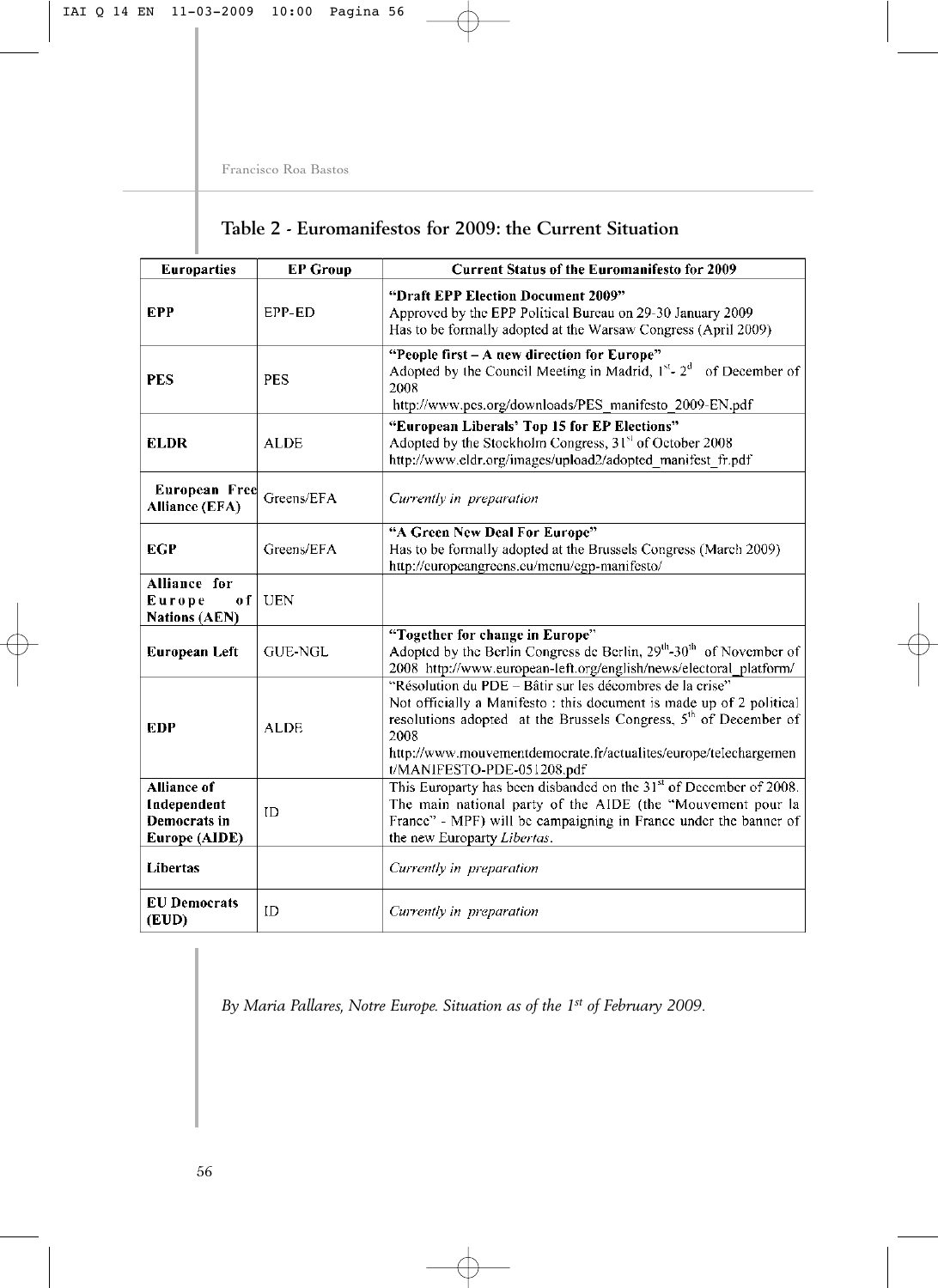# **Table 3 - Issues Addressed by The EPP Manifesto in 2004 And Concrete Proposals**

| <b>Issues addressed by</b><br>the 2004 EPP | Orientation and main lines of<br><b>EPP Manifesto</b>       | <b>Concrete Proposals or Measures</b>                                               |  |
|--------------------------------------------|-------------------------------------------------------------|-------------------------------------------------------------------------------------|--|
| Manifesto                                  |                                                             |                                                                                     |  |
| <b>Europe of citizens</b>                  | Develop mobility through Europe                             | Extend SOCRATES and ERASMUS<br>programmes                                           |  |
| Social market                              | Develop "free enterprise, a stable                          |                                                                                     |  |
| economy                                    | currency and efficient national<br>social security systems" |                                                                                     |  |
| <b>Unemployment</b>                        | Develop free enterprise ("more-                             |                                                                                     |  |
|                                            | and more secure-jobs by ensuring                            |                                                                                     |  |
|                                            | favourable conditions for free                              |                                                                                     |  |
|                                            | enterprise throughout Europe")                              |                                                                                     |  |
| <b>Health and pension</b>                  | "Reforms in these areas are needed                          |                                                                                     |  |
| systems                                    | to consolidate our social security"                         |                                                                                     |  |
| Economic growth                            | "Reducing trade barriers and                                |                                                                                     |  |
|                                            | liberalising markets"                                       |                                                                                     |  |
| Research and                               | "Supporting research in innovative                          |                                                                                     |  |
| Innovation                                 | and future-oriented technologies                            |                                                                                     |  |
|                                            | like biotechnology, and                                     |                                                                                     |  |
|                                            | information and communication                               |                                                                                     |  |
|                                            | technologies"                                               |                                                                                     |  |
| <b>Education</b>                           | "Education and training systems in                          | "We recommend to the Member States to                                               |  |
|                                            | EU Member States need to be                                 | alter their education system so that the                                            |  |
|                                            | developed".                                                 | teaching of two foreign languages becomes                                           |  |
|                                            |                                                             | a reality'                                                                          |  |
| <b>Political Stability and</b>             | "The EU should speak with one                               | "This includes making European Security                                             |  |
| <b>Security in Europe</b>                  | voice on all key foreign and                                | and Defence Policy in close cooperation                                             |  |
|                                            | security matters."                                          | with NATO"                                                                          |  |
| <b>Terrorism</b>                           | "International terrorism must be                            | - "Europol should be given more                                                     |  |
|                                            | met with suitable strategies, new                           | competencies"                                                                       |  |
|                                            | mechanisms of conflict prevention                           | - "Eurojust should be developed to become                                           |  |
|                                            | and management, as well as a                                | a genuine communication and early                                                   |  |
|                                            | reassignment of our defence                                 | warning network linking national                                                    |  |
|                                            | capabilities"                                               | <i>prosecution authorities</i> ":                                                   |  |
|                                            |                                                             | - "Definitions of crimes such as trading                                            |  |
|                                            |                                                             | in enslaved women, drug trafficking,                                                |  |
|                                            |                                                             | Internet crimes, money laundering and acts<br>of racism should be harmonised in all |  |
|                                            |                                                             | national legal systems to establish common                                          |  |
|                                            |                                                             | EU minimum standards";                                                              |  |
|                                            |                                                             | - "We support the creation of a European                                            |  |
|                                            |                                                             | Public Prosecutor"                                                                  |  |
| Immigration                                | "Master and manage                                          | -"A European border police corps                                                    |  |
|                                            | immigration and combat illegal                              | should be available if requested to                                                 |  |
|                                            | immigration, crime and trade in                             | assist colleagues in Member States in                                               |  |
|                                            | enslaved women []Illegal                                    | reinforcing the EU's external borders"                                              |  |
|                                            | immigration must also be nipped in                          | - "We support harmonised asylum                                                     |  |
|                                            | the bud through improved                                    | procedures to be dealt with within six                                              |  |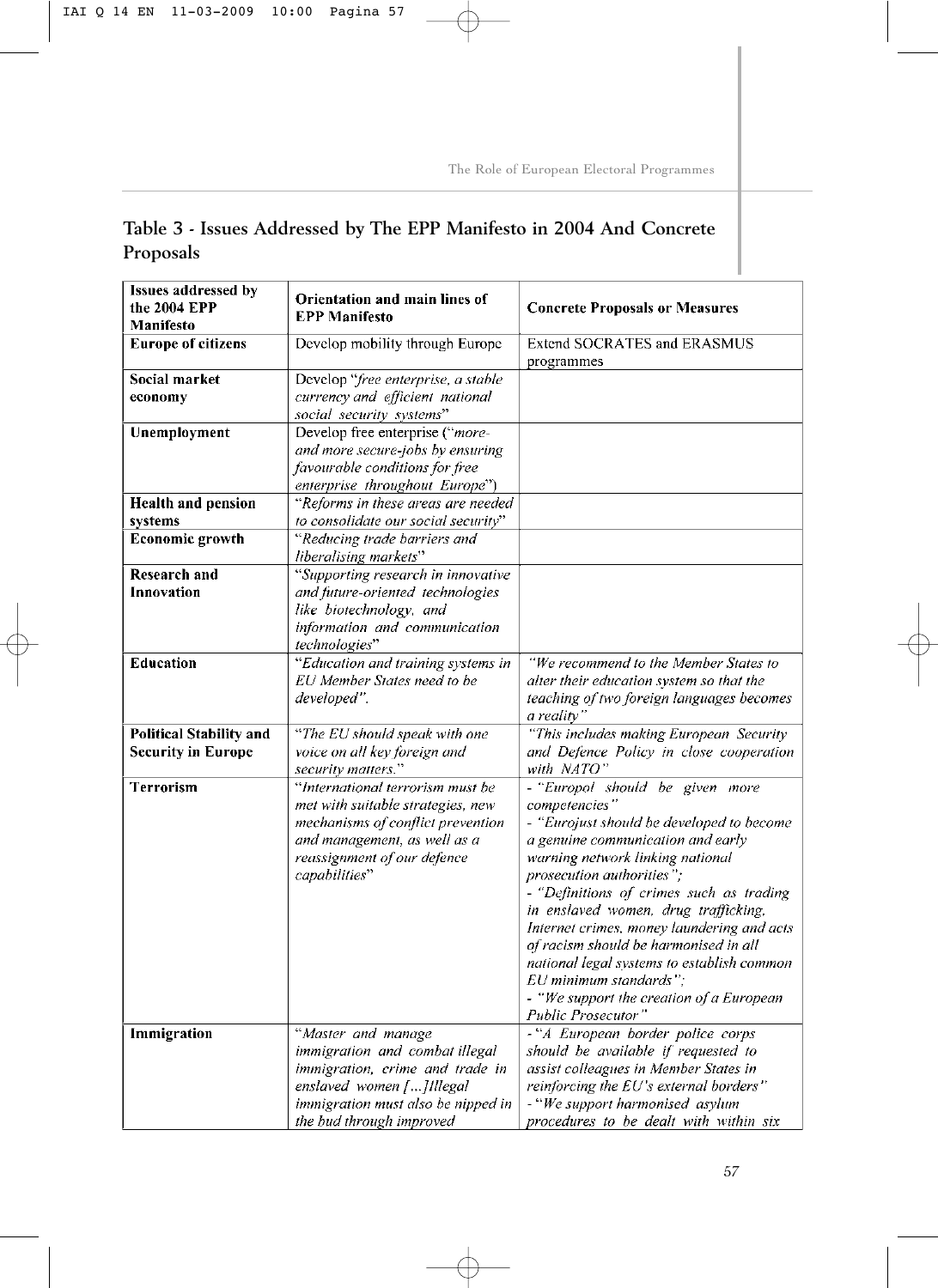| Sustainable policies | cooperation with source and<br>transit countries"<br>"We support consistent<br>environmental protection on the<br>basis of strict rules throughout the<br>EU                                                                                                     | months"<br>'rules based on the principle that the<br>polluter pays, and that the rules are strictly<br>policed"                                                                 |
|----------------------|------------------------------------------------------------------------------------------------------------------------------------------------------------------------------------------------------------------------------------------------------------------|---------------------------------------------------------------------------------------------------------------------------------------------------------------------------------|
| Climate change       | "To stop climate change should<br>remain a top priority $[\, \ldots \,]$ We<br>want to reach this goal by<br>supporting renewable energies,<br>the use of innovative<br>technologies, and by transport<br>policies which mean less damage<br>to the environment" | A European road map for more rapid<br>implementation of the Kyoto Protocol is<br>intended to make the EU a world leader in<br>this area"                                        |
| <b>Food safety</b>   | "Food security needs to be given<br>top priority"                                                                                                                                                                                                                | "Ensuring agricultural production which is<br>more sensitive to the environment, through<br>greater transparency, and through effective<br>monitoring of the entire food chain" |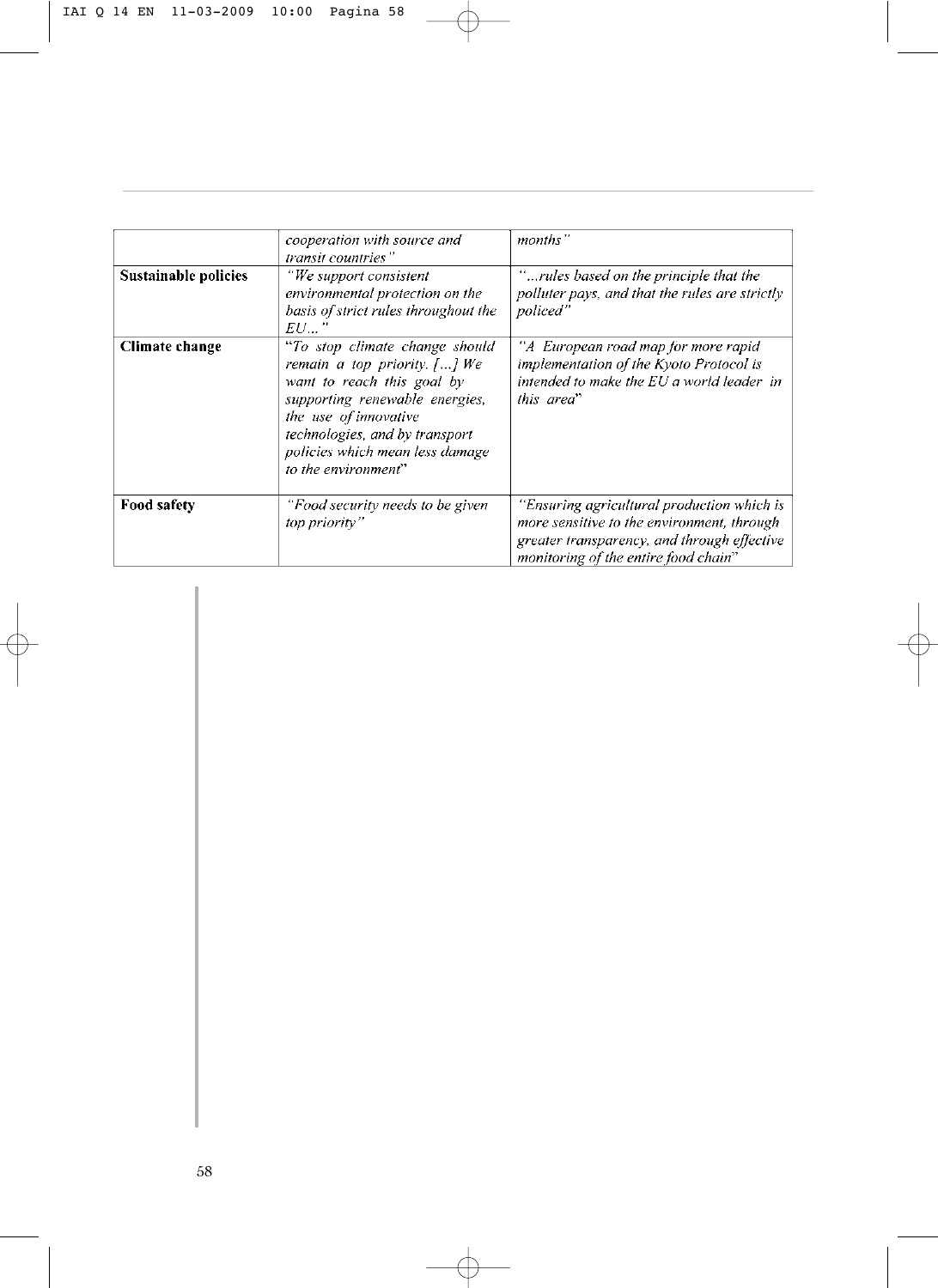# 4. SHOULD EUROPEAN PARTIES PROPOSE A CANDIDATE FOR EUROPEAN COMMISSION PRESIDENT?

*Gianni Bonvicini, Gian Luigi Tosato, Raffaello Matarazzo\**

In facing the not altogether new theme (Notre Europe, 1998) of possible recommendations from the major European parties of candidates for the role of President of the Commission, it will be necessary to start with the stalled process of institutional reform, which has suffered a double stop in the last three years because of failed or delayed ratifications: first, of the Constitutional Treaty, and second, of the Treaty of Lisbon.

## **1. The Crisis of the Institutional Reform Process**

This deep crisis of the reform process of the community's system leads us to reflect on three elements:

First, the **role of the European citizens.** The fact that the two failures derive from negative results in popular referendums in States fundamental to the EU is, apart from the various interpretations, a signal of growing detachment between the citizens and the institution/politics of the EU. This detachment appears even graver when the incontrovertible

*<sup>\*</sup> Gianni Bonvicini is Executive Vice President, Istituto Affari Internazionali, IAI (Rome); Gian Luigi Tosato is Professor of EU Law, University of Rome "La Sapienza"; Raffaello Matarazzo is Research Fellow, Istituto Affari Internazionali (IAI), Rome.*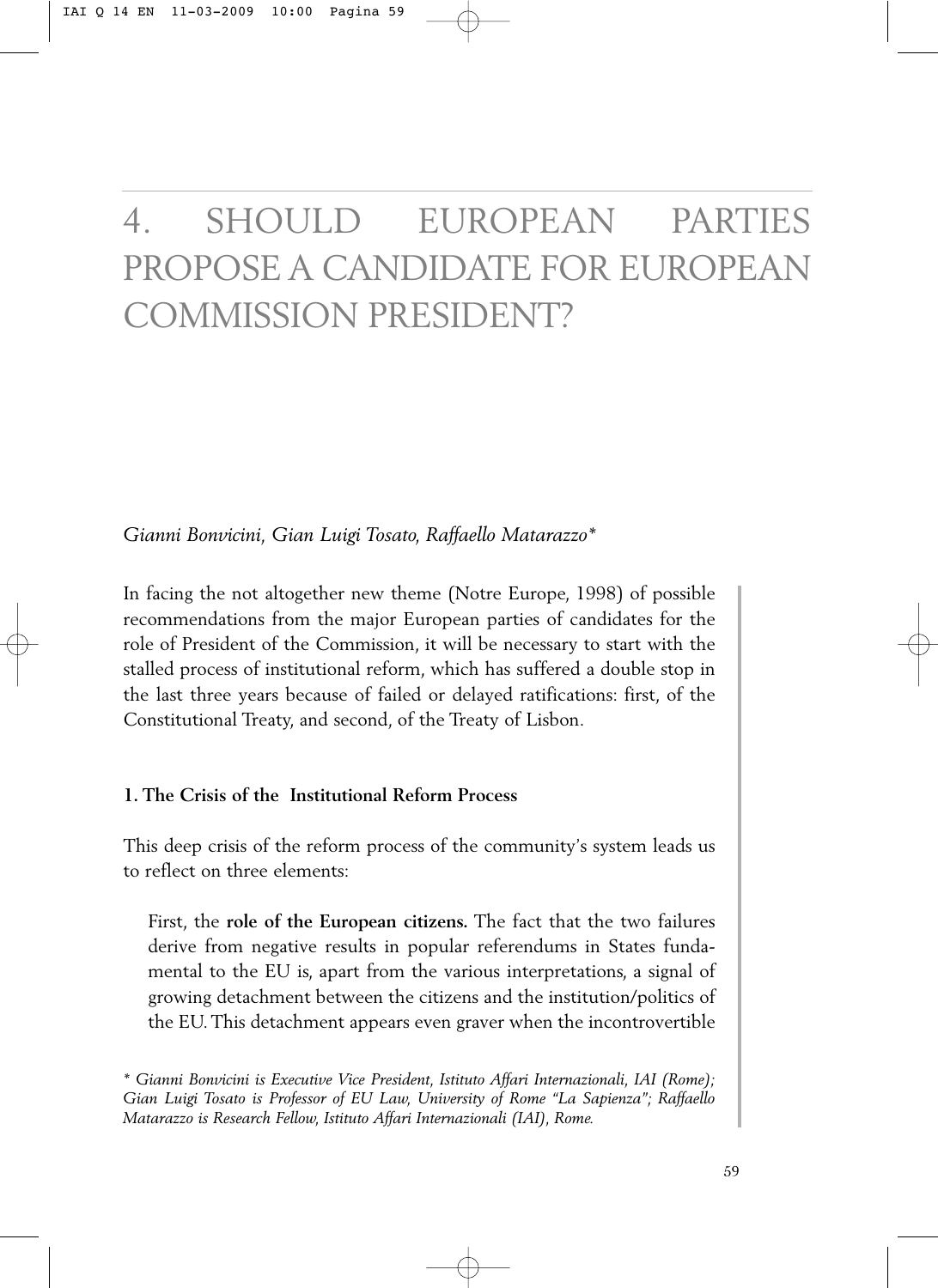data are looked at, which show a progressive drop in the percentage of voter participation at elections for the European Parliament, a drop from 66% in 1979 to 48% for the last election in 2004. Of all the European institutions, the Commission is perceived by citizens as being the most distant from them.<sup>1</sup> This is despite the fact that, according to the Eurobarometer, more than 50% of citizens continue to be in favour of the process of integration (a percentage which has, however, dropped during recent years). For years, the community's institutions have tried to find ever more advanced methods of communicating with citizens in order to gain their favour (recently, "EU Tube"). But the results have been rather modest and, in any case, have not avoided the repeated "no" of the national referendums. It is therefore necessary to look to the creation of more direct instruments of democratic control, which can also be interpreted as such by Europe's citizens.

Second, **political dynamics are no longer guaranteed.** The system of progressive and functional integration seems to have exhausted the drive which started with the Single European Act (1986) and permitted notable progress in the unification of Europe. The institutional reforms which marked the more significant political steps are blocked for the moment, and, for the first time, a (massive) enlargement of the EU was not accompanied by a counterbalancing strengthening of procedures and institutions. As the dynamics of the reforms are an intrinsic aspect of the integration process, one must ask how long the European Union can resist the disruptive forces that an excessive number of national actors may trigger, favoured politically and psychologically by the failure of the reform process. It is therefore urgent that we reactivate political processes – not only those of institutional reform – which maintain the dynamics of the community system high.

Third, the process of institutional reform which the pertinent national and European politicians have emphasised during the last twenty years, has not enjoyed sufficient support in European public opinion. In fact,

<sup>&</sup>lt;sup>1</sup> According to the latest Eurobarometer, only 22% of Europeans feel their opinion counts for the Commission, against 25% for the Parliament and for national governments. "The European Union and its citizens, in *Eurobarometer* 69, November 2008, p. 28-37, [http://ec.europa.eu/public\\_opinion/archives/eb/eb69/eb69\\_part2\\_en.pdf](http://ec.europa.eu/public_opinion/archives/eb/eb69/eb69_part2_en.pdf)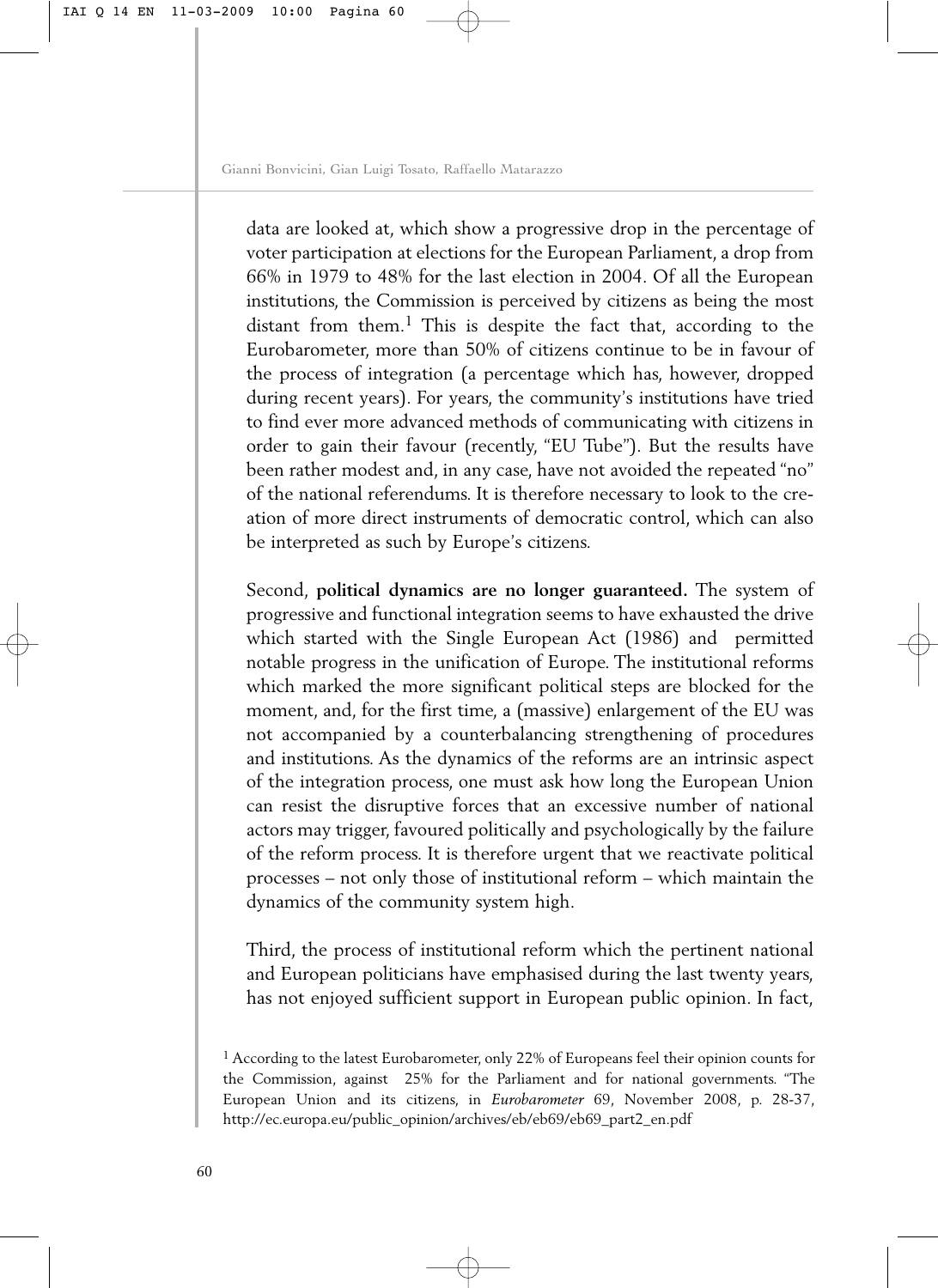quite the opposite has been the case, so much so that several European experts talk of a **"deepening fatigue"** which parallels the "enlargement" one. This observation appears even more of a paradox if one considers that, in the course of the last twenty years, the progress made in terms of the EU's spheres of competence has been extraordinary, much more than was hoped for when the single market/Single European Act was launched in the mid-eighties.

This expansion of competencies - with the new treaties and beyond them - has not been accompanied by a corresponding increase in control and democratic participation on the part of Europe's citizens. These citizens have in fact expanded their habit of 'directly' electing their own governing representatives at local, regional, and national levels, but not at the European level.

This is one of the main reasons for the paradox that the distance between the strengthened institutions of the EU and its citizens has notably increased instead of lessened, as would be expected in view of the institutional progress made during the last twenty years. Above all, it emerges clearly during the referendums regarding the Treaties and the elections for the European Parliament that national political processes prevail (because they are easier to control democratically) while democratic access at the European level remains limited and feeble.

### **2. Reasons for the Crisis**

We are confronted therefore by two problems: for what reasons do national political processes continue to prevail over European processes, and what remedies can we adopt?

As far as the first is concerned, various experts and several reports produced by the European Parliament (among them the recent report by Andrzej Wielowieyski, 2008<sup>2</sup>) have tried to define the reasons for the disaffection of the citizens. The primary explanation is not, obviously, the **complexity of the decision-making processes** and the difficulty the average citizen has in

<sup>2</sup> Andrzej Wielowieyski, *Working document on Challenge of democracy: empowering the EU citizen* (PE 416.377v01-00), European Parliament Committee on Constitutional Affairs, 27 November 2008.

[http://www.europarl.europa.eu/sides/getDoc.do?pubRef=-//EP//NONSGML+COM-](http://www.europarl.europa.eu/sides/getDoc.do?pubRef=-//EP//NONSGML+COM-PARL+PE-416.377+01+DOC+PDF+V0//EN&language=EN)PARL+PE-416.377+01+DOC+PDF+V0//EN&language=EN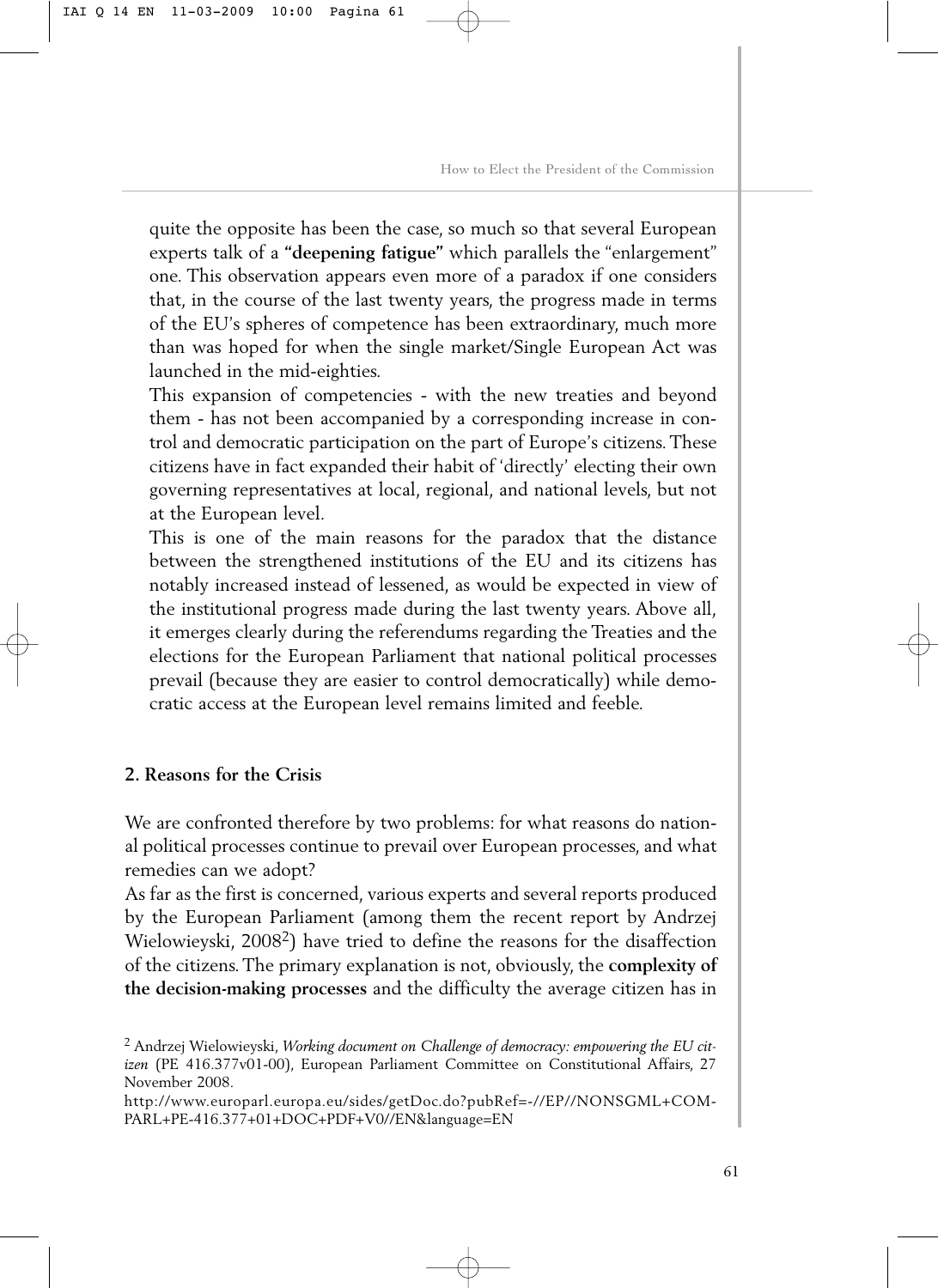comprehending these processes, using his/her own national model as a point of reference.

The second explanation may arise from the **enfeebling of the constitutive reasons for the process of integration**, in which the Union, paradoxically, is the victim of its own success story: the accomplishment of peace on the continent, its re-unification, the economic development, the single market, the four liberties, etcetera.There exists, in other words, an ideological weakness which arises out of the difficulty of identifying new goals and common horizons. This makes the European model more difficult to 'sell', and causes it to surrender, especially in times of crisis, to the more familiar and assuring national models. The expectations citizens have for the European Union have grown dramatically, which makes the Union an object of citizen criticism and discontent when they believe these expectations – especially those regarding social plans – have been disregarded. Several studies into the 'no' vote in France demonstrate this.

Some also claim that **globalization** has had a negative effect, because the dynamics of European integration do not provide instruments of protection which citizens feel are effective or even perceptible. In particular, the workplace does not appear to be sufficiently protected, while at the same time citizens observe a decline in social-welfare policies, a decline which seems more evident in times of economic crisis and which spurs the need to indicate the exact use of the EU to its own citizens.

A separate discussion should concern **the failure of the communication policy** of the Commission and the European Parliament, which despite repeated attempts, has had a very limited impact; the figure of a European 'Speaker' is missing, someone who is able to interpret the expectations of the citizens and translate the deliberations of the Union into political messages. There is also a lack of events significant enough (for European citizens) to communicate, and the Union appears unable to communicate those issues which warrant information (for example, the role of the Euro in the recent financial crisis).

It is not sufficient to offer palliatives such as the "green papers", Plan-D of the Commission or other similar initiatives, which are not connected to a concrete exercise of democratic rights to give legitimacy to acts and to community policies.

In the end, the fact that citizens may select their governing representatives at a national level more or less directly, deciding whether or not to confirm the selection after a trial period, is certainly among the causes of the grow-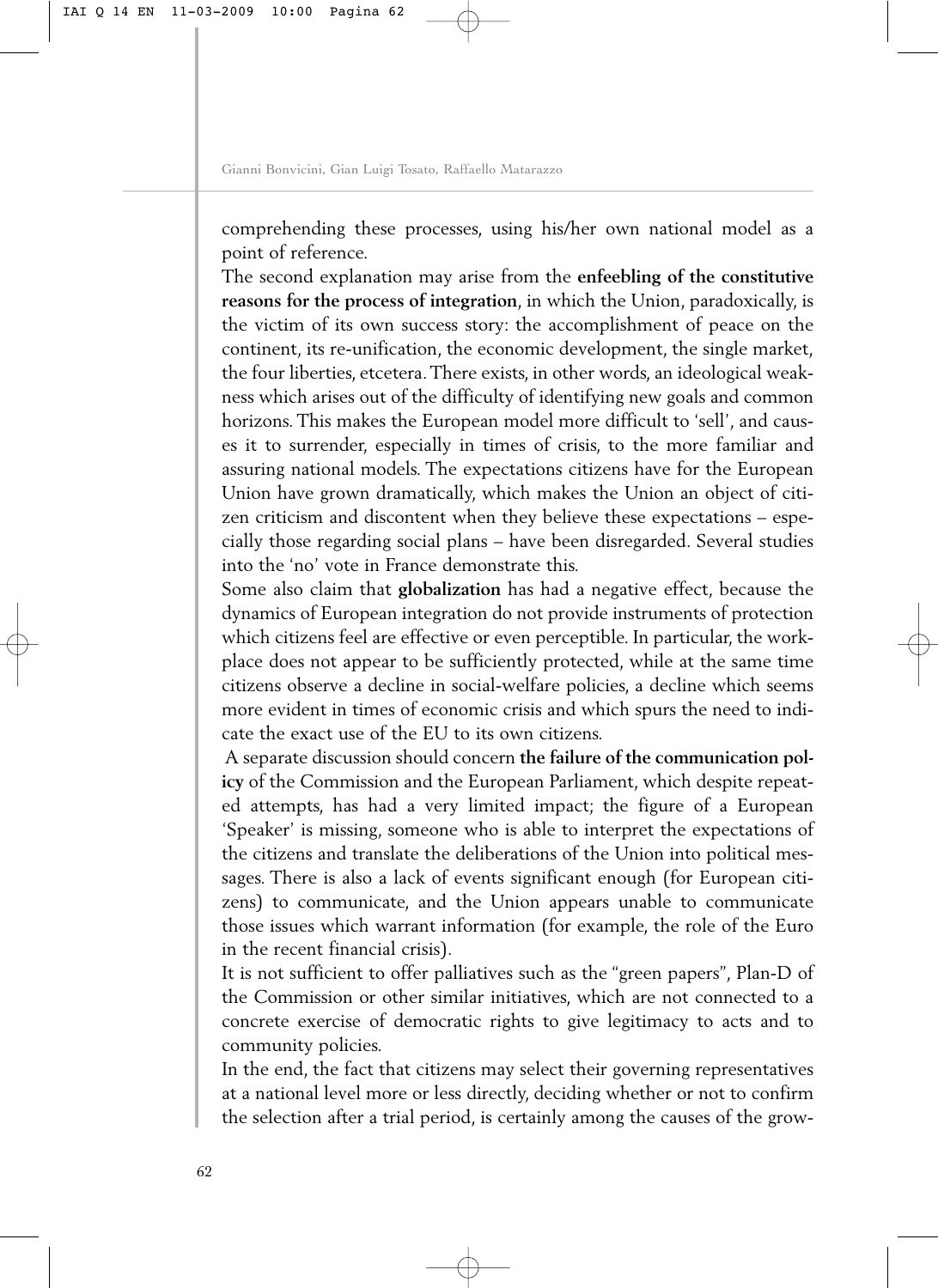ing disaffection toward the European community's institutions, which are perceived as ever more invasive but, at the same time, without controls. In our opinion, therefore, these criticisms can together be seen as a structural deficit of legitimate democracy and accountability, identifiable under the theme of **'political responsibility'**. It is a characteristic which is easily identifiable, in various degrees, in the individual national systems, but which is clearly missing at the community level.

In effect, the plurality of decision centres – the Commissions, the Council of the European Union and the European Council, the High Representative, the Central Bank – let alone the intermingling and the overlapping of competencies, functions and powers which exist between them, make it difficult for citizens to locate the political point of reference to which they might attribute the responsibilities of 'government', and over which (via the European Parliament) an effective democratic control might be exercised. A simplification will not be easy to arrive at under the present community institutional system, but it must be accomplished somehow in order to avoid a widening of the chasm between the European powers and authorities (today rather substantial) and the citizens' desire to be able to control these powers and authorities in a democratic manner.

# **3. An Increase of 'Political Responsibility' for the President of the Commission**

A first element of a possible route toward a clearer definition of 'political responsibility' might be a clearer political indication of the figure of the President of the Commission, creating a connection between his/her nomination, the European Parliament elections and the role of the European political parties.

The idea of a 'direct' investiture of the President of the Commission was in any case already circulated during the Convention on the Future of Europe in 2002. John Bruton, the former Premier of Ireland and the current Ambassador for the EU to Washington, also formulated a proposal,<sup>3</sup> which foresaw a two-ballot electoral mechanism and an ad hoc ballot card with

<sup>3</sup> John Bruton, *A proposal for the appointment of the President of the Commision as provided for in Article 18. bis of the Draft Constitutional Treaty (Conv 476/03), European Convention* Secretariat,<http://register.consilium.eu.int/pdf/fr/03/cv00/cv00476fr03.pdf>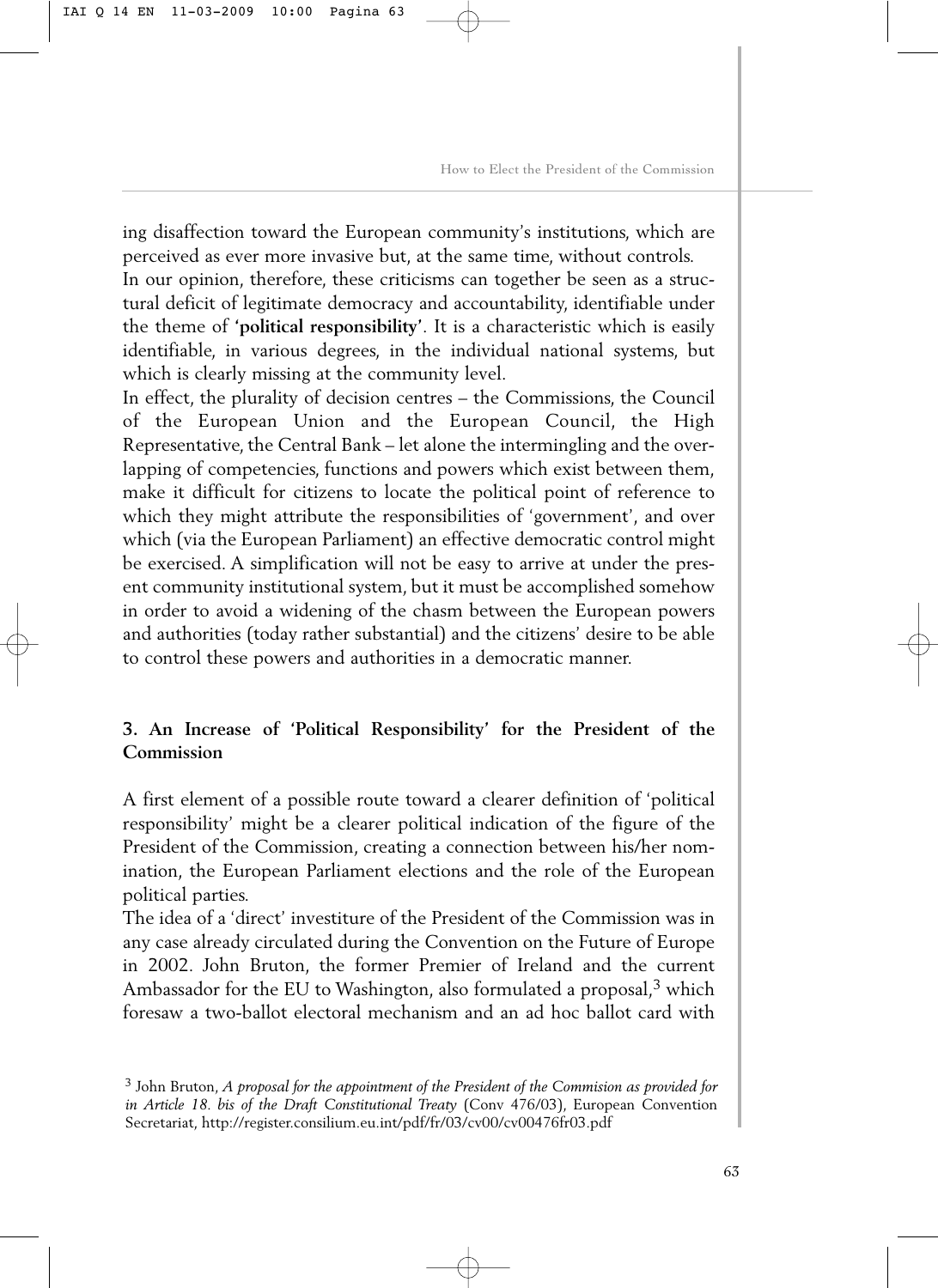the names of the candidates, using a procedure which vaguely echoes that of the American electoral system. The proposal prompted a degree of interesting debate during the Convention.

An important precedent toward the 'politicisation' of the President of the Commission occurred following the European elections in 2004, when the PPE, affirmed as a force of relative majority in the European Parliament, declared explicitly that it would not have approved the naming of a President of the Commission who had not come from within its ranks, as indeed was the case for José Manuel Barroso.

Various levels of European civil society movements have registered diverse petitions originating from popular initiatives in favour of an institutional development in this direction.<sup>4</sup> They have enjoyed a growing consensus, thanks to the multiplicative power of the internet. It is worth noting, in any case, that every time the proposal of a direct investiture of the President of the Commission is the subject of a survey by Eurobarometer, the majority of the responses have been favourable.

# **4. The Aim of the Proposal**

The arguments which have been developed hereto indicate clearly that the time is ripe for the completion of another, clearer step in this direction. The procedure (voluntary) to be followed would essentially be to convince at least the major European political forces - popular, socialist, liberal-democrats – to select their own candidates for the President of the Commission. After the election, the European Council could proceed to name the candidate indicated by the winning party or coalition.

If this proposal were followed, the process of candidate selection alone would result in a better identification of political responsibility:

1) It would give greater strength and cohesion to the European political parties, obliging them to close ranks around the figure of a leader; at the same time it would give ideological strength to the party programmes. With the presence of a European political leader, the parties would be able to differentiate their programmes from those of the competition; moreover, it

<sup>4</sup> [http://who-is-your-candidate.eu/index.php;](http://who-is-your-candidate.eu/index.php) and<http://www.whodoicall.eu>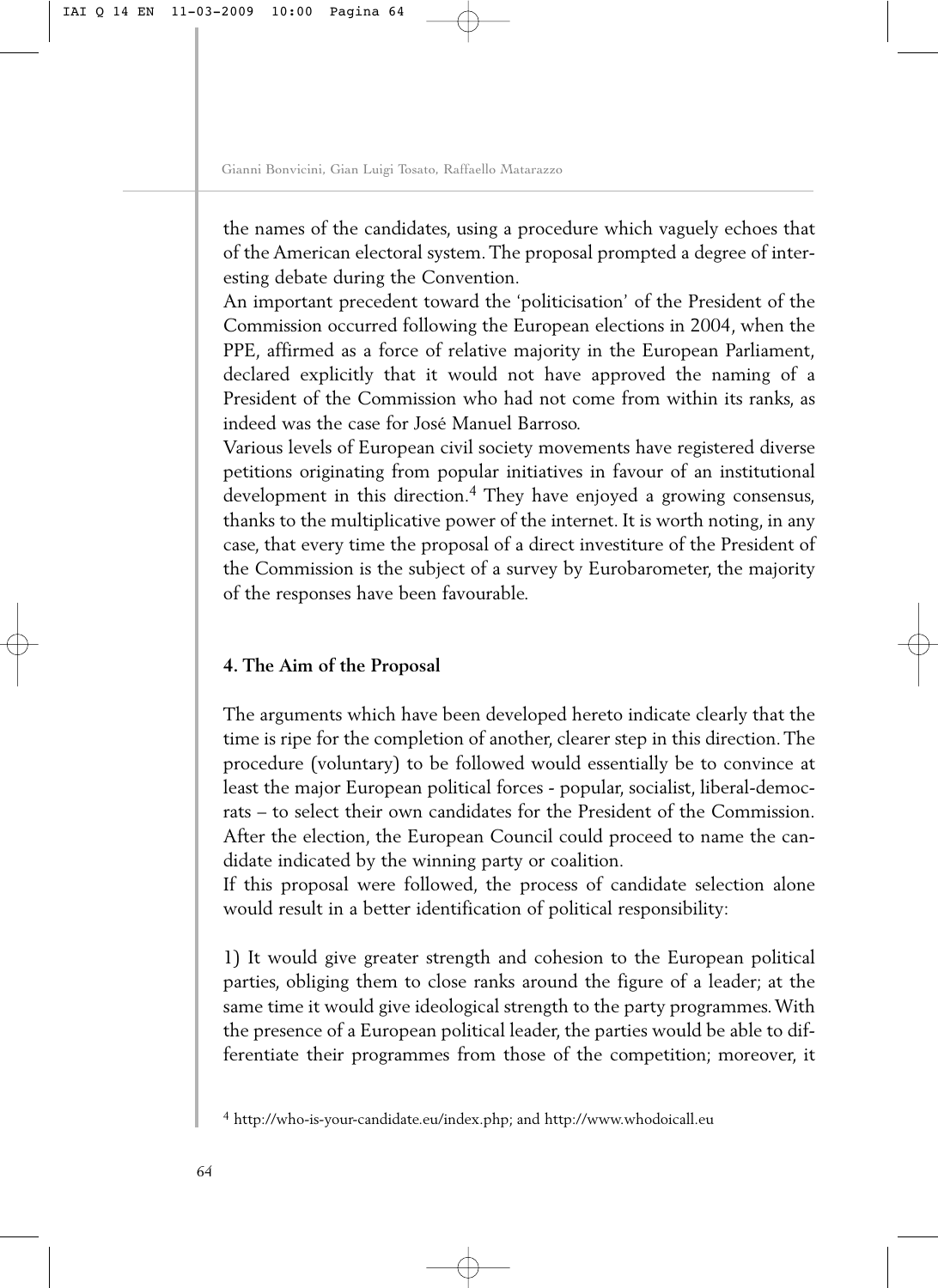could encourage minor or fringe political forces to form alliances with larger parties and possibly allow the smaller group to participate in future parliamentary majorities which would supply the candidate for the role of President of the Commission.

2) It would help to personalize - via the choice of a name and a 'face' which had been clearly selected - European political competition, which otherwise risks remaining largely abstract.

3) It would give a renewed 'European' impulse to the electoral campaigns, which have become increasingly concerned with national themes, obliging the candidates for the Presidency to promote initiatives in all 27 of the member States and on national television channels. At the same time, it would reinforce the relationships between the parliamentarians who campaign alongside the candidate, and with the territories covered; it would effectively make the elections for the renewal of the European Parliament a trans-national event.

4) It would enable a more precise political control of the European Parliament in matters concerning the Commission, through a clearer play between majority/opposition.

5) It would help to bridge the distance between the citizens of Europe and the heads of the community's institutions, making the first a direct participant in the process of naming the President of the Commission.

More generally, in the precarious balance between the decision-making bodies of the EU, a popular 'investiture' could partly **reinforce the role of the President of the Commission**, a role which has suffered a progressive 'shrinking'. From the Santer Commission onward, the objective weakening of the figure of Head of the Executive has become a concern, despite the improvements introduced with the Treaty of Amsterdam, which partially increased its degree of legitimacy toward the European Parliament.

In effect, the partial shifting of the traditional role of the Commission as engine and promoter of the integration process, the development of the 'pillars' (CFSP, ESDP and Justice and Home Affairs) external to that of the community, the new figure of High Representative, and the ever-expanding roles played by the Council and the European Council have weakened the power of the President of the Commission.

The increase of the Commission to 27 members, one for every current member State, has further inhibited its decision-making capabilities. The entry into force of the Treaty of Lisbon could weaken the Commission's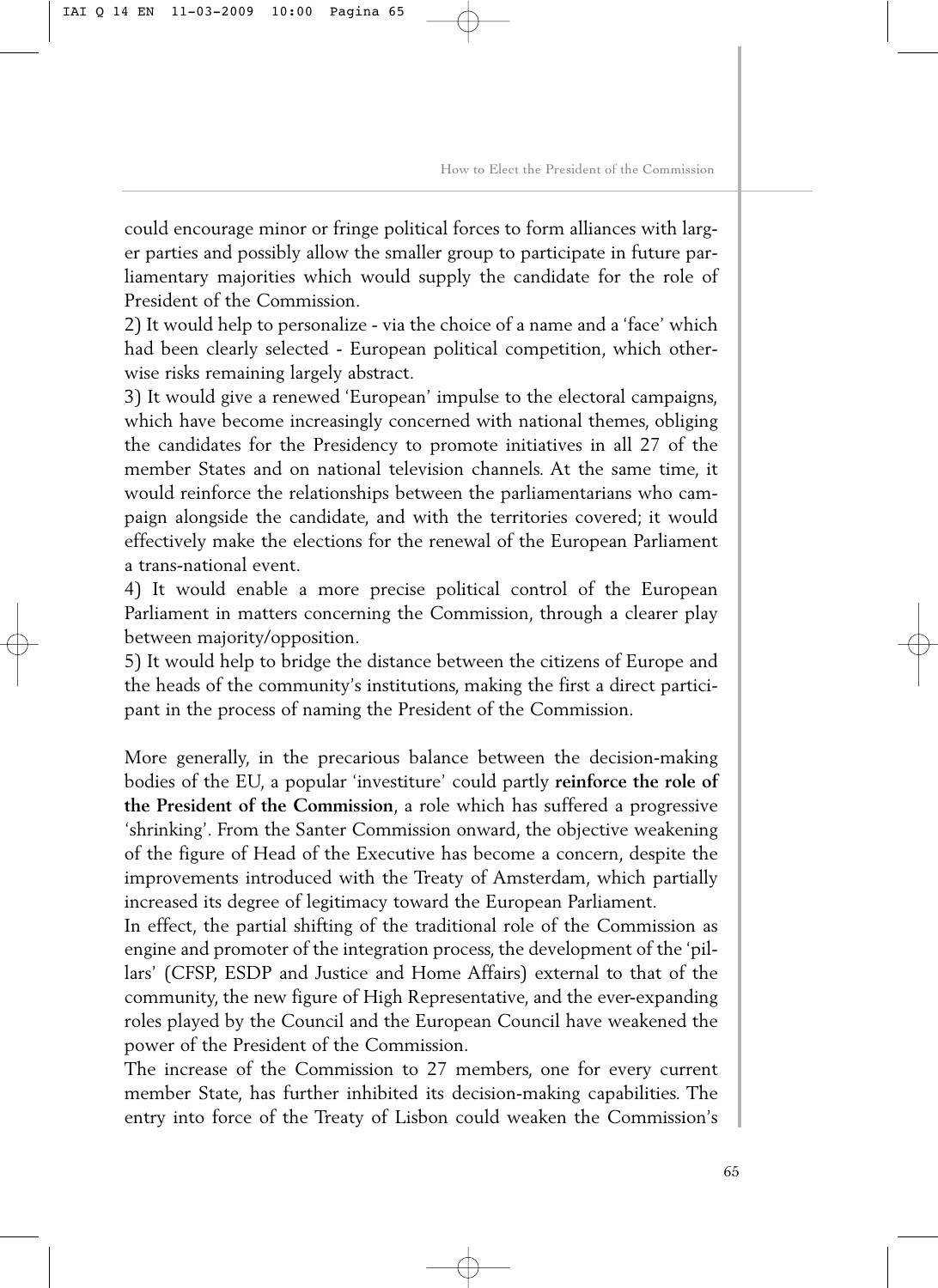role, with the creation of an ever more powerful High Representative/ Vice President, and of a President of the European Council elected for two and a half years, with the possibility of a second mandate.

The proposal that the parties present their candidates for the presidency of the Commission, and the consequent electoral 'investiture' by the citizens, would block the decline of the role of an institution which remains key for areas relevant to European integration, and it would stabilize the balance between Union bodies which the Treaty itself could make, for diverse reasons, even more precarious and uncertain. In addition, through this new procedure, political processes would be set in motion which for some time have tended to stall and be worn down through institutional changes which have been very difficult for citizens to understand. Finally, the proposal goes in the same direction as that indicated in the Treaty of Lisbon in Article 9D, which foresees a tighter relationship between the Parliament and the President of the Commission. It would, in short, reinforce the popular legitimisation of the Commission, which, not coincidentally, is perceived as the European institution furthest from its citizens.5

### **5. The Centrality of the European Citizen**

Ways to make the process of the construction of Europe more democratic and more valid, with more involvement on the part of European citizens, as well as ways to restore an authentically European political significance to the elections of the European Parliament, have been investigated for some time now.

The Treaty of Lisbon introduces a series of innovations in this direction:

- it is proposed, for example, that the President of the European Commission be proposed by the European Council, "taking into account the European parliamentary elections", and then elected by the European Parliament, which retains the right to reject the name proposed by the governments;
- in addition, the legislative powers of the European Parliament would be increased, through an extension of the procedures for co-decision making, financing, and above all, through the elimination of the distinction

<sup>5</sup> 61% of Europeans see the Commission as not taking any account of their opinion. See *Eurobarometer* 69, cit., p. 28-37.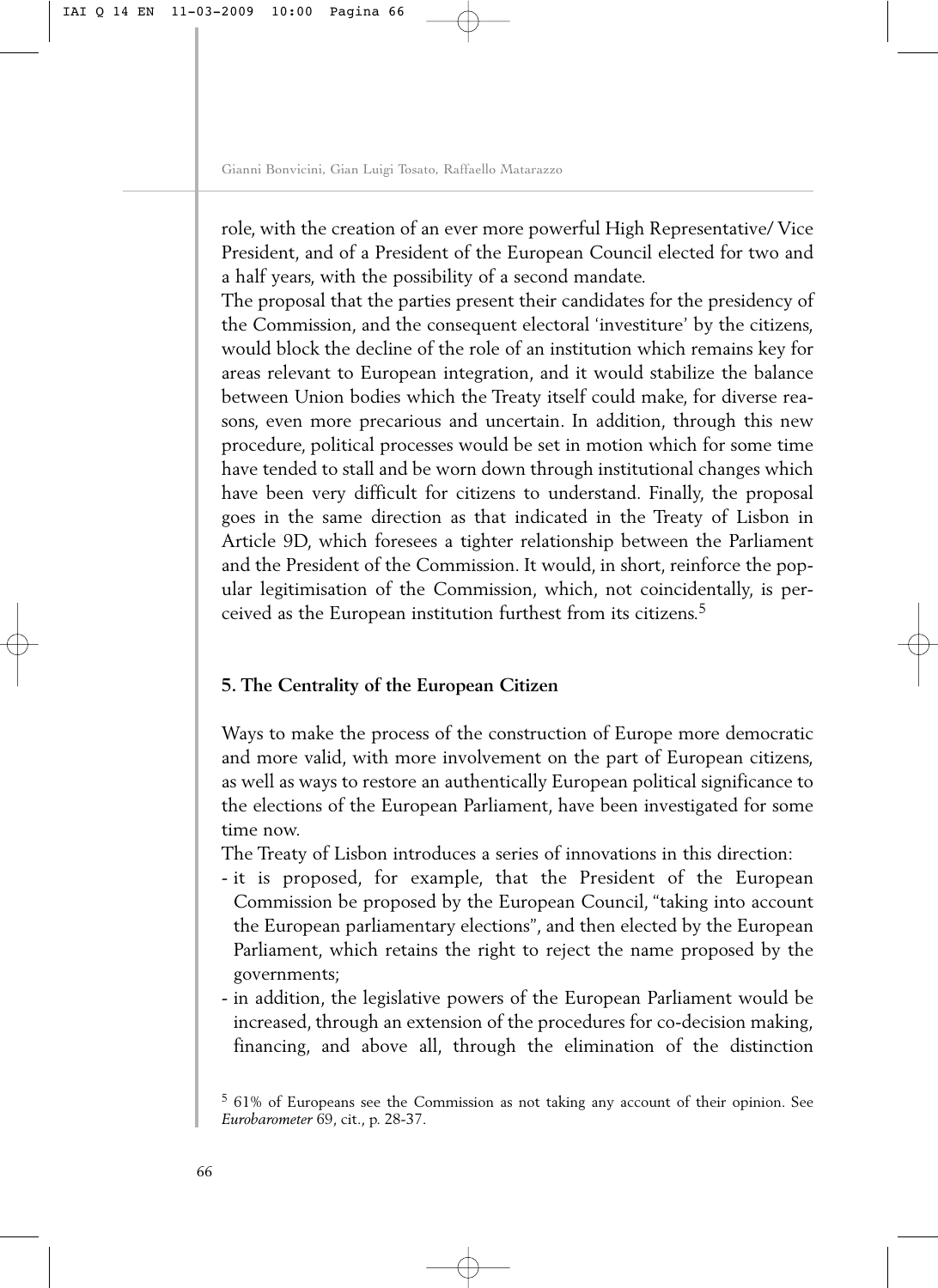between compulsory and non-compulsory costs. Regarding international agreements, the European Parliament must always be asked for a confirming opinion;

- the Treaty also reinforces the role of the national parliaments, increasing the value of the democratic controls on them and allowing a greater level of participation in the activities of the EU. The biggest change involves their information, the control of the principal of subsidiarity, the mechanisms for evaluation in the areas of freedom, security and justice, and the revision of Treaties;
- finally, the possibilities for a European citizen to participate in the community's political processes will be enriched by new rights of initiative, whereby a million European citizens from a certain number of member States may send the Commission a proposal regarding a matter which lies within the competencies of the EU.

The theme of "European citizen" is gradually recuperating political space in the Union. Apart from the launch (with the Treaty of Amsterdam) of a European citizenship in addition to that of the national State, the right of personal petition before the European Parliament will now be recognized. These aspects of the centrality of the citizen are the subject of new parliamentary proposals, such as that relative to "the initiatives of European citizens" addressed to the Commission (Kaufmann Report, 2008<sup>6</sup>). It is just as Article 8 of the Treaty of Lisbon reminds us, when it speaks explicitly of representative democracy and says that "the EP shall be composed of representatives of the Union's citizens", which substitutes the previous wording of "…of the peoples of the States brought together in the Community" (Duff Report,  $2008<sup>7</sup>$ ).

The proposal to request European political parties to indicate a President of the Commission for the coming electoral campaign moves in this same

[http://www.europarl.europa.eu/sides/getDoc.do?pubRef=-//EP//NONSGML+COM-](http://www.europarl.europa.eu/sides/getDoc.do?pubRef=-//EP//NONSGML+COM-PARL+PE-400.478+01+DOC+PDF+V0//EN&language=EN)PARL+PE-400.478+01+DOC+PDF+V0//EN&language=EN

<sup>6</sup> Sylvia-Yvonne Kaufmann, *Working document on guidelines for a proposal for a regulation of the European Parliament and of the Council on the implementation of the European Citizens' Initiative (III) - Specific issues* (PE 414.327v01-00), European Parliament Committee on Constitutional Affairs, 15 October 2008.

[http://www.europarl.europa.eu/sides/getDoc.do?pubRef=-//EP//NONSGML+COM-](http://www.europarl.europa.eu/sides/getDoc.do?pubRef=-//EP//NONSGML+COM-PARL+PE-414.327+01+DOC+PDF+V0//EN&language=EN)PARL+PE-414.327+01+DOC+PDF+V0//EN&language=EN

<sup>7</sup> Andrew Duff, *Working document on the Election of the European Parliament (III)* (PE 400.478v01-00), European Parliament Committee on Constitutional Affairs, 18 January 2008.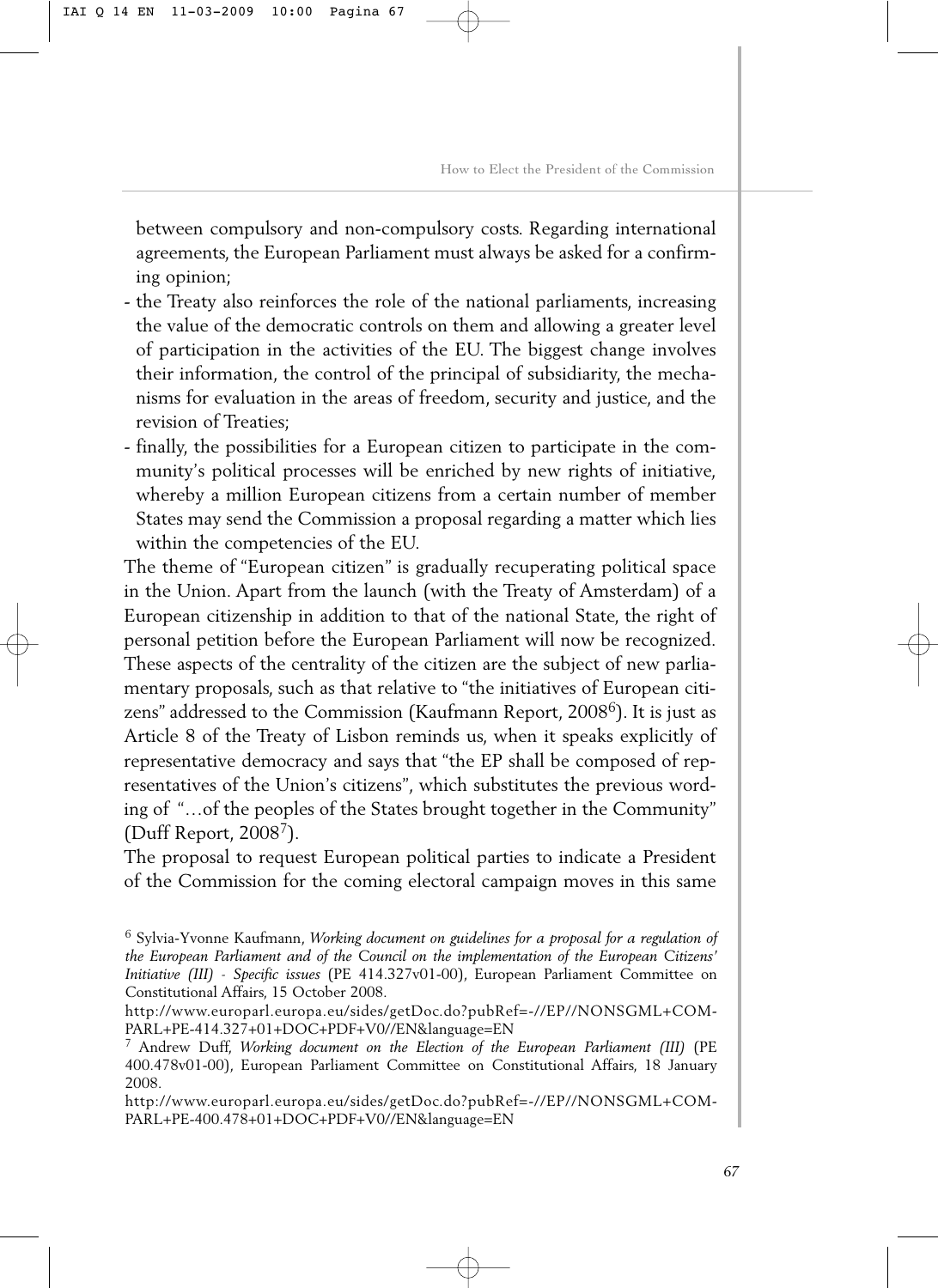direction. It is a way, perhaps more effective than a series of information and communication campaigns, of bringing citizens closer to the European Parliament and to the Union, and of rendering the electoral campaign a little less national and a little more European, as in theory it should be.

## **6. Difficulties to Overcome**

There are several difficulties to overcome, some contingent, others structural. Among those contingent are the opposition of various European governments to the 'politicisation' of the figure of the President of the Commission; the unwillingness of the European Council to accept a reduction of its role in the procedures for naming the President of the Commission; and the engagement of many Prime Ministers (including socialist) in a push to reconfirm Barroso.

Among the structural difficulties to be faced is the objection that the role of the President of the Commission — who holds the power of initiative, is the guardian of the Treaty and must guarantee the continuity of the execution of policies decided upon by the Council of Ministers — must therefore be bipartisan. At the same time an investiture would mean that he/she would be party-political, or "partisan" (Micossi, 2008<sup>8</sup>). But apart from the fact that almost all the Presidents of the Commission have represented "partisan" figures, a bipartisan counterweight could probably be found in the appointment of positions of control from the opposition, such as those of the European mediator and of the President of the Court of Auditors.

It also should not shock us that some of the Commission's functions, including some of administrative, regulatory or quasi-judicial nature, will clearly assume political responsibilities. In fact, in the vast majority of cases, this is already true, and the clarification of the process of nominee selection can only contribute to transparency and control in the eyes of both the Parliament and of the citizens of Europe.

It must also be asked what the reaction of the European Council might be in response to the recommendation that the Parliament makes based on the election result; a refusal on the part of the governments to take into consideration the candidate from the winning coalition could provoke a political

<sup>8</sup> Stefano Micossi, "Un laboratorio di democrazia", in Stefano Micossi and Gian Luigi Tosato (eds) *L'Unione europea nel XXI secolo*, Bologna, il Mulino, 2008, p. 275-303.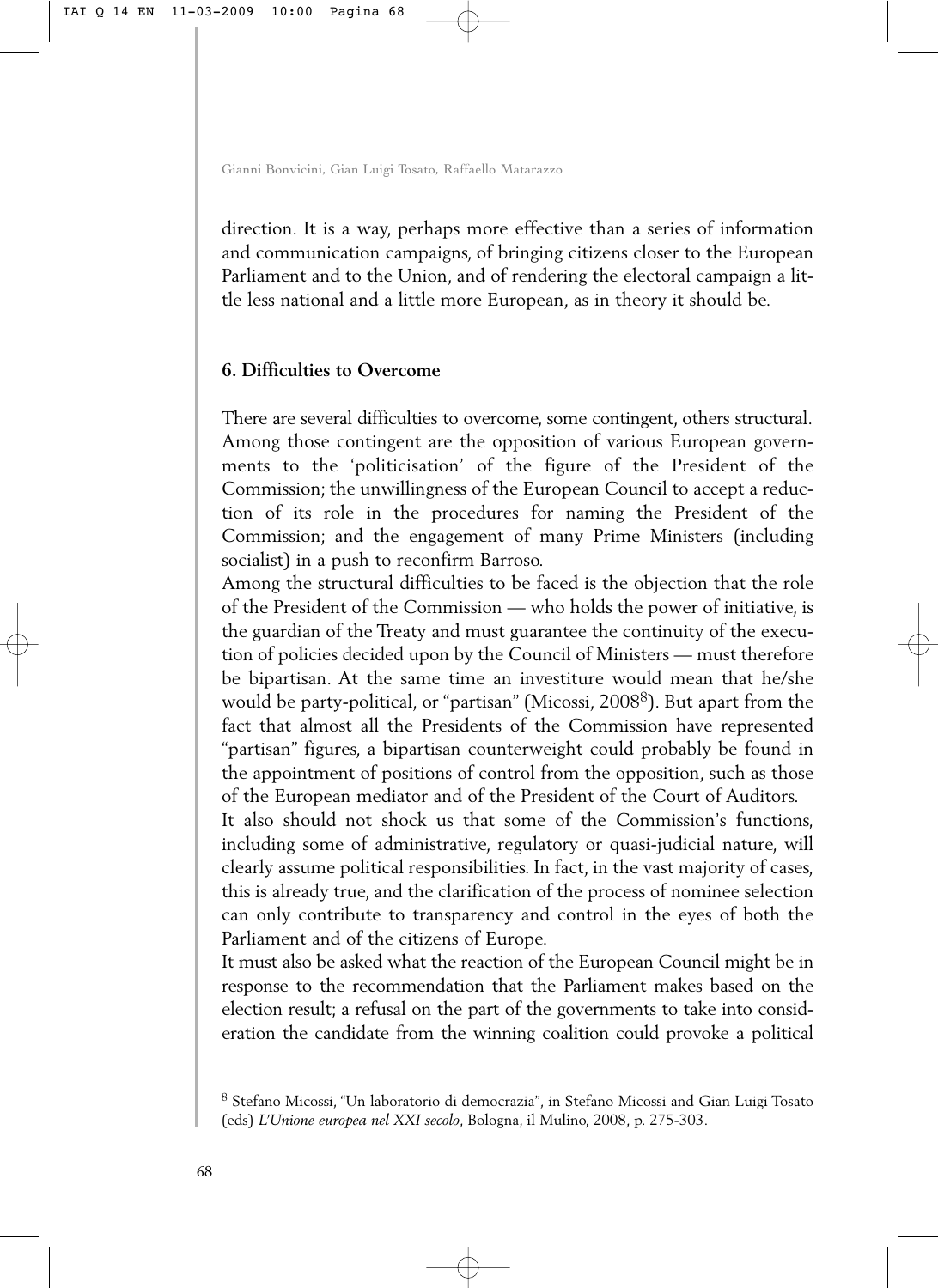crisis and the paralysis of the institutions of the Union. The question is in fact uniquely political, one of the relationship between the European Parliament, parties and the European Council, and the solution can only be political. But it is difficult to imagine, in light of what has been stated above and of the tendency toward a 'democratisation' of the procedures for naming the President of the Commission (revealed in the texts of the Treaties), that the European Council would want to or could even easily contradict a similar move if it resulted from the election. It is, in any case, a risk worth taking.

Finally, in the event that a crisis of the Commission occurs during the course of the legislative period, which then leads to the resignation of its President, the responsibility for proposing the name of the new President of the Commission to the European Council would lie in the hands of the parliamentary majority which had won the election. In the remote possibility that the majority also finds itself in crisis, the new name would be proposed to the Council by the new majority (absolute or relative) which is formed following the 'crumbling' of the preceding majority.

### **7. The Need for a Greater Democratic Legitimation of the EU**

Today more than ever, the European Union is in need of leadership and courageous political choices.

A leadership able to synthesise the diffuse (and often scattered) competencies found in the European institutions, transforming policy into clear action. A leadership capable of asserting Europe's point of view in face of the strong re-emergence of inter-governmental and nationalist pressures. A leadership legitimised not only by national governments and the Council, but also and above all by the European Parliament and the citizens of Europe.

The authority of its institutions, the clarity of its regulations and the transparency of the selection procedures are the basic pre-requisites for today's Union to put such a leadership in place. Methods for selection of the political personnel are fundamental in order to let the best candidates in the European Union emerge in a competition which must be fair and transparent. The proposal to allow the citizens of Europe to express their opinions regarding the candidates to the Presidency of the Commission goes exactly in this direction.

The time is ripe for this choice, even if it appears too late for 2009 EP's election. The citizens of Europe, in various ways, have requested it for some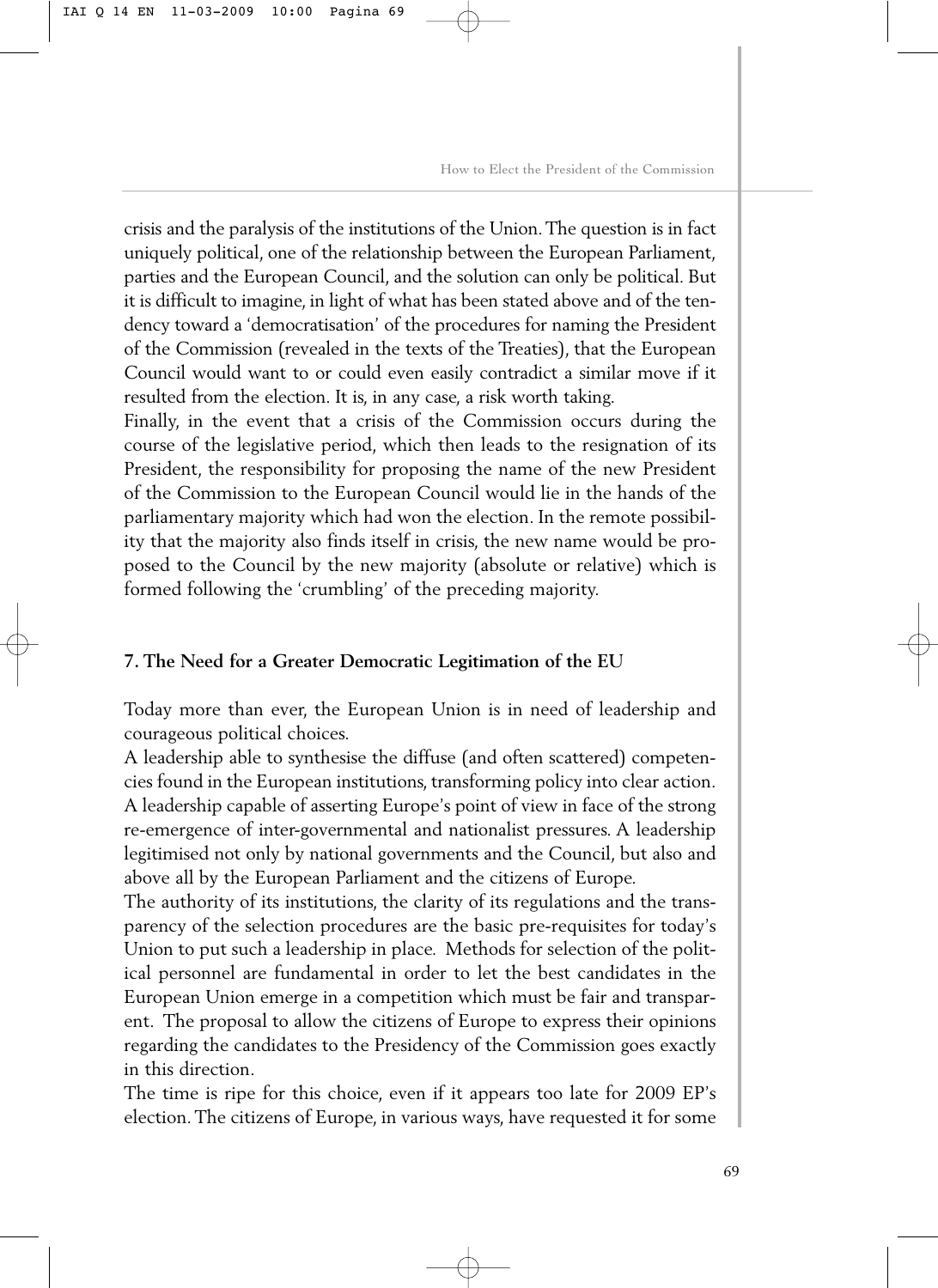time. And the time has come for the elites of Europe to listen and face this new challenge.

This proposal is not, obviously, the only possibility open to us.

The democratic legitimisation of the Union will also occur through other steps:

- a stronger connection and greater interaction between the European Parliament and the national parliaments;
- a closer relationship between the European Parliament and the Council of Ministers in decision-making processes;
- in addition, a greater involvement of the High Representative both in the work of the Commission as well as in that of the European Parliament (here as well the new articles of the Treaty of Lisbon are important);
- an increase in the mechanisms of parliamentary control over the Eurogroup and the European Central Bank.

It is our opinion that what should interest us most is the fact that a President of the Commission who has been legitimised by the majority of Europe's voters and who enjoys a privileged relationship with the European Parliament could initiate a process of clarifying political responsibility, which today tends to be evasive and bounces from one institution to another, creating decisional dysfunction between institutions and political disaffection among EU citizens.

Putting a face to European Democracy (Notre Europe, 1998) could help to reverse the ever decreasing amount of trust citizens have in the European Union.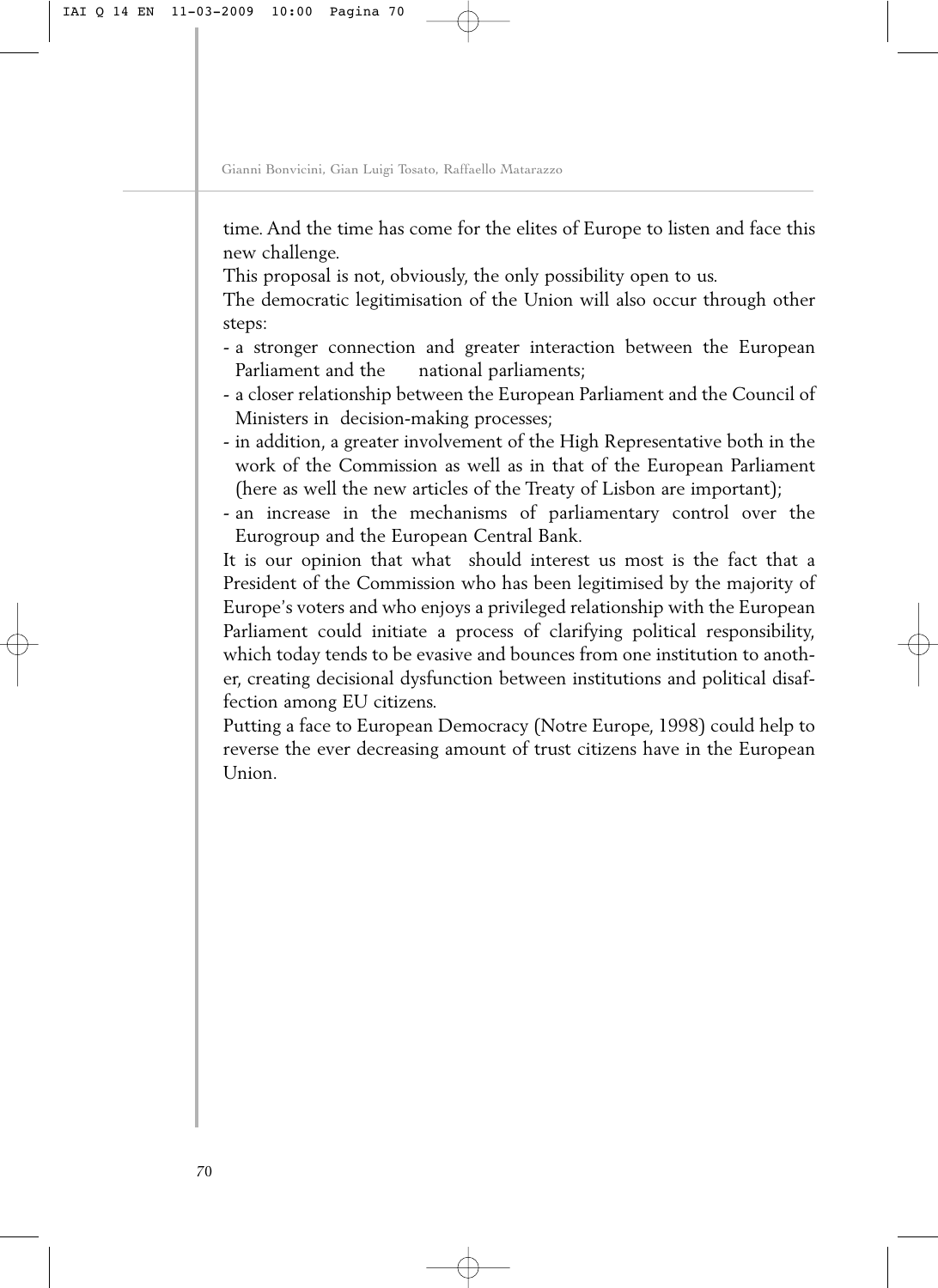## **Bibliography**

## **Official Documents**

John Bruton, *A proposal for the appointment of the President of the Commission as provided for in Article 18.bis of the Draft Constitutional Treaty* (Conv 476/03), European Convention Secretariat, Brussells, 9 January 2003, [http://register.consilium.eu.int/pdf/en/03/cv00/cv00476en03.pdf.](http://register.consilium.eu.int/pdf/en/03/cv00/cv00476en03.pdf) Andrew Duff, *Working document on the Election of the European Parliament*

*(III)* (PE 400.478v01-00), European Parliament Committee on Constitutional Affairs, 18 January 2008, http://www.europarl.europa.eu/sides/getDoc.do?pubRef=- //EP//NONSGML+COMPARL+PE-400.478+01+DOC+PDF+V0//EN&language=EN.

Sylvia-Yvonne Kaufmann, *Working document on guidelines for a proposal for a regulation of the European Parliament and of the Council on the implementation of the European Citizens' Initiative (III) - Specific issues* (PE 414.327v01-00), European Parliament Committee on Constitutional Affairs, 15 October 2008,

http://www.europarl.europa.eu/sides/getDoc.do?pubRef=- //EP//NONSGML+COMPARL+PE-414.327+01+DOC+PDF+V0//EN&language=EN.

Andrzej Wielowieyski, *Working document on Challenge of democracy: empowering the EU citizen* (PE 416.377v01-00), European Parliament Committee on Constitutional Affairs, 27 November 2008, http://www.europarl.europa.eu/sides/getDoc.do?pubRef=- //EP//NONSGML+COMPARL+PE-416.377+01+DOC+PDF+V0//EN&language=EN.

## **Academic Literature**

- Collegio europeo di Parma, Centro studi sul Federalismo, Istituto Affari Internazionali: *La nuova Costituzione dell'Unione e il futuro del Parlamento europeo*, Roma: Istituto affari internazionali, 2004 (IAI Quaderni ; 21).
- Mette Eilstrup-Sangiovanni (ed.), *Debates on European Integration. A Reader*, Basingstoke and New York, Palgrave Macmillan, 2007 (The European Union series).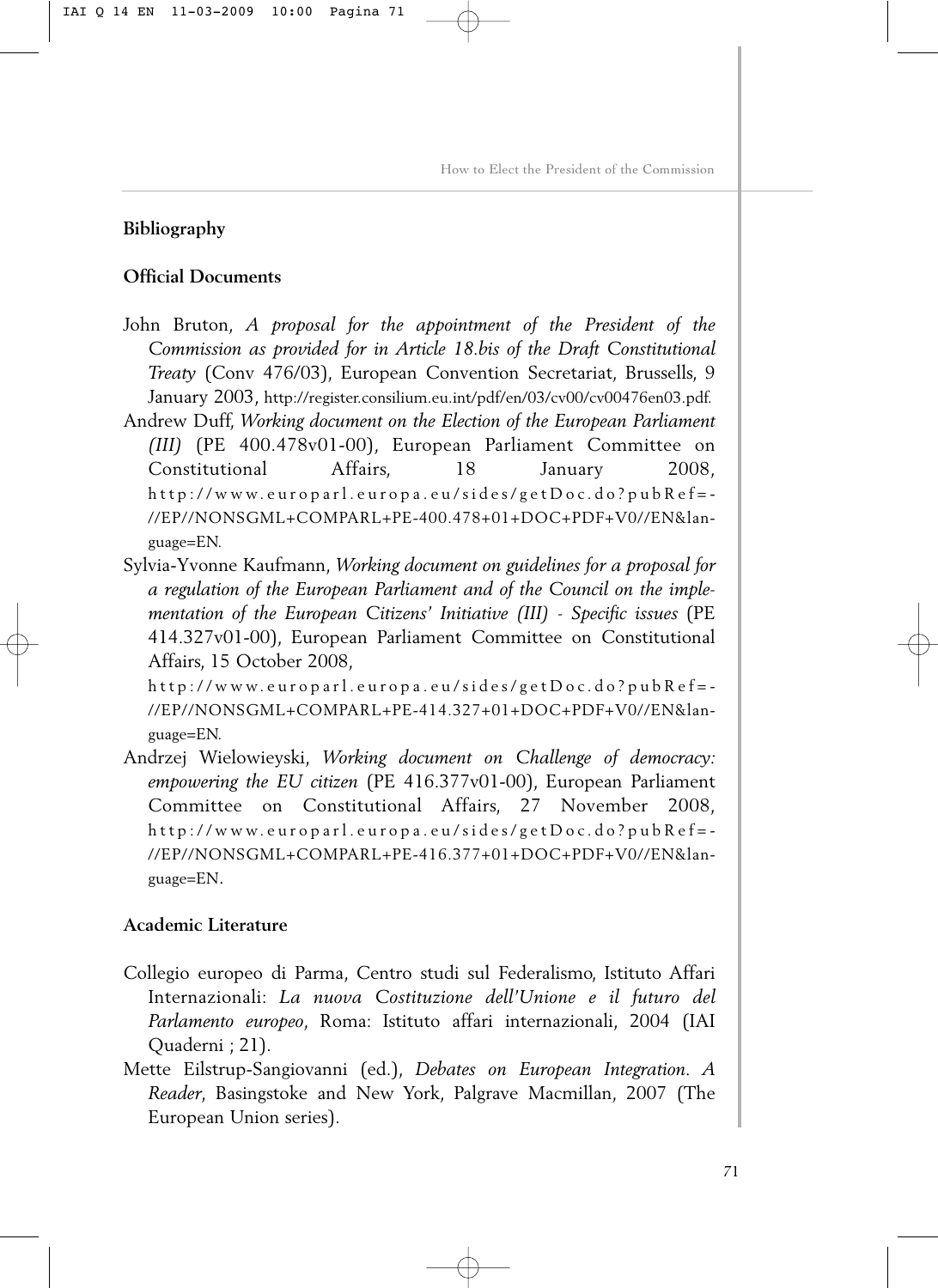- Robert Ladrech,"Europeanization and Political Parties"*,* in *Living Reviews in European Governance*, vol. 4, no. 1 (2009), p. 4-19, http://european[governance.livingreviews.org/Articles/lreg-2009-1/.](http://european-governance.livingreviews.org/Articles/lreg-2009-1/)
- Raffaello Matarazzo (ed.), *La politica europea dell'Italia. Un dibattito aperto*, Roma: Istituto affari internazionali, 2006 (IAI Quaderni ; 26).
- Stefano Micossi and Gian Luigi Tosato (eds), *L'Unione europea nel XXI secolo. Nel dubbio per l'Europa*, Bologna, il Mulino, 2008.
- Notre Europe European Steering Committee and Tommaso Padoa-Schioppa, "From the single Currency to the single Ballot-Box", in *Agence Europe Documents*, No. 2089, 27 May 1998, reprinted 2008 and avail[able at http://www.notre-europe.eu/uploads/tx\\_publication/TPS-](http://www.notre-europe.eu/uploads/tx_publication/TPS-CEO1998-en.pdf)CEO1998-en.pdf.
- Gian Luigi Tosato and Ettore Greco, "The EU Constitutional Treaty: How to Deal with the Ratification Bottleneck", in *The International Spectator*, vol. 34, no. 4 (October-December 2004), p. 7-24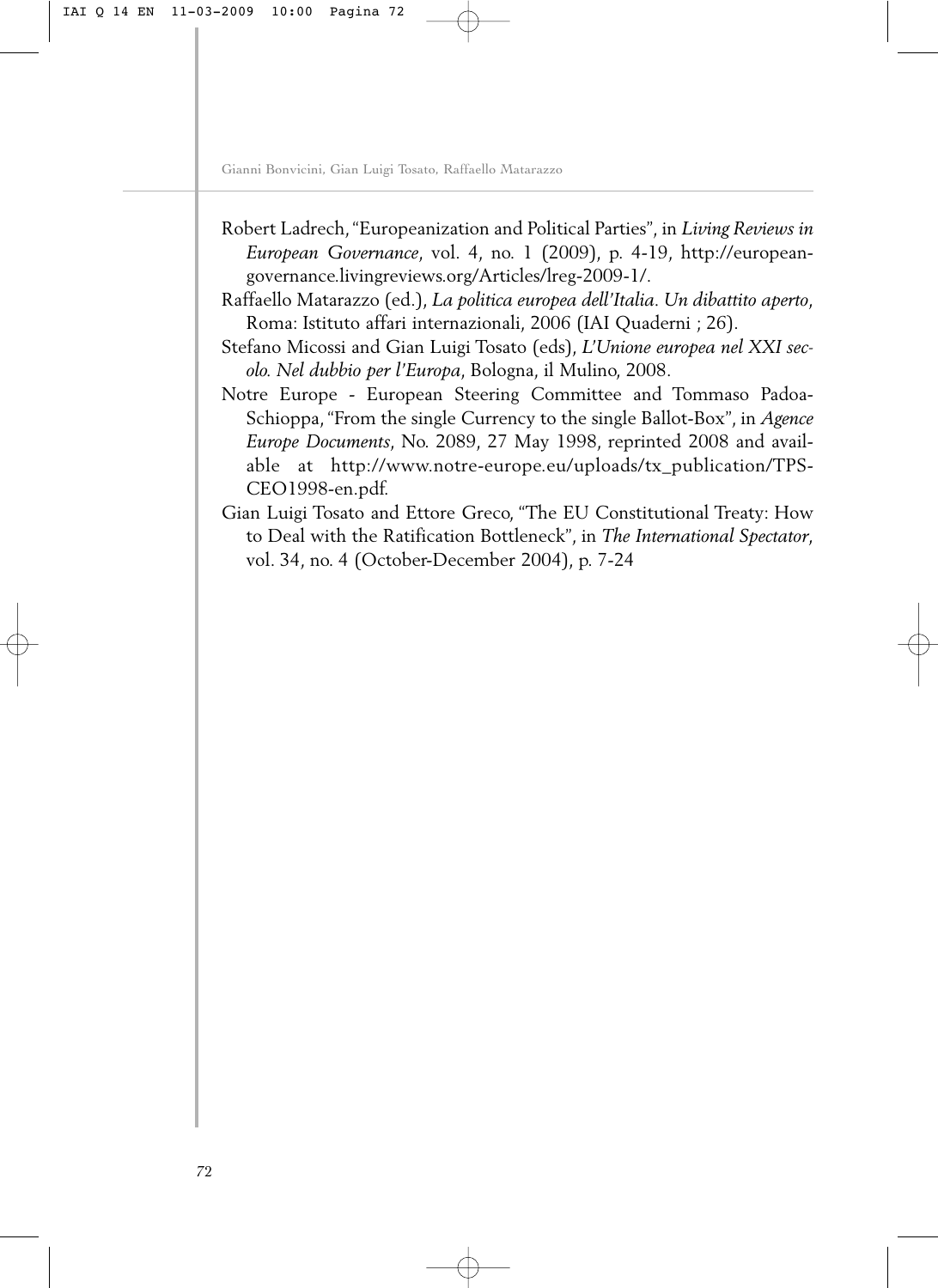## QUADERNI IAI

**Index (1996-2008)**

*• La nuova iniziativa europea per lo spazio: Global Monitoring for Environment and Security,* Federica Alberti (n. 32, ottobre 2008, pp. 157)

• *Il programma Joint Strike Fighter F-35 e l'Europa*, Michele Nones, Giovanni Gasparini, Alessandro Marrone (n. 31, ottobre 2008, pp. 93)

• *Cooperazione transatlantica nella difesa e trasferimento di tecnologie sensibili*, di Alessandro Marrone (n. 30 giugno 2008, pp. 132)

• *Le prospettive dell'economia globale e il ruolo delle aree emergenti, Global Outlook 2007*, *Rapporto finale*, Laboratorio di Economia Politica Internazionale (n. 29, novembre 2007, pp. 155)

• *Il Golfo e l'Unione Europea. Rapporti economici e sicurezza*, a cura di Roberto Aliboni (n. 28, settembre 2007, pp. 117)

• *Un bilancio europeo per una politica di crescita*, Maria Teresa Salvemini e Oliviero Pesce (n. 27, giugno 2007, pp. 104)

*• La politica europea dell'Italia. Un dibattito aperto,* a cura di Raffaello Matarazzo (n. 26, novembre 2006, pp. 153)

*• Integrazione europea e opinione pubblica italiana,* a cura di Michele Comelli e Ettore Greco (n. 25, maggio 2006, pp. 72)

*• Nuove forme di procurement per la difesa,* Sara Mezzio (n. 24, giugno 2005, pp. 85)

*• Francia-Italia: relazioni bilaterali, strategie europee/France-Italie: relations bilatérales, stratégies européennes,* di Jean-Pierre Darnis (n. 23, marzo 2005, pp. 96) *• La Politica europea di vicinato,* di Riccardo Alcaro e Michele Comelli, (n. 22, marzo 2005, pp. 68)

*• La nuova Costituzione dell'Unione e il futuro del Parlamento europeo,* Collegio europeo di Parma, Centro studi sul federalismo, Istituto Affari Internazionali (n. 21, giugno 2004, pp. 127)

*• L'articolo 296 Tce e la regolamentazione dei mercati della difesa,* Riccardo Monaco (n. 20, gennaio 2004, pp. 109, pp. 109)

*• Processi e le politiche per l'internazionalizzazione del sistema Italia,* a cura di Paolo Guerrieri (n. 19, novembre 2003, pp. 130)

*• Il terrorismo internazionale dopo l'11 settembre: l'azione dell'Italia,* di Antonio Armellini e Paolo Trichilo (n. 18, luglio 2003, pp. 120)

*• Il processo di integrazione del mercato e dell'industria della difesa in Europa,* a cura di Michele Nones, Stefania Di Paola e Sandro Ruggeri (n. 17, maggio 2003, pp. 34)

*• Presenza ed impegni dell'Italia nelle Peace Support Operations*, di Linda Landi, (n. 16, gennaio 2003, pp. 83)

*• La dimensione spaziale della politica europea di sicurezza e difesa*, a cura di Michele Nones, Jean Pierre Darnis, Giovanni Gasparini, Stefano Silvestri, (n. 15, marzo 2002, pp. 48)

*• Il sistema di supporto logistico delle Forze Armate italiane: problemi e prospetti-*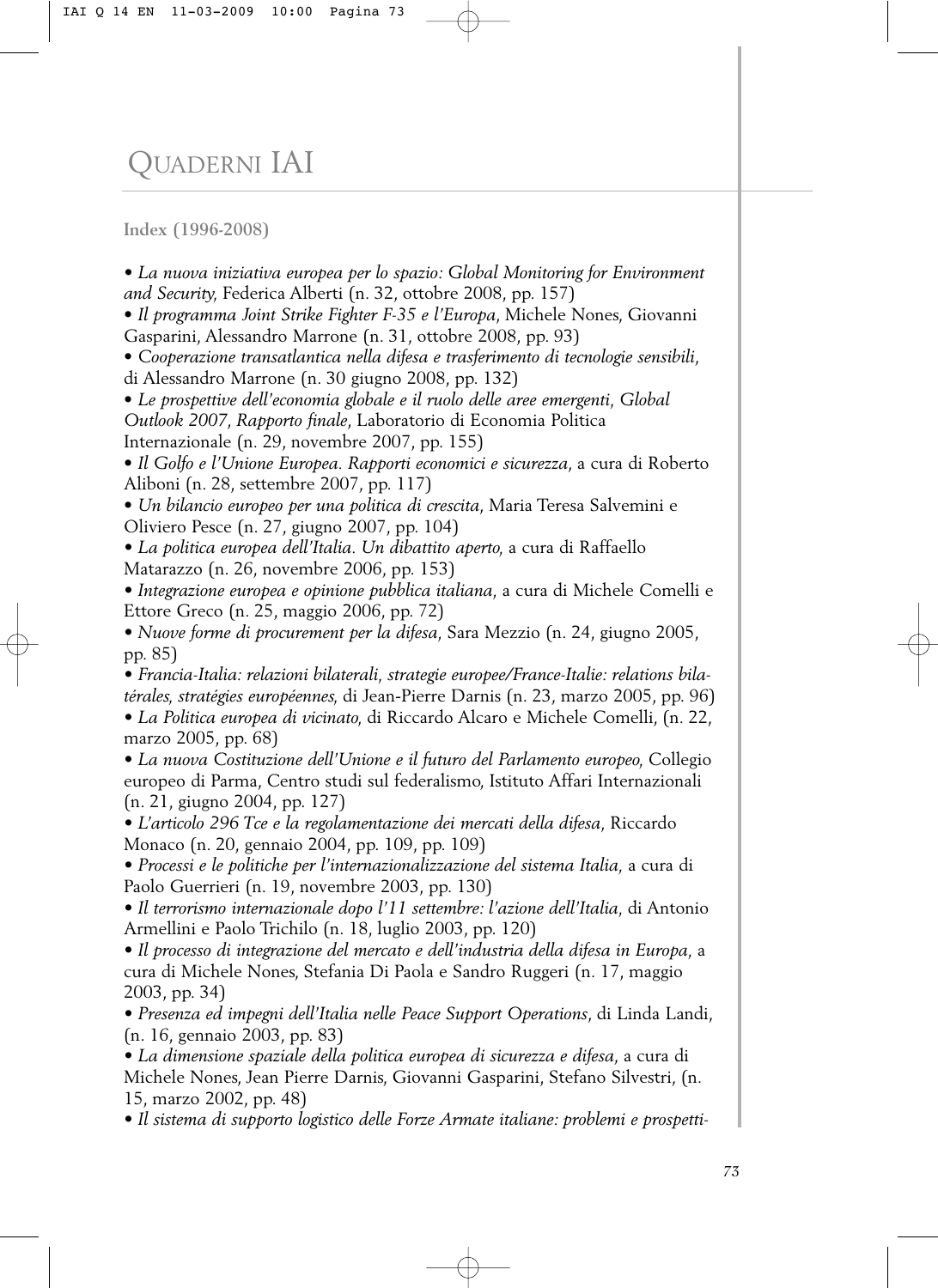*ve*, a cura di Michele Nones, Maurizio Cremasco, Stefano Silvestri (n. 14, ottobre 2001, pp. 74)

*• Il Wto e la quarta Conferenza internazionale: quali scenari?*, a cura di Isabella Falautano e Paolo Guerrieri (n. 13, ottobre 2001, pp. 95)

*• Il Wto dopo Seattle: scenari a confronto*, a cura di Isabella Falautano e Paolo Guerrieri (n. 12, ottobre 2000, pp. 86)

*• Il ruolo dell'elicottero nel nuovo modello di difesa*, a cura di Michele Nones e Stefano Silvestri (n. 11, settembre 2000, pp. 81)

*• Il Patto di stabilità e la cooperazione regionale nei Balcani*, a cura di Ettore Greco (n. 10, marzo 2000, pp. 43)

*• Politica di sicurezza e nuovo modello di difesa*, di Giovanni Gasparini (n. 9, novembre 1999, pp. 75)

*• Il Millenium Round, il Wto e l'Italia*, a cura di Isabella Falautano e Paolo Guerrieri (n. 8, ottobre 1999, pp. 103)

*• Trasparenza e concorrenza nelle commesse militari dei paesi europei*, di Michele Nones e Alberto Traballesi**,** (n. 7, dicembre 1998, pp. 31)

*• La proliferazione delle armi di distruzione di massa: un aggiornamento e una*

*valutazione strategica*, a cura di Maurizio Cremasco, (n. 6, maggio 1998, pp. 47) *• Il rapporto tra centro e periferia nella Federazione Russa*, a cura di Ettore Greco (n. 5, novembre 1997, pp. 50)

*• Politiche esportative nel campo della Difesa*, a cura di Michele Nones e Stefano Silvestri (n. 4, ottobre 1997, pp. 37)

*• Gli interessi italiani nell'attuazione di un modello di stabilità per l'Area mediterranea*, a cura di Roberto Aliboni (n. 3, ottobre 1996, pp. 63)

*• Comando e controllo delle Forze di Pace Onu*, a cura di Ettore Greco e Natalino Ronzitti (n. 2, luglio 1996, pp. 65)

*• L'economia della Difesa e il nuovo Modello di Difesa*, a cura di Michele Nones (n. 1, giugno 1996, pp. 35)

**English Series**

• *Talking Turkey in Europe: Towards a Differentiated Communication Strategy*, edited by Nathalie Tocci (n. 13, December 2008, pp. 283)

• *Re-launching the Transatlantic Security Partnership,* edited by Riccardo Alcaro (n. 12, November 2008, pp. 141)

• *Stregthening the UN security system. The role of Italy and the EU*, edited by Nicoletta Pirozzi (n. 11, April 2008, pp. 108)

• *The Tenth Anniversary of the CWC's Entry into Force: Achievements and Problems*, edited by Giovanni Gasparini and Natalino Ronzitti (n. 10, December 2007, pp. 126)

• *Conditionality, Imapact and Prejudice in EU-Turkey Relations – IAI TEPAV* Report, edited by Nathalie Tocci (n. 9, July 2007, pp. 163)

• *Turkey and European Security. IAI-Tesev Report,* edited by Giovanni